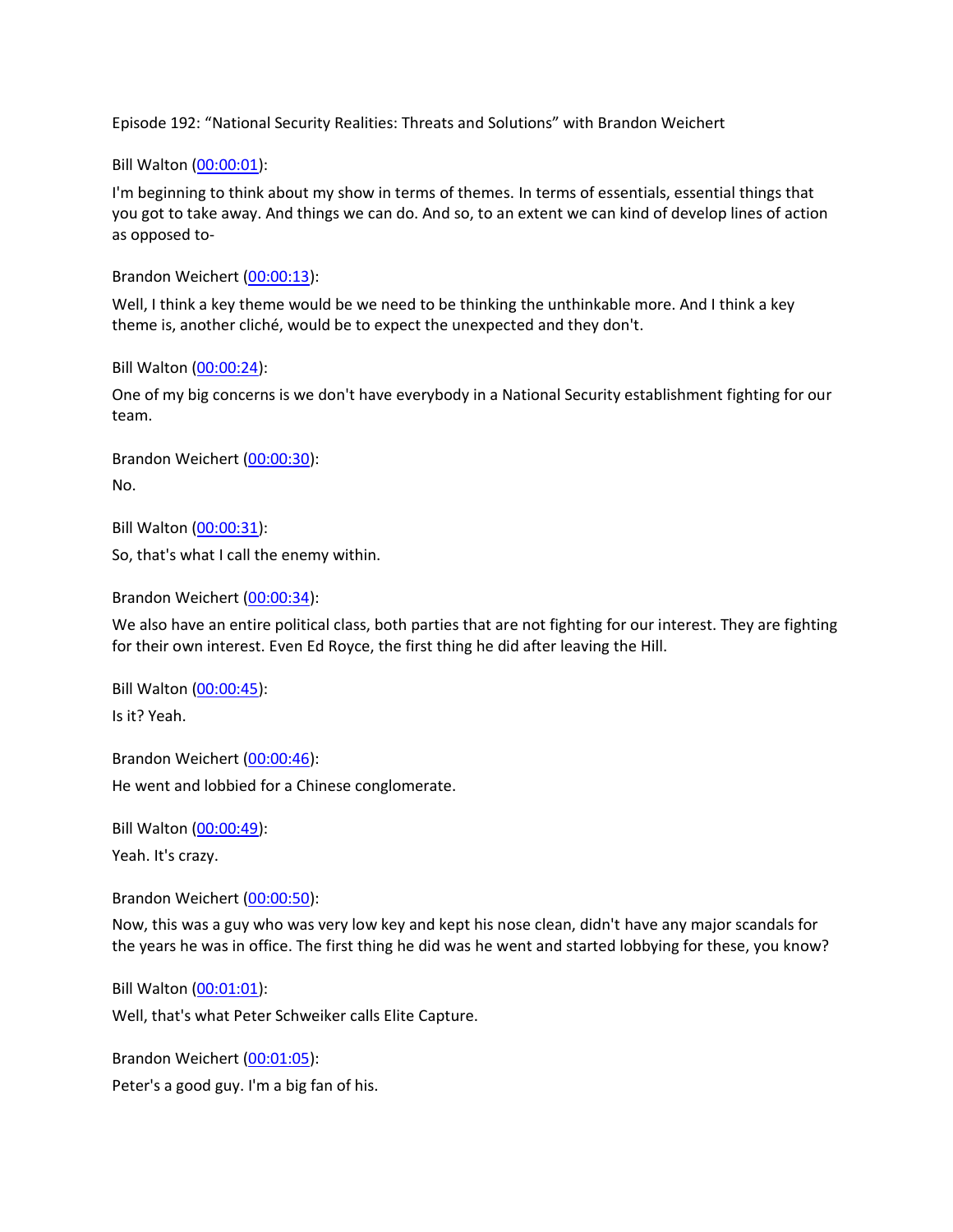Bill Walton [\(00:01:07\)](https://www.rev.com/transcript-editor/Edit?token=chCwYFBEz8mo2ZdD_aBClXwnjnU6pR-o8rnoxhp-R17gdPxcuk8veiBK7IzpfowWf9BY0uHTGa4IvX8os2Mwp7P_v1I&loadFrom=DocumentDeeplink&ts=67.79): Yeah, and he [inaudible 00:01:08]-

Brandon Weichert [\(00:01:08\)](https://www.rev.com/transcript-editor/Edit?token=UPcF2XNInpad8yDOflk6-1AftahE71QDFfwCArumQ18-9rmV9wBuR2ctkEryTxDWaTcJY2jQuNBY0c6EmSWq4dht790&loadFrom=DocumentDeeplink&ts=68.39): We correspond occasionally.

Bill Walton [\(00:01:10\)](https://www.rev.com/transcript-editor/Edit?token=yMkEMDGkfC89jegx5uAQLOKLm8ht7GMgJfnT1wcfsx4QQ776ds9jWftVba85nO1SE5bjOCFVz8H3MAdCHHoAwixbOvk&loadFrom=DocumentDeeplink&ts=70.39): Yeah. He's great. Well, Kenny, are we ready to roll?

Kenny [\(00:01:13\)](https://www.rev.com/transcript-editor/Edit?token=nsw9sLDiljNvsopgCBp9E2RAJglltA0Jwai_E_jAhxYsIMIZ5MrNgR0BMjtZ1Ps41C23mmPpX0yILkCdpXBGPyZ1Ouo&loadFrom=DocumentDeeplink&ts=73.26): The Bill Walton Show for June 9.

# Announcer [\(00:01:20\)](https://www.rev.com/transcript-editor/Edit?token=p4UJbpcrB1KMj_APVqhP4hPT-quca5wyTvEcnz-HAEPPq4V0FGJPIhnh26iGFhH7OB-qUhVKu8SKgzRiFfLlDWjnPlo&loadFrom=DocumentDeeplink&ts=80):

Welcome to the Bill Walton Show, featuring conversations with leaders, entrepreneurs, artists, and thinkers. Fresh perspectives on money, culture, politics, and human flourishing. Interesting people. Interesting things.

# Bill Walton [\(00:01:40\)](https://www.rev.com/transcript-editor/Edit?token=-STTF-J0kz2q8q23ijCzPqaCRs_Jdgzg6WeKswbgZ7UIo6LaueRmdzY1exgQ8JWm0PVXU3j9U9J7lm38JirRE2rSc8Q&loadFrom=DocumentDeeplink&ts=100.47):

Welcome to the Bill Walton Show. I'm Bill Walton. Almost from the moment President Joe Biden's administration took office, the world has grown a more dangerous place and the pace is accelerating. There's a long list of national security worries that didn't use to be of concern to everyday Americans, but now are, or at least should be. Russia, Ukraine, and now the prospects of nuclear war. China's mounting threat to envelop Taiwan, a world leader in semiconductors and information technology. Collapsing political stability in the Middle East with Iran's nuclear breakout and terrorism in Syria, Iraq, and of course Israel.

# Bill Walton [\(00:02:22\)](https://www.rev.com/transcript-editor/Edit?token=bmmaRBf9WF_VBjb99wd_MlhQVaWq4jpvnxkpmFJS6_I35wyQqUAgYL3yzpT-R9Giy_0wGXV2WCiSBWJsnqdSEjThvas&loadFrom=DocumentDeeplink&ts=142.96):

Then there's the mostly under reported Chinese and Russian quest to dominate space. And maybe worst of all is the made in America war and fossil fuels, which has driven inflation sky high and made us all dependent on our enemies for our energy. Triggered by our disastrous cut and run from Afghanistan last year, the world's bad actors have been emboldened by America's weakness. Like Thelma and Louise, Joe Biden seems determined to drive us off a cliff.

# Bill Walton [\(00:02:56\)](https://www.rev.com/transcript-editor/Edit?token=xy-YMoJY-cooNlMbhrQe0TqimJlVtrBykJuLIxJgevktdQupU37uflSmRZDzxDiZthf7i4X7miszS-TMItgwQNTh_r8&loadFrom=DocumentDeeplink&ts=176.75):

Well, to figure out what we can do about this is my returning guest and brilliant Brandon Weichert, publisher of the Weichert Report, and author of Winning Space, and the soon-to-be published The Shadow War: Iran's Quest for Supremacy. Brandon, who's been called a brilliant and anxiety-producing scholar has emerged as one of our most well-informed original defense intellectuals since the great Herman Kahn. He tells us what we do not want to hear, but need to know, about the gathering threats to our freedom and prosperity.

Brandon Weichert [\(00:03:29\)](https://www.rev.com/transcript-editor/Edit?token=x5isKY14vfJfRtuVcaxHCqOGNmD2T_jlAL2Trkdk1mZLOdmREYX8GQf_k-oF_ypxh9gjGsJw9nvTVy9CX-C5KhB7hKo&loadFrom=DocumentDeeplink&ts=209.63): Thank you.

Bill Walton [\(00:03:30\)](https://www.rev.com/transcript-editor/Edit?token=lg8ol6o-1un8NXfjxMhisPuXMPmwqzkxIILDEL6WoPHgtDDf5RvaEhfrmrL6EO2yV2EN6mQPC-ywgYx66qi7cBZ_KMU&loadFrom=DocumentDeeplink&ts=210.58):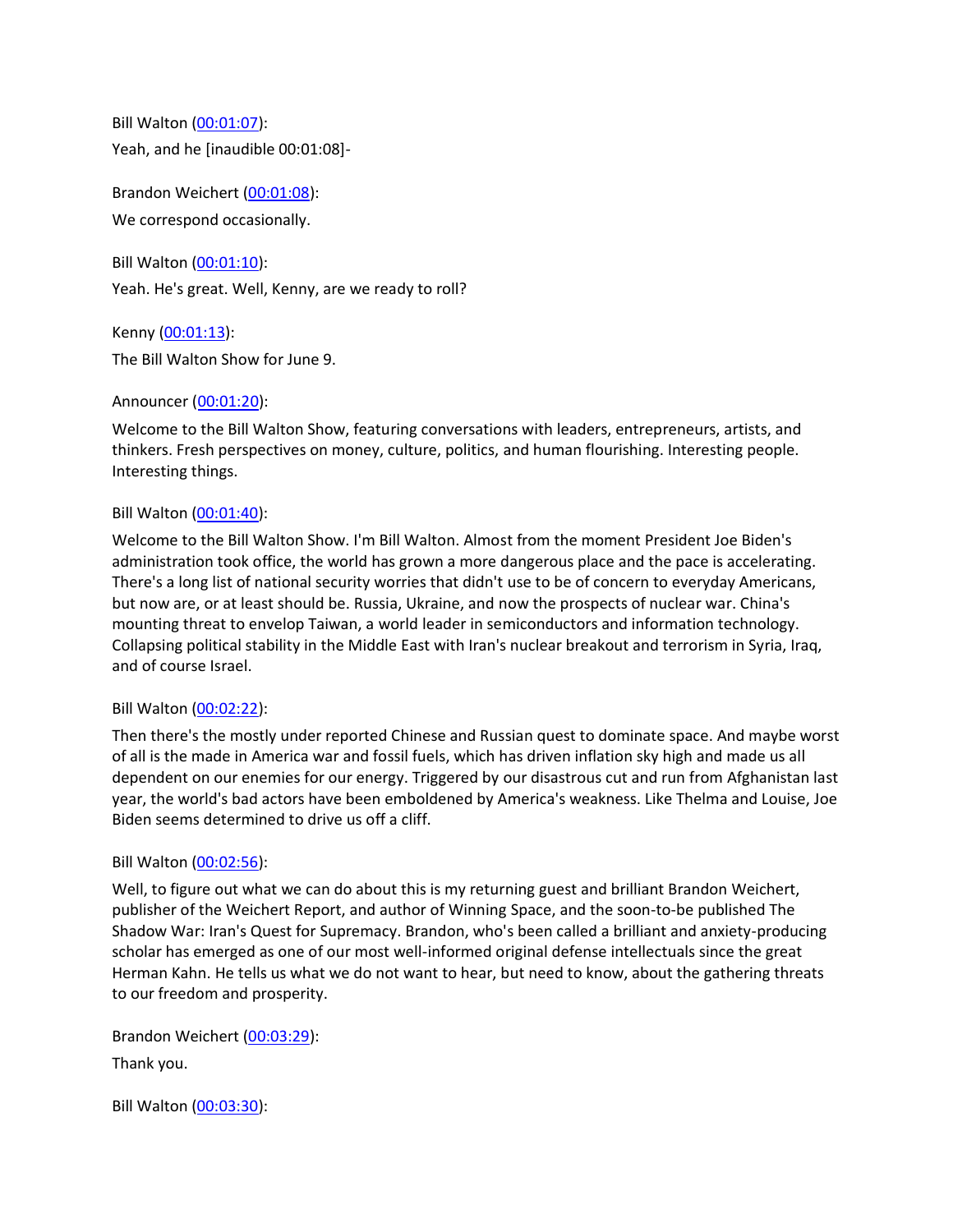Brandon. Well, let's start with following up on where we were two months ago. We talked about Ukraine and let's fast forward to today. What's happened in the last two months and where are we now? And what do you think's going to happen next?

### Brandon Weichert [\(00:03:47\)](https://www.rev.com/transcript-editor/Edit?token=y4Vga3nqTKgK7MJN8QrWHNBmsbzo_nA7Drlb-YH1mT-4zqVEth1ummQkQZsGcjvlskFvReS0MSsw3KNfja-apVzjKBc&loadFrom=DocumentDeeplink&ts=227.32):

Well, the war in Ukraine has shifted. The focus was originally Russia had this really kind of Gonzo idea of, "Hey, let's try to take Kiev," the capital and it was a bridge too far. Most military analysts were completely shocked. I wasn't, but most military analysts were completely shocked because it was so nonsensical for Putin to try to push that far, that quickly into Ukraine and it failed.

## Brandon Weichert [\(00:04:16\)](https://www.rev.com/transcript-editor/Edit?token=MBZi9IuBTa-OWuGi6Ab6kigzf8g8c9c9o3MfcNrcpQ148WEgMowO0zGT3ebQOpv8QLHPO1M0_YUCS9Ap-r7eyDIQtFU&loadFrom=DocumentDeeplink&ts=256.27):

The problem was that the war should have really ended after the successful defense of Kiev. There should have been pressure put on from the United States and its allies on both parties to say, "Hey, look, time to reset. Go back to the way things were pre February 24th," the day the invasion began. But instead the war shifted over to Eastern and Southern Ukraine.

## Brandon Weichert [\(00:04:36\)](https://www.rev.com/transcript-editor/Edit?token=_FTay_IEfWw2pb4fciw98kZttyPdG7gKPohjKu7-P8ydBnB4_kkFJZFsOlOeGhl5jWOPAAscXidXfz8i9i8ZBU9DFNg&loadFrom=DocumentDeeplink&ts=276.93):

Now, Southern Ukraine, the Russians are desperately trying to cut off Ukraine's access to the Black Sea, which is vital for their economy. They need to have some port access. That is up in the air, whether the Russians will be able to achieve their dominance there. But oddly enough, the fighting has also shifted to the one part of the country where the Russians have clear, decisive, geographical, and population advantages, which is the Eastern part.

Bill Walton [\(00:05:06\)](https://www.rev.com/transcript-editor/Edit?token=BR1n4kWJiHHpt5mgusm-ZMGA5gCeJdEtuLrxDzoWoL1rBoqUMhSsVf71N3tiTt1E7rfIcn-gfeF2xCbn6PMndDXdRnY&loadFrom=DocumentDeeplink&ts=306.33):

Wasn't that the original aim? I mean-

Brandon Weichert [\(00:05:06\)](https://www.rev.com/transcript-editor/Edit?token=bMANM9LN0IrRl378wTYtnSVISrw9aUV5j4AIbOVfr7hdE0MMeln6upboYC7U0d5p3eW1-Lw1fWLIYMwR-XFFzuH_teM&loadFrom=DocumentDeeplink&ts=306.9):

Well, yeah. I think what he did is he pushed to see how far he could get. And then when got slapped away, he's sort of saying, at least let me takeaway what he's-

Bill Walton [\(00:05:16\)](https://www.rev.com/transcript-editor/Edit?token=RxEAnVmCTSfJQLoTs-fx2CtgosVhsqGF9rK1CBMgqnlwqPuqTs0Jf2ZPZmfdUUv8NQnIY2ovWcuQImGtoVA-RnwAPqs&loadFrom=DocumentDeeplink&ts=316.2): Do you think he's surprised that-

Brandon Weichert [\(00:05:18\)](https://www.rev.com/transcript-editor/Edit?token=Yuinoip9n-Wexp50vUQ6uSam9Zl85L6IU9VHwDshTNQF45_HXqEEhS-b-D-Lc_GIwf-fK2_qE2VanQsL5mzZ1oEfO1o&loadFrom=DocumentDeeplink&ts=318.93):

Yeah, I think he overestimated his capability and underestimated the Ukrainian capability.

Bill Walton [\(00:05:22\)](https://www.rev.com/transcript-editor/Edit?token=hq8sZSrbKSRd2H6QT6lZOgr5455CMfuoeJxNNG5UZhzqqSEwwxBZTClPt_pxSJV9Yc9-erZcrhIDet2fbDtAmUjtIhg&loadFrom=DocumentDeeplink&ts=322.66): Does he have his people behind him?

Brandon Weichert [\(00:05:25\)](https://www.rev.com/transcript-editor/Edit?token=9zB6GAEyGlFHmcHrqECc4ePGRK5G4b6NmAOmFSRQF6JmDrsPjHC08yQ7r1iy-8WaEi44_8xLbNV7OYynqBLgE6JqJVM&loadFrom=DocumentDeeplink&ts=325.82): Now, he does. The Russians are-

Bill Walton [\(00:05:29\)](https://www.rev.com/transcript-editor/Edit?token=SMBsoepN7nJtc7w1wOnCzo1VNRrfmYlcevuw2kPSvGfv2TirtCunGHM-3SQJc7PDvI6BwVeCO7T56WLp8mbotia_gWA&loadFrom=DocumentDeeplink&ts=329.27): Because the Rubal is better.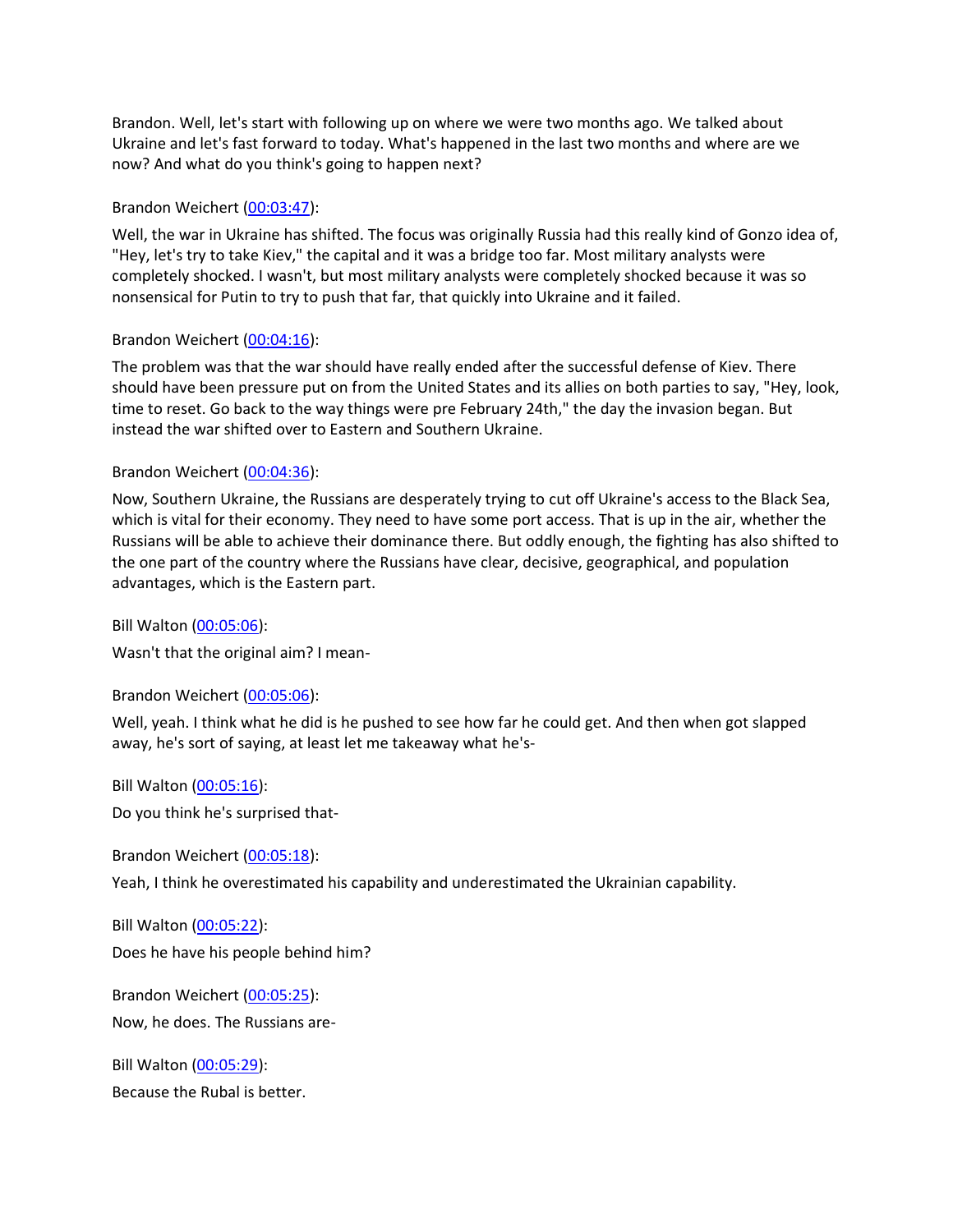Brandon Weichert [\(00:05:30\)](https://www.rev.com/transcript-editor/Edit?token=vkb13NhBRaNjDjPJDoMx0ERdgm15el2c_oGvOOZ5mUP6RKq35S-Vy1tZIj93DIrYMPgRuOAk1O7V7f2ob_KiEn0zx8A&loadFrom=DocumentDeeplink&ts=330.99): Everything is bouncing back for him.

Bill Walton [\(00:05:32\)](https://www.rev.com/transcript-editor/Edit?token=6sPhkWYox-O06kf0KsyPw031Bky7eudSjmQWAHiW-09IgZbmEU3I45FlD6YdnAJBW1SRyKlM_G3J0s9mhf1crgQwWSY&loadFrom=DocumentDeeplink&ts=332.89): Yeah. I mean, they're doing pretty well.

Brandon Weichert [\(00:05:33\)](https://www.rev.com/transcript-editor/Edit?token=orS3mNwRnS4gYwl3PDJKQSps2D0DIPPV8pDICaB1Basmo5LpyKncWnAHyqTQVCDn74LaUP7TmKpX2XbHc8yLczw5_VA&loadFrom=DocumentDeeplink&ts=333.76):

They're doing okay. So, look, the Russians have spent the last 12 years making themselves more selfsufficient, their agricultural sector, their energy sector. These things are, while you can sanction these things, they have become such a robust producer of these essential commodities that they know they're going to have willing buyers on the market beyond the West.

# Brandon Weichert [\(00:05:57\)](https://www.rev.com/transcript-editor/Edit?token=aeXDVup9eUu2Cp4JYjX3Ps900Q_EL4asans_erFSCd026s5hVppBXUXS3O8m7S5PWuqY_kZPwrKnmPPFzG_ol22AXrI&loadFrom=DocumentDeeplink&ts=357.95):

And when you remove, particularly their energy sources from the market, that just spikes volatility, which of course as you know, spikes the price for everybody, supply and demand. But the Russians, I think really thought they could take Kiev quickly. And when it didn't work out, the fighting shifted to the East. The problem is the Ukrainians are now overestimating their capability and they think they can push the Russians out of Eastern Ukraine and they are going to give it the old college try.

# Brandon Weichert [\(00:06:27\)](https://www.rev.com/transcript-editor/Edit?token=DBmCZZu3v0OpDP-rpYuTjG7tU2zX_NgMKE66RSmEcFqk_a30RMcwq6Coc15o0WcKTvAOxVpQo5XqocB7EUoUBuu4MBo&loadFrom=DocumentDeeplink&ts=387.16):

And that is a big problem because that is the one area that he'll not let go. And I think that he will risk a wider war with the West over keeping a foothold in Eastern Ukraine. What should be done now is the West, the United States in particular, needs to use whatever leverage it has to force these two parties to come to a more accommodating stance. Meet at a big beautiful table, as the former President would say and talk it over.

Bill Walton [\(00:06:56\)](https://www.rev.com/transcript-editor/Edit?token=WFimEQOca3s8WbaLQEAXenZEgjPzuQfMEtzoZY0-khoJxoXN5rT_omp84GYtZL5WAFYrl75l5hpWvGliQrX3ha73xA8&loadFrom=DocumentDeeplink&ts=416.65):

Big beautiful table. Yeah, yeah.

# Brandon Weichert [\(00:06:58\)](https://www.rev.com/transcript-editor/Edit?token=v4asvwX5pWwOfZqdrIws3uef6WmXI7y7UpwaJ1AsfsnofdKuuEYhp_Jl8YQEDFdXJqgj7KjBpWjmXhb6_2H3PiT_TcI&loadFrom=DocumentDeeplink&ts=418.1):

Yeah. And talk it over. And the Ukrainians, they're not going to be able to push the Russians out. And the Russians are not going to be able to push into to Central and Western Ukraine.

# Bill Walton [\(00:07:07\)](https://www.rev.com/transcript-editor/Edit?token=U4mWxPJnrNwycxVYTglEWvBuAUQlTicTR26IMLjU1TwzpW4dW1e2CLcTm1VzYz-_hDmv9Lv9P8P1AV-br_iunwYd3YE&loadFrom=DocumentDeeplink&ts=427.72):

Well, that's why I'm so dismayed by the Biden administration. It seems to me, if we had some grownups, they would say, "Look, let's wrap this thing up because it's turning out, the sanctions are hurting us more than they're hurting Russia." And you think food prices are high this year, wait till the cost of fertilizer and the scarcity of all that hits. It's going to be more far worse.

# Brandon Weichert [\(00:07:27\)](https://www.rev.com/transcript-editor/Edit?token=0N56SyuGpA6Yf_ffwir7ndCGswUzs2zgWtkvPy5Gka0Adh1WDYyqiI38f4mpBXHgNvKeH6DvLHTOgNBdMOElcU1YRzo&loadFrom=DocumentDeeplink&ts=447.32):

Well, the fertilizer issues are already bad and getting worse, that's partly because there was a drought in Latin America. And so, that has been negatively impacting agricultural prices across the board, the whole since last six months ago. And so now, you have you add in this Russian issue and now, you have a real problem where not just fertilizer, but in general, the cost of agricultural goods is going to spike for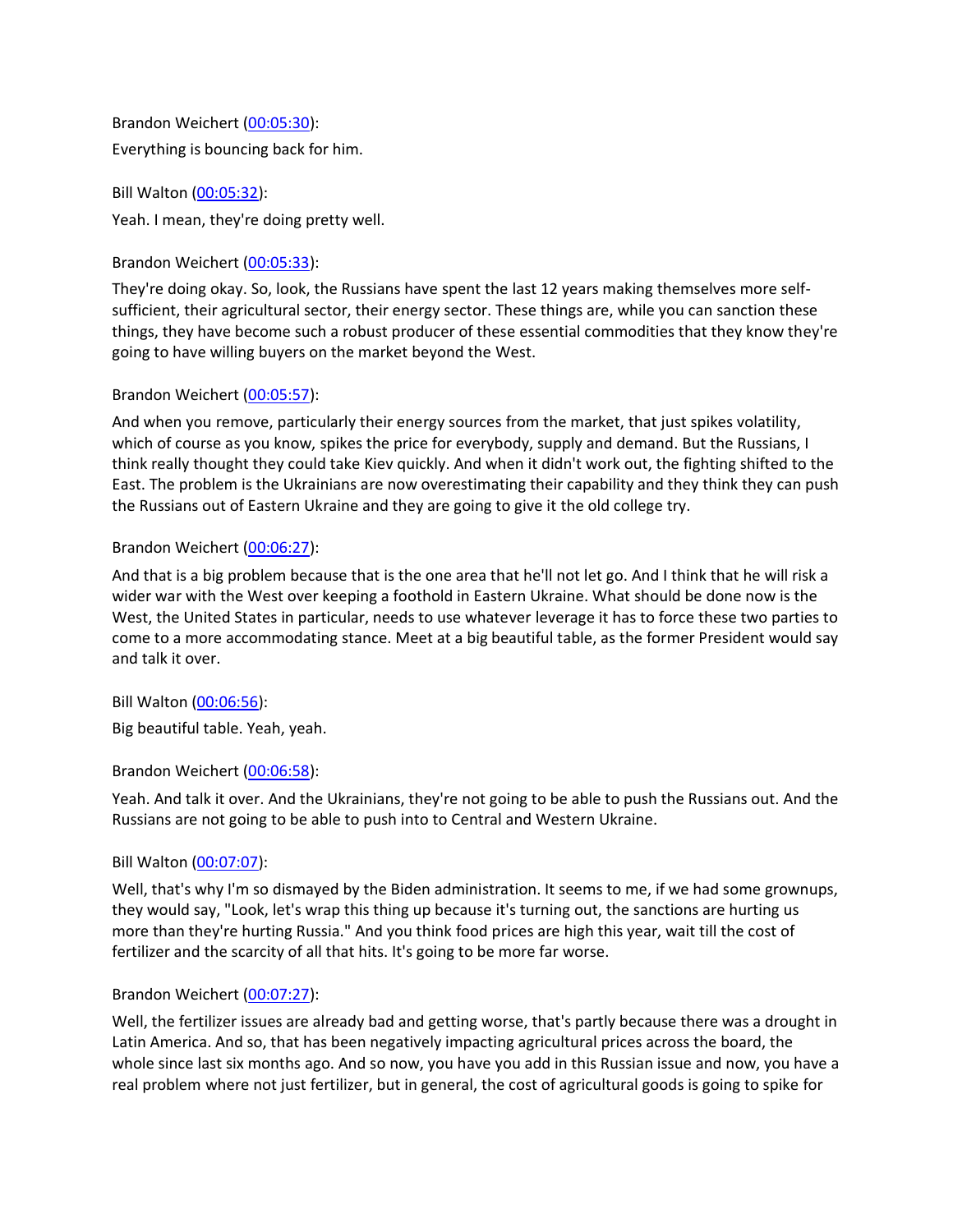everybody. And the supply chain issues are going to be exacerbated. It's going to be made worse by all of these different things happening at the same time, and so.

Bill Walton [\(00:08:09\)](https://www.rev.com/transcript-editor/Edit?token=rlw5JRnhjpcFOJPCoL8NB0-Vf-_DEfRbXQqjkQ5mccrSChuDV2vuv1qux2CddSps97JE2UrbAEDT8jPhj3hOtItdMdc&loadFrom=DocumentDeeplink&ts=489.29):

Well, who in the administration should we look to, to help us bring the parties to the big beautiful table?

Brandon Weichert [\(00:08:18\)](https://www.rev.com/transcript-editor/Edit?token=o2_T0Se6dOQO64QDqP5z9vM7w8LChXOm_aAyDdeN3JryOAfS-lpkHPSPJ6pcgLMXCtjumk45y0xb84sGbpTuca76-7s&loadFrom=DocumentDeeplink&ts=498.36): Well-

# Bill Walton [\(00:08:18\)](https://www.rev.com/transcript-editor/Edit?token=7DG1J7ATykm6XgcWNydBGlgKc-ET_bCshjz69z6hSCEX9g_kkNry5y4oW2F0Avy79zHi6FK6CJ9-z9GKzxyqA0r60XA&loadFrom=DocumentDeeplink&ts=498.39):

Because we've got Biden out there saying, "We're going to go all the way to defend, I mean, plucky Ukrainians and all that." But there's some point at which you got to say, "Let's wrap this thing up."

# Brandon Weichert [\(00:08:29\)](https://www.rev.com/transcript-editor/Edit?token=kyjSWi69Ly4j7WHXz4ErRRwMB3trXi3mpekK8sUxBxRryODRKmaZIY2OojaOBjraPTIwIocnt7hb1aNrgIjae7P3330&loadFrom=DocumentDeeplink&ts=509.54):

So, the problem is that Biden is not in charge. I've said this to you before. Biden has a say in so much as he's yes, the president, but he's got a cadre of people with competing interests and objectives all with their hand on the wheel, which is canceling out whatever positive momentum they might be able to gain. You have people like Ron Klain, who's apparently the Outgoing Chief of Staff now. Ron Klain is one of the most fanatical ideologues in the administration and he's the gatekeeper for President Biden. And Ron Klain is surrounding Biden with hawks on Russia.

# Brandon Weichert [\(00:09:03\)](https://www.rev.com/transcript-editor/Edit?token=8LyGOeDV5nW7qepE_ZQVu1XHYPOmBh1Ezoq_-LSC78KNtmkmBxEVfgrX-lu1uLIgrd-YeoQNfQhItOOoiqh-guLbxTw&loadFrom=DocumentDeeplink&ts=543.79):

You have a lot of the defense people, Jake Sullivan, the current Secretary of Defense. The whole defense team basically wants to press Russia harder than even what they're doing now. The problem is what's the end game? How do we end this thing? And nobody's thought this through because I was speaking to somebody who works in the Department of State recently and I brought it up. I said, "Look, the nuclear genie could be let out of the bottle." And they start laughing at me. "Oh, come on. Don't be so weak. This is, come on."

# Brandon Weichert [\(00:09:37\)](https://www.rev.com/transcript-editor/Edit?token=8S8_fsWJ8LiW9Z-1FGdRKolMgEAqxrvk0IIUDpZtlNeZGJAErsS-LtSLy6iik6vY_RgVJGmhYYA4M1jzh24PLfAQAuc&loadFrom=DocumentDeeplink&ts=577.77):

And I said, people don't realize that the Russians view this as an existential issue. And they may not be able to convert any gains with conventional military, but that just means that they're going to have to rely more on their unconventional capabilities or their nuclear weapons capabilities. And if you remove whatever conventional capabilities, traditional military capabilities they think that they have, if you remove that from the table, they're not going to surrender, so they're going to do the only thing they can do. And that's escalate in other areas, notably nuclear. And people need to remember the Cuban missile crisis, just how close we were.

# Brandon Weichert [\(00:10:21\)](https://www.rev.com/transcript-editor/Edit?token=Qy26sPeKG21jyjRlPWnwrvxkmCfSGDvvhCA9y_3pluNF-Jdw9lvH_1yum3FtoqMGLXRG0uozSJWK9oub8x-aQb6EyiA&loadFrom=DocumentDeeplink&ts=621.92):

The same people advising Biden are the same people who were telling Kennedy, "Just push Khrushchev and the Soviets all the way, because they're not going to do the unthinkable." And then you listen to the Kennedy tapes of that crisis, because he recorded the whole conversations he had with LeMay, for instance. And he says, "Well, General, they're going to do something." And he said, "No, because the only thing that they can do, they can't do, which is nuclear war." And Kennedy was like, "Well, that's not a solution because of course, they're going to use whatever they can."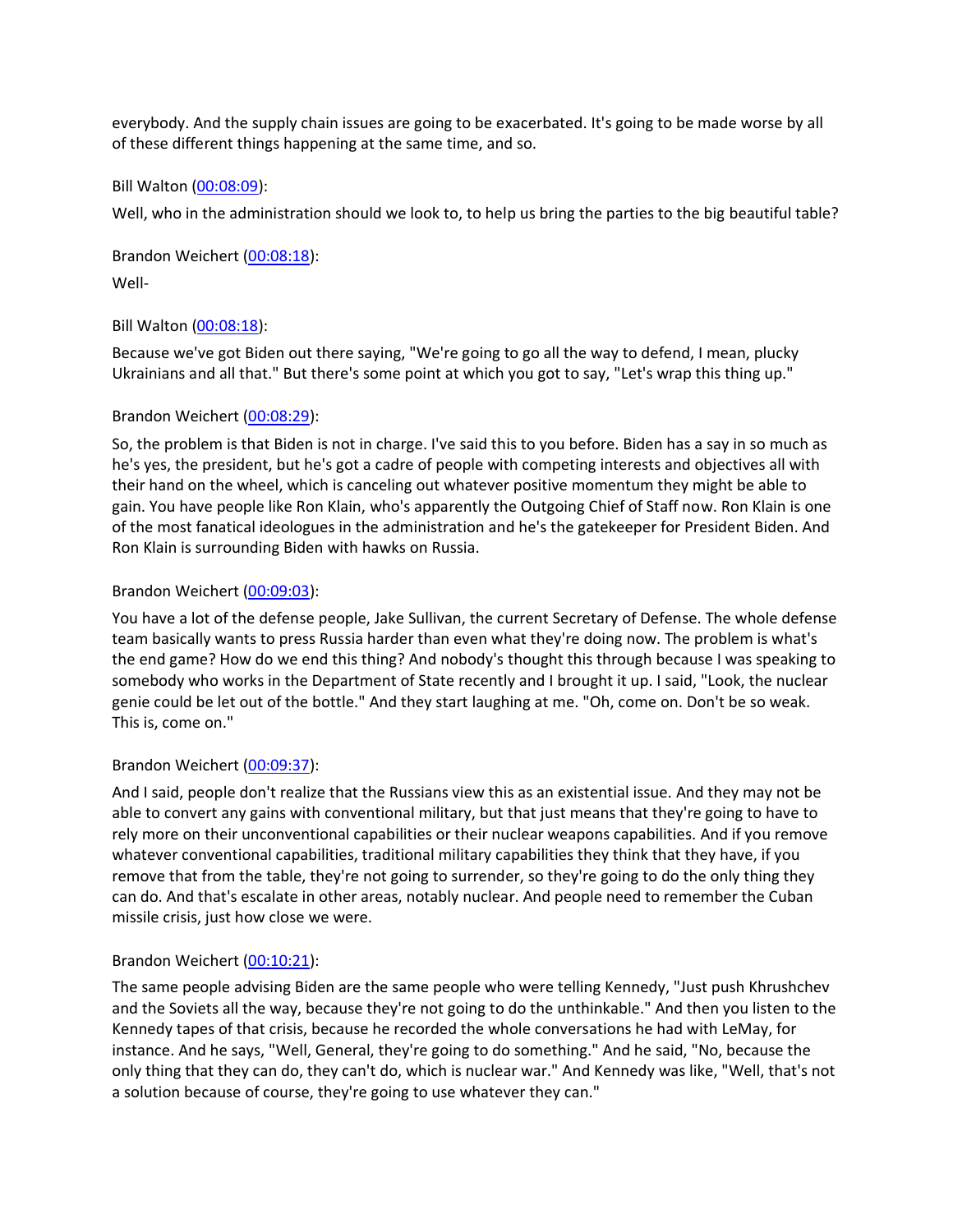## Brandon Weichert [\(00:10:52\)](https://www.rev.com/transcript-editor/Edit?token=2xHBWZl7tjxZVL0EiRp9otuW6_UolcnUDHxy7jjPnVBE6FtMN3I4DA3VXkVZwkLjyprHVRCmckOKqgfj1v6w9i76C7o&loadFrom=DocumentDeeplink&ts=652.21):

And it's the same thing here today in Ukraine, if you push them too far, they're going to risk something wider because they cannot be made to look bad, particularly Putin.

## Bill Walton [\(00:11:03\)](https://www.rev.com/transcript-editor/Edit?token=hT01ST-lXNdpzvKStkPN5N_uLfROPIj_q-22AzXdM4vnxuTr71TlyU0GHIa2psHt2bHPn8vp0Meh3Dju5dgk7IXcKeY&loadFrom=DocumentDeeplink&ts=663.01):

Well, there's a perception that somehow we still maintain our nuclear superiority, but we don't.

Brandon Weichert [\(00:11:10\)](https://www.rev.com/transcript-editor/Edit?token=qUEbyEYV4esg114z0mR-PQRzjcZQf1l0jwLAc7ig-d7JSY2ik3pSRAxbNVDa0kaqfQg_UcvFkujHrneO4E7Fl20weMQ&loadFrom=DocumentDeeplink&ts=670.8):

No, we don't.

## Bill Walton [\(00:11:12\)](https://www.rev.com/transcript-editor/Edit?token=luFTjCbf21w1JN_JD4SlbPZTNQ0m1VxUCMJqKTBR0XJHlSmlOfZbvUbVh-ffK7DG0MUmysUBad-S0FC-FuShXonz7RE&loadFrom=DocumentDeeplink&ts=672.04):

And China and Russia have been working a pace to modernize their nuclear capability and we haven't. And the nuclear triad, the B52s, the submarines, the ICBMs. Those are all gathering dust.

# Brandon Weichert [\(00:11:28\)](https://www.rev.com/transcript-editor/Edit?token=QYG7qnOrVX2OdtvQzSA4QtIXnEVwwg44MCj7GNVhQ7Jd57Jm4AkC-srvR35Tw95uIqpkdgIXQ50mzCY0NNJ4zy8EHzI&loadFrom=DocumentDeeplink&ts=688.33):

They're gathering dust and furthermore, the Russians beginning in 2010, thanks to the Obama Administration's new start treaty, allowed for Russia to begin a full-thwarted modernization and expansion, particularly of their tactical nuclear weapons. These are the lower yield nukes that would probably be used in a war over Ukraine. We didn't do that. We didn't, we didn't meet them in the same way. We didn't start modernizing our forces again.

## Brandon Weichert [\(00:11:57\)](https://www.rev.com/transcript-editor/Edit?token=R-oSan0UEeWNR819tMdTtI-BJlUBM2_8TFlgSSiR6qefBgZdqQVrHF351PhZ7aOpwFN_DivZPttCJE-Sk4RXzvsACQ0&loadFrom=DocumentDeeplink&ts=717.66):

China, we actually don't... so, officially, the DOD and the intelligence services say, "We know exactly how many nukes they have in China. They have about 350 to 400." That is the tip of the iceberg. And if you remember last summer, it was civilian satellite imagery that caught all of these new missile silos being built in the Gobi desert. There's also this thing called the Underground Great Wall, which of course is poo-pooed by the people at Georgetown. But I got to tell you, I am convinced that this is something significant. This is basically going back to Mao, China built these very complex, series of tunnels that interconnect the whole countryside with the sea, the coastal area.

# Brandon Weichert [\(00:12:39\)](https://www.rev.com/transcript-editor/Edit?token=R-NI7mlQtm3fPnU_UV7OYLOQy9IeSMUBrQyuboqe1jYICgW6U91HFezm_wgKNngsViHh32fbsfOczkPHe-Ti8XwH3TQ&loadFrom=DocumentDeeplink&ts=759.8):

And since 2009, there have been a group of nuclear warfare experts who've been saying, "We think the Chinese have been stockpiling nuclear weapons in these underground bunkers and we can't see them. We don't have any ability to determine." And they use these advanced rail systems underground to move nuclear weapons around, so we can't track them. Those mobile nuclear underground weapons constitute the Great Underground Wall. And we have no idea how many nukes they actually have.

#### Brandon Weichert [\(00:13:05\)](https://www.rev.com/transcript-editor/Edit?token=4NwLCGKWKetRl_uISC5rcfQ_7PILisYZZMrR0OuIx7P6oaaTJhkekSMKViK7uU6GWR3ZItJIHadd5XEUXIHMaO32OQ0&loadFrom=DocumentDeeplink&ts=785.31):

And so, this idea that we have sup supremacy in the nuclear warfare domain, it's not true. We don't, we don't.

#### Bill Walton [\(00:13:12\)](https://www.rev.com/transcript-editor/Edit?token=VNCEpelWMvu3RAu6FYhhXb8Bl7LvoYmdvBLapMnOztpPYP4VMQOMPcQg3F_yapexRspdBS6vmDOz6LTKP1U6P_OeG4w&loadFrom=DocumentDeeplink&ts=792.19):

Well, tactical nukes are just slightly less lethal than the bombs we dropped in Hiroshima. So, it's not like-

Brandon Weichert [\(00:13:21\)](https://www.rev.com/transcript-editor/Edit?token=7aau05B7ya5lOCT0I37pC9fR061lUrH5xIl2v7gUsPUWRsy-fFHLM65b81Ob7ogQVOLOjJAi-1Wg8ImDwNlgWZ0bnpc&loadFrom=DocumentDeeplink&ts=801.27):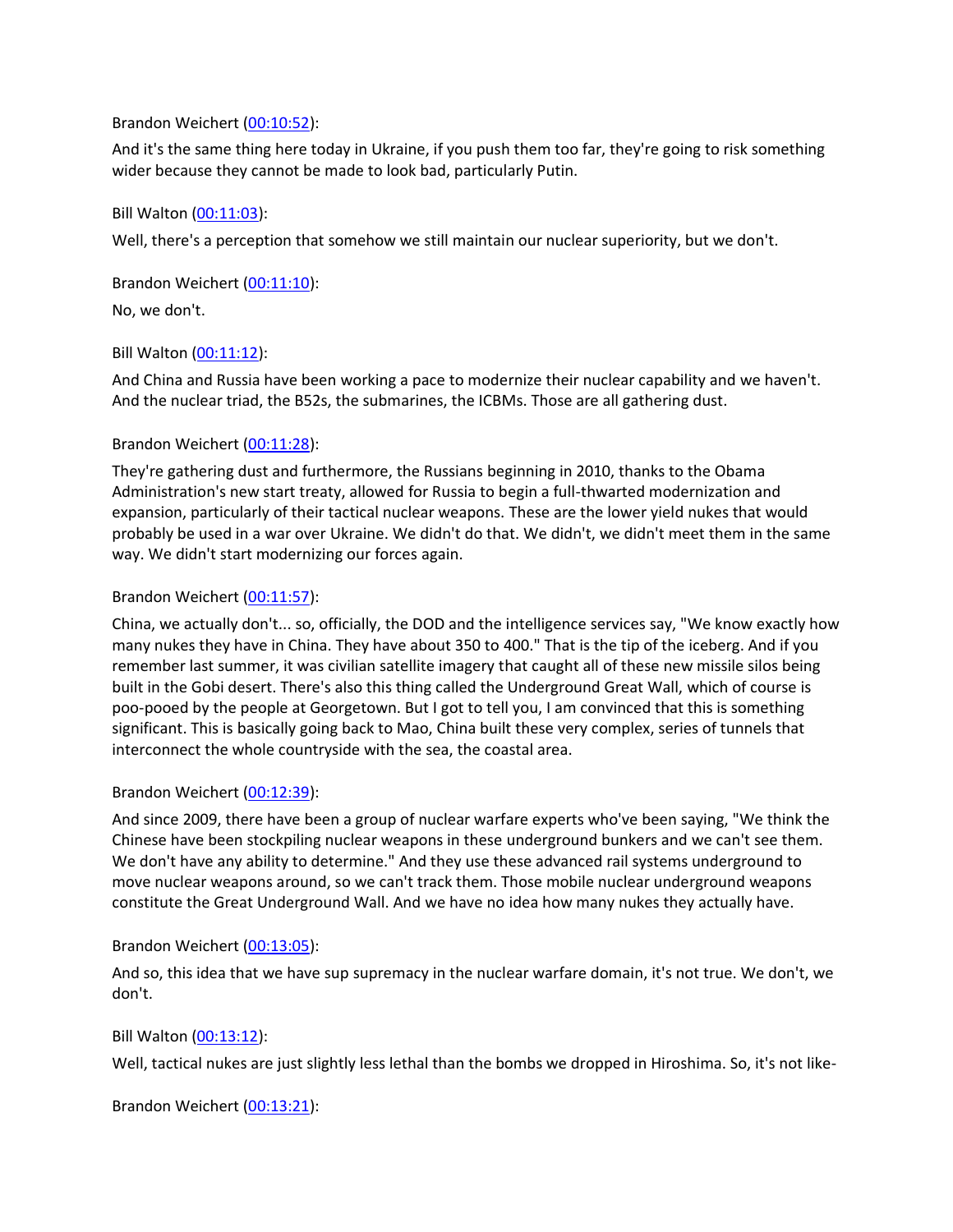No, I mean, these things are designed. I'll tell you how the Russians look at it. And this goes back to VD Sokolovsky, who was in 1962, he was the grid, basically, their equivalent of a joint chief staff. And he came up with a doctrine that Putin has reconstituted, which basically says, "Tactical nuclear weapons are just big pieces of artillery and we will use them to punch holes through the NATO defense perimeter when the war begins as we would use our largest artillery piece or our largest strategic non-nuclear bombs."

# Brandon Weichert [\(00:13:53\)](https://www.rev.com/transcript-editor/Edit?token=5KQ2Py_qKMLomJJrn3kvJk0ahTmR4HrVysZOUrozSYXgrZD7hIPP-efO5o23z5PqNHvkBWsxJHbuSQdbcBVTHnVbHjs&loadFrom=DocumentDeeplink&ts=833.01):

That's how they view it. And now, this view eroded a little bit after Chernobyl with Gorbachev, but Putin has reconstituted it. And this view of a forward leaning offensive minded nuclear warfare doctrine is something that our intelligence services in my opinion has not fully rectified and has not come up with a counter strategy. This is why in my book, I call for a complete full-throated, if you want say crash program for space-based nuclear.

Bill Walton [\(00:14:25\)](https://www.rev.com/transcript-editor/Edit?token=z456sMA3pJIedWTDVakqbXSVxXeOjooRMMk1s8cyYVKi_lfbWKdcAniW3qSdv1ZayWMq9KGmRlJYglSQhWzxXQeDSDY&loadFrom=DocumentDeeplink&ts=865.16):

This is your book on space.

Brandon Weichert [\(00:14:25\)](https://www.rev.com/transcript-editor/Edit?token=40NSXYggqd-5fLxaVFQvSDP_VPK0rmkE233JxwFlFX-ax_JE0oanRmxQaxRNmQhi83VQfGmp2if2mKuPSseDe2Y3vkA&loadFrom=DocumentDeeplink&ts=865.65):

Yeah. Space-based nuclear defense system.

## Bill Walton [\(00:14:28\)](https://www.rev.com/transcript-editor/Edit?token=AT4bHCGbMkc6ZUM8WtcZ5sdsqDj0hYvEh0LdNkIGuiDVp2OmzTGeEdGStl4JksPSfmGmAG5agCIX7uUByJfCat-CoCE&loadFrom=DocumentDeeplink&ts=868.79):

This is the Bill Walton Show. And I'm here talking with Brandon Weichert, publisher of the Weichert Report and an author of a couple brilliant books. And we're thinking and talking about the unthinkable, which is nuclear war. And as I said in my intro, that was not in the cards three years ago, two years ago. Now, all of a sudden with a lot of inept handling of national security issues, it's back.

#### Bill Walton [\(00:14:54\)](https://www.rev.com/transcript-editor/Edit?token=flYF42yvKuZyiv4KpqRwS55NmXz96qTaclzuZAat5wPw7JS0iSXuJDksOr5SIl-uZebAfz0xoLL35Dj6pW5Q8TUJ-DU&loadFrom=DocumentDeeplink&ts=894.72):

So, listen, I don't want to do politics, but it just does seem like that Joe Biden is just provocatively weak, and really has emboldened the world's bad guys to say, "Now is the time to strike."

# Brandon Weichert [\(00:15:09\)](https://www.rev.com/transcript-editor/Edit?token=wwA_xQzoJ9xLnAHkOwO-FnZ6nWWjYfjM_TvjBtKQbIVMa2xbiKlDBmcOIqiYC_c_8jX8Cm6I_jD6u1OJjBtlwmLisH0&loadFrom=DocumentDeeplink&ts=909.66):

I think it's important to note that for four years, Mr. Trump, who is supposedly a Russian spy. For four years, we didn't have much to worry about from Mr. Putin in Ukraine. It was April of 2021 when the path to war was really decided upon in Moscow to invade Ukraine. And that was when President Biden did two paradoxical things. President Biden started ramping up his anti-Russian rhetoric and ramping up supplies to Ukraine's forces and really getting provocative with Russia.

#### Brandon Weichert [\(00:15:50\)](https://www.rev.com/transcript-editor/Edit?token=hxICj3p4dCrn2aP5JxpJc5LpUGsr62K5jN6l-mGSyFfvaiXMhg_3PY9ACjAG80sLCxZfV3o0TktimLmg2wqwM-1sZMM&loadFrom=DocumentDeeplink&ts=950.23):

At the same time, he decided to meet with Putin and last summer signed an agreement that allowed for Russia to start doing their Nord Stream 2 Pipeline, which basically was the fuel for Russia's war machine in terms of the financing. This was a major pipeline connecting Russian natural gas to Germany and the rest of Europe. And for four years, the Trump administration sanctioned that. And almost immediately Mr. Biden removed those sanctions.

Brandon Weichert [\(00:16:21\)](https://www.rev.com/transcript-editor/Edit?token=KkbQk4TTwm8KbeMDdNmggu95TRhhfIvmndD-_kjusd-LnouZa61Ty8fEt4DxaPMLX9JKNFCtgokF_0RCCpTbrJ9ubaU&loadFrom=DocumentDeeplink&ts=981.9):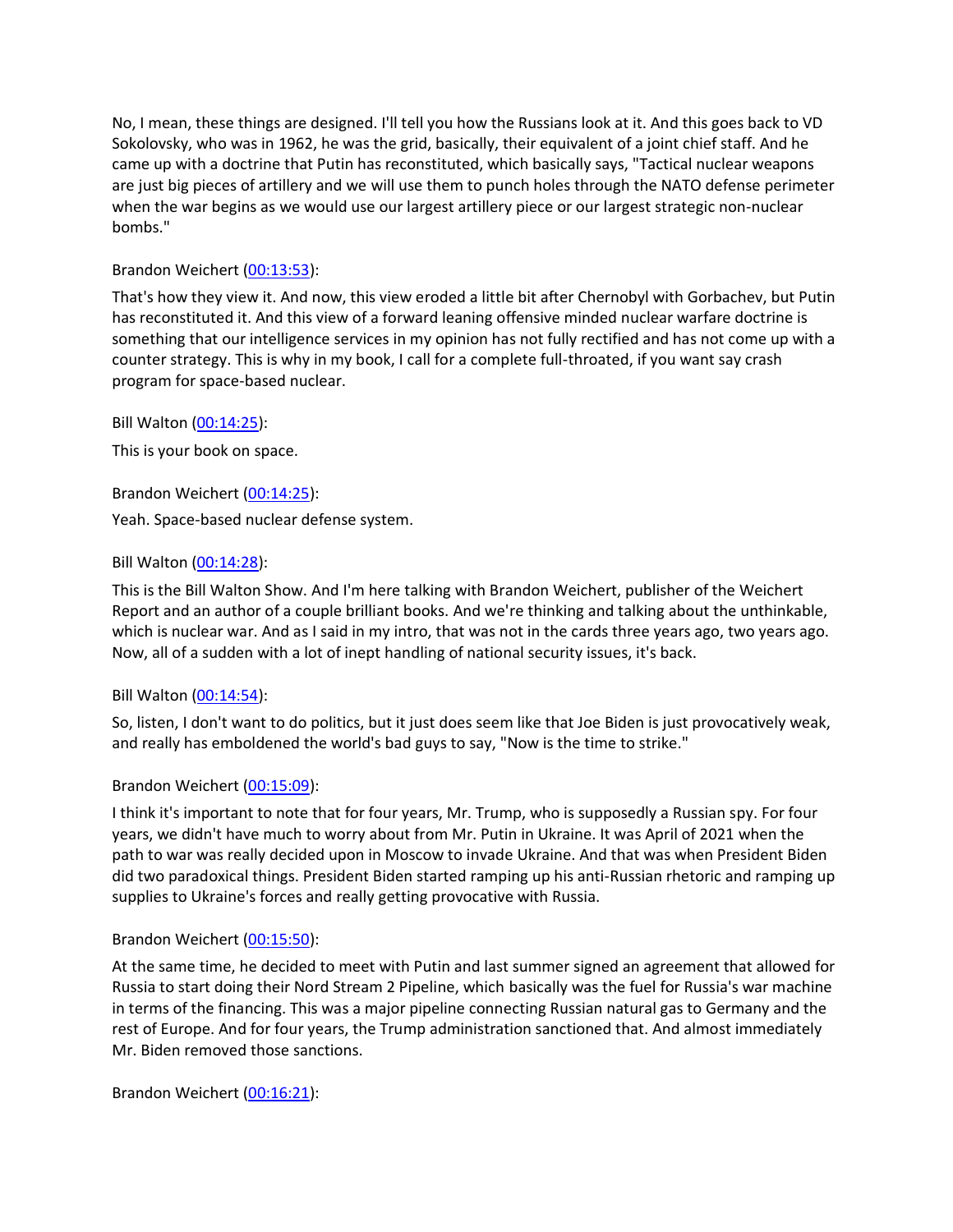And there is a straight line, if you're being honest, there is a straight line from that decision and the decision by Mr. Putin to invade. And that was also because I think Mr. Putin thought, "I know Biden. I've dealt with him for many years as Vice-President and then Senator before that as a foreign relations committee." I think Mr. Putin looked at Mr. Biden and said, "This man is weak." This man is, I think, I believe that the Russians believe Mr. Biden is senile.

# Brandon Weichert [\(00:16:52\)](https://www.rev.com/transcript-editor/Edit?token=NBIYUkei7pR9FEMAmgHdgc7oNVTm3O-kZZ52Qr8Rg1yuABC_AmDye-JUVTwjGhjCUidnNBGEtKYw9xH0J-Iuj-Zplpw&loadFrom=DocumentDeeplink&ts=1012.15):

And I think that they look at him very much how we looked at, if you remember for a hot moment the Soviets had Konstantin Chernenko, who was in the '80s. After Andropov passed, it was Chernenko. Chernenko was the sclerotic aging old party Apparatchik, who was this angry guy. Didn't really have any vision for the Soviets, who presided over the ultimate decline that then Gorbachev finalized with Glasnost and Perestroika. I think that Putin looks at Biden as Reagan used to look at Chernenko. And he can be pushed around and sclerotic and senile.

# Bill Walton [\(00:17:32\)](https://www.rev.com/transcript-editor/Edit?token=r91djkl8P8jqQCAkLAR94Jf0uOehQeWIVuMqZ9YfjaW8TnIz3Pu1pmVA-l1Cf8nd34XGC6kwm-4s5nPM68uj0qCorxk&loadFrom=DocumentDeeplink&ts=1052.03):

Some of my friends that don't know a lot keep saying to me, "We know there's some chance that Putin has cancer and he's dying and that's going to be our salvation."

# Brandon Weichert [\(00:17:44\)](https://www.rev.com/transcript-editor/Edit?token=AItp0PAYx_EGggE4olbaMkrO-CLyDmESQEqz9gbDShq8Y3kEGzRecPfqf-LHjCXSsH9xI8NOLFF33gTWkHa3MT0VGb4&loadFrom=DocumentDeeplink&ts=1064.76):

It's not, it's not. So, in 2018, I wrote a piece. I couldn't get it published anywhere, except this very widely read magazine online called American Thinker. They published it.

Bill Walton [\(00:17:58\)](https://www.rev.com/transcript-editor/Edit?token=Ar3x-3QT_1MlirDs2LhSfGbq3i-Ob1cPbWo9i7wnvCuvb-U6P-x5PPBYNcGyvUpIStgewtOARu6kvz_XZZ9UEGskbEU&loadFrom=DocumentDeeplink&ts=1078.66): Good magazine.

Brandon Weichert [\(00:17:59\)](https://www.rev.com/transcript-editor/Edit?token=z5BBUizR7TmRS---tQHLgNx9M9fv-gQyu_VbF0OYt5-XKnQGY8GReBNb7O0UxZs9NYPVDtxvTjQ44ntWMmEaPE-fxx8&loadFrom=DocumentDeeplink&ts=1079.46): Yeah. And this-

Bill Walton [\(00:18:01\)](https://www.rev.com/transcript-editor/Edit?token=fk5nHc0mLbyP6Glj0K6W6Ir_aNNaLO3VBJqJdJ8iX1s3_R5X17RATtiSTFU4O6mDUQ0bWlg1BHv-3euBYHHeIsdZTkg&loadFrom=DocumentDeeplink&ts=1081.81):

That's actually a great place to be published.

# Brandon Weichert [\(00:18:03\)](https://www.rev.com/transcript-editor/Edit?token=v0ITw6UAIDJcl8G9n8SvOpopBmJ4skd4N3IFMD8lTbilXxovoZSQiX9FNfO3GNTEl1os5bEZ9hSscZdf_-CeEuIcS0A&loadFrom=DocumentDeeplink&ts=1083.89):

It is a wonderful place. And mark Galati, who's supposedly this great Russia expert, took me to task about how I was an idiot. Because the article was all about once Putin goes, what comes after and this was in 2018. So, at that time I was saying, "Look, Putin's old and he's outlived the average age for a male in Russia." He's like 55, 57, and he's then going into his 70s. So, he's already outlived his peers. Obviously, he has a lot of money and power, so that makes sense. But at some point, whether it's a bullet to the back of the brain by a rival or it's just natural causes, Putin is going to go. What comes after him? There's not a deep bench in Russia of new up and coming leaders. That's probably-

Bill Walton [\(00:18:47\)](https://www.rev.com/transcript-editor/Edit?token=hnxITrEeYqatkafr_MY9IQge9p_yXubAC9-b_I5He3JsPfX0meN_lFgzYBSp6rVlyZ2M5E8est-025J-0PT9Y8t-3LY&loadFrom=DocumentDeeplink&ts=1127.32):

Is it as bad as the Democrat party?

Brandon Weichert [\(00:18:49\)](https://www.rev.com/transcript-editor/Edit?token=EE3nMCWfmcTbQbf0etsF6a2EC9w4IqhDEuM9F4NA1Q62TDZsPtWgQ8CeKIgtCcPlFeNclaAcnCqs0rwyaMDaz0xRUfg&loadFrom=DocumentDeeplink&ts=1129.56): Well, it's very similar, it's very similar.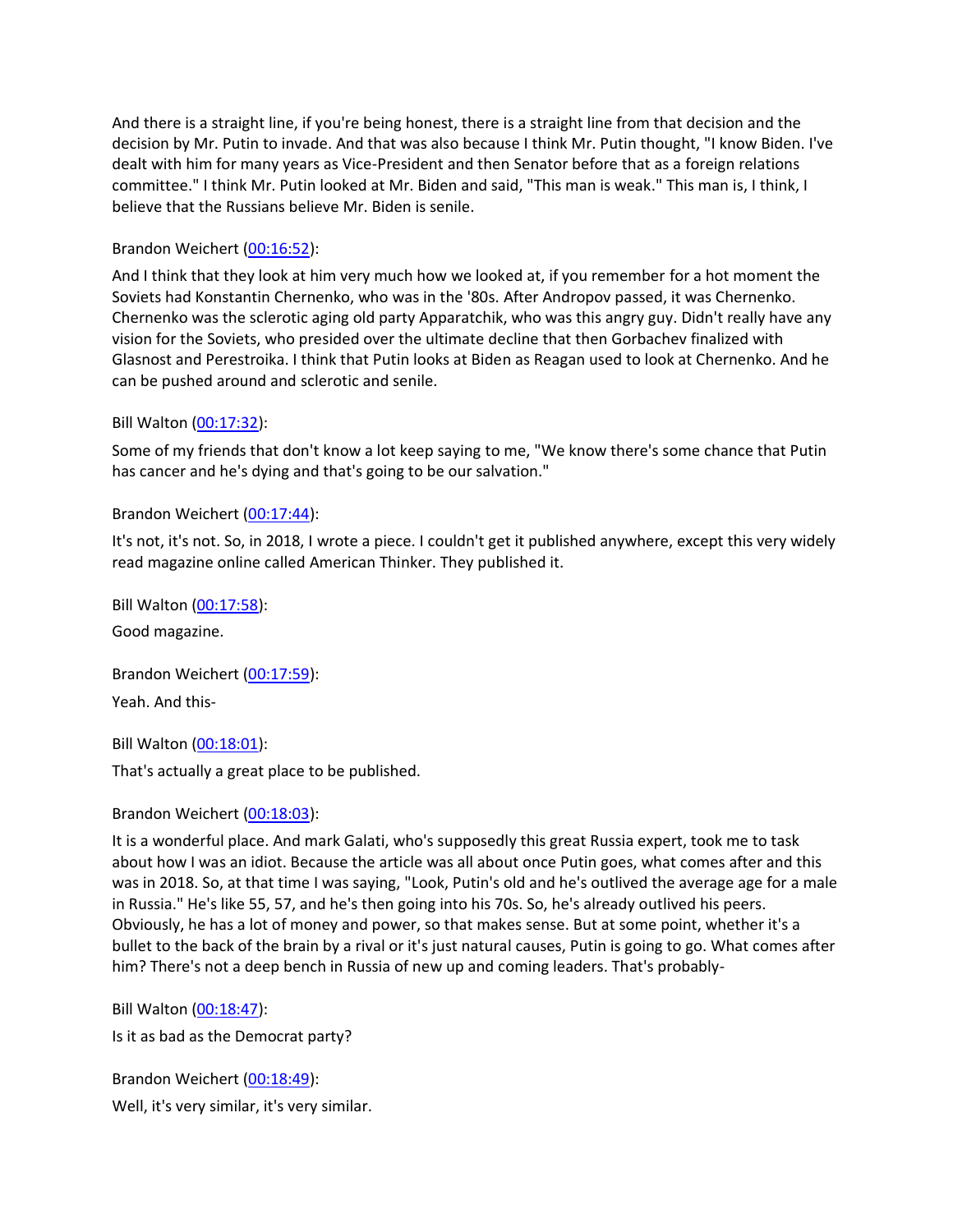Bill Walton [\(00:18:51\)](https://www.rev.com/transcript-editor/Edit?token=AAOuPFo1bYTg9cmXcwIV69sGsL5gX0hmkrbJShZxn1iizeKgF_42FRyVt6x0uiO_h16LdtTUR6-lanuI3qP9eorD5-s&loadFrom=DocumentDeeplink&ts=1131.21): Really? That's interesting.

## Brandon Weichert [\(00:18:52\)](https://www.rev.com/transcript-editor/Edit?token=mIWzx0dCz0Xu9F35C0lT53AXXsiukFxlX88Jnm46s8Dt8Gbdmau8t6R_84BxqlABEgva5iErMNdEiRvyefYN118R5hA&loadFrom=DocumentDeeplink&ts=1132.14):

They don't have a deep bench. And so, they have some people who could believably take over, but could they keep the whole thing together? That's the big question. I don't think they could. And so, my fear scenario in this article that I wrote was that once Putin goes, you could have a situation where the Russian Federation itself collapses. Interestingly, the Foreign Affairs, which is the council of foreign relations magazine, this last week published a deep dive essay calling for, it was called Russia's De-Federation. Saying that in that very soon in our lifetimes, Russia is going to destabilize even more and break up into its component parts, the end of an empire truly.

## Brandon Weichert [\(00:19:32\)](https://www.rev.com/transcript-editor/Edit?token=mD3ZSK-Rl0bfostRQfis2IUJtRyZrPKff00_FIDdwRy-Ygp9TWvWMPa94kwA1G6YssCzy7jAxDge5zrDL2V4fjHn7xQ&loadFrom=DocumentDeeplink&ts=1172.96):

Now, that sounds great to anybody. As I'm concerned about Russian aggression, I don't like it and I don't support Putin in any way. And I don't think what he's doing in Ukraine is right. But I'm concerned with all those nukes and bio and chem weapons, what comes after Putin? If it is a breakdown of the Russian central power, we could be witnessing like a war lord era arise in Russia in which you have loose nukes and loose WMD and terrorism.

#### Bill Walton [\(00:20:02\)](https://www.rev.com/transcript-editor/Edit?token=G6tohlUusp1vf7vRFBBdgzr_i2xHUDlVXpoZeYNswx3SZyuxuBBJENoSyCDtPjST3uQ8VomqmN9GHiMuFp_pZ2gjFz8&loadFrom=DocumentDeeplink&ts=1202.47):

So, let's imagine, we're in White House and we're trying to get this thing wrapped up and diffused. What do we do?

# Brandon Weichert [\(00:20:14\)](https://www.rev.com/transcript-editor/Edit?token=gZTHlXPiKO-InHjO9KMPY-XRY3Ov6wbofzbvIwSU-D4AQJoBJrPSXzu-pKzqjoPlWyQfAztZnM0Uf9SyA6mR6h4hSws&loadFrom=DocumentDeeplink&ts=1214.44):

Well, the first thing you do, we have a lot of leverage with Ukraine. The military of Ukraine would not be able to be doing what it has done without our support.

#### Bill Walton [\(00:20:25\)](https://www.rev.com/transcript-editor/Edit?token=KmeoNVnd-0ZeEUHciMKJxvQ513TVdoWOKvkKQQNvOfVFEkXD_qC9l3097hMVElNRQW9YHjaB4z_EymwRg4xWuJekWcI&loadFrom=DocumentDeeplink&ts=1225.38):

The thing is I agree. So, let me interrupt, but to set the stage, Ukraine has been a real basket case. It's been the most unsuccessful Soviet satellite state since the whole thing blew up.

Brandon Weichert [\(00:20:34\)](https://www.rev.com/transcript-editor/Edit?token=FhVNvz3i88L7FEDdXixYpI-J7uBfj9bACXTXwG7lAJWs809Vae0xSpNoewwY0bsFZBbl_t4u9QiYrJdPRhgOewdJS-M&loadFrom=DocumentDeeplink&ts=1234.81):

One of them. I don't know if it's the most, but I think Belarus probably is.

Bill Walton [\(00:20:38\)](https://www.rev.com/transcript-editor/Edit?token=6dLf5mMrjb2vYJdUkVNRIeHjqhQEXsDBBOzcgkBXdieS5S1tT3MYrvoAT3O1ztd4ev89J1Fs9wY4TWnbyqpFW2ljosU&loadFrom=DocumentDeeplink&ts=1238.74):

Okay. I'm entitled to hyperbole. Okay, almost [inaudible 00:20:42].

Brandon Weichert [\(00:20:42\)](https://www.rev.com/transcript-editor/Edit?token=s5U0yR9gnouMNWk5uFcAzZeI3qWhTeFFRlXqItkireLaAO3w1_UGy4xi4l9qiIA6SNEtWiy7UE-pDGabrQ9g9PyZww4&loadFrom=DocumentDeeplink&ts=1242.35):

But certainly, it is the most corrupt according to foreign policy magazine in 2019.

Bill Walton [\(00:20:46\)](https://www.rev.com/transcript-editor/Edit?token=Vyc_u20a5Z1t-nL6pNFtB9SKvCHGNNt_FQ5N9A-vPuAPB0dK1MjfNGGvwiGWDRM9ALULQV6CugWqYTWjMbrD-r9z6D4&loadFrom=DocumentDeeplink&ts=1246.56): Okay. Corrupt.

Brandon Weichert [\(00:20:46\)](https://www.rev.com/transcript-editor/Edit?token=5P-y94dZXUnajdVwboo7Z61BHVTnZcvNbP2V7dgk49Cat_vic3QG93l1bOddAHXYW4c6tP1RBwIHpkXFqj7rUZrxgUs&loadFrom=DocumentDeeplink&ts=1246.97):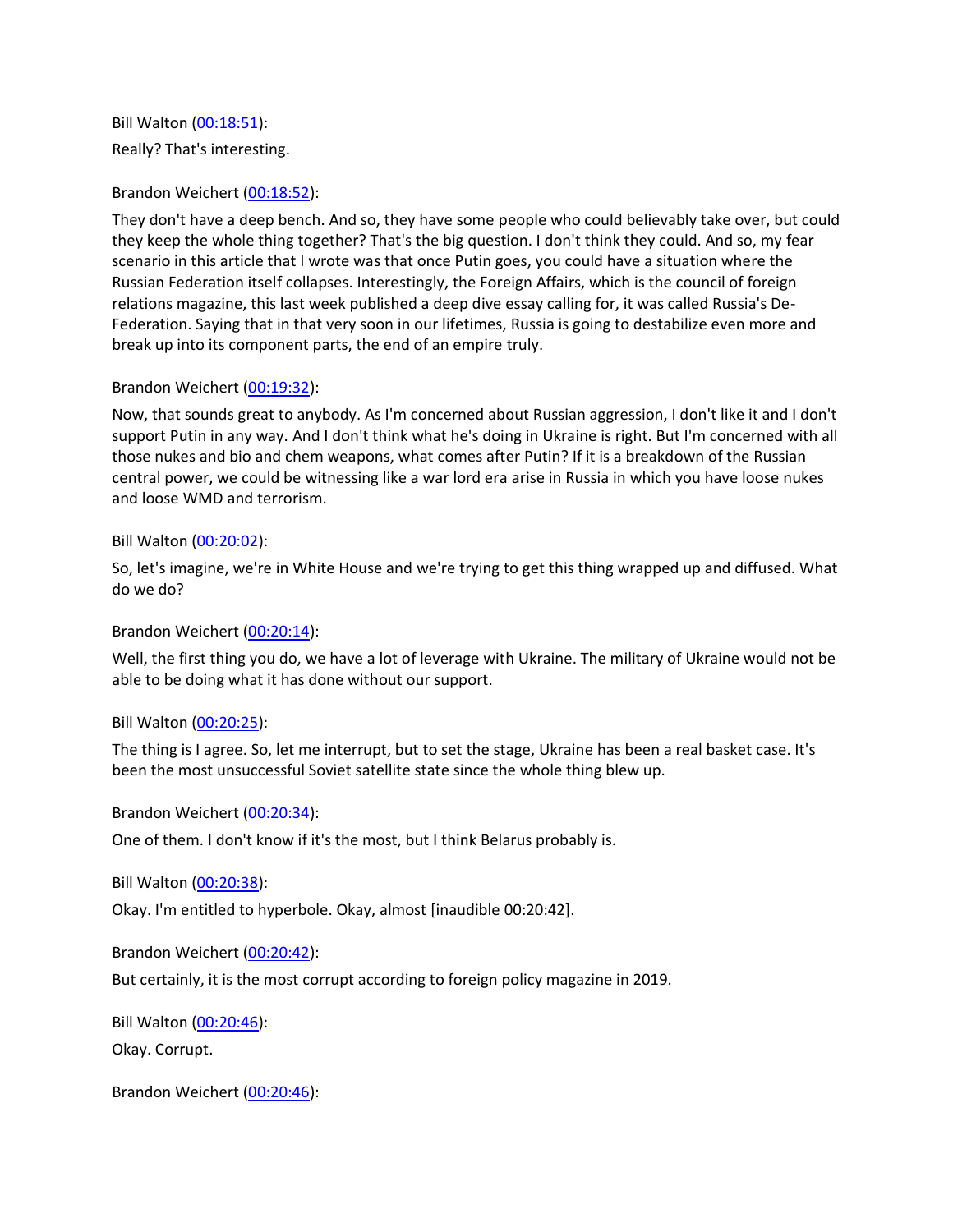The most corrupt European country is Ukraine. Again, I support Ukraine's right to sovereignty. They should not be getting trampled on this way, but they are a basket case. They were until recently a quasi failed state. The current government is trying to clean it up, but it's an uphill battle. And if it were me leading Ukraine, I would say, "We defended our country from an invasion. Let's close this thing up now. Let's make a deal."

# Bill Walton [\(00:21:14\)](https://www.rev.com/transcript-editor/Edit?token=IALxfyM44F24a4Y9zt_ezs5HU7B_vsehkG-jGcrLRMKVvPT1rmaa_ayQWKcGyFbV2zyJI5TNCrUaV3tzdlARzBG-CV8&loadFrom=DocumentDeeplink&ts=1274.83):

Sell the movie rights. He's an actor. He gets to play himself.

# Brandon Weichert [\(00:21:18\)](https://www.rev.com/transcript-editor/Edit?token=1BQ9lorvntHc44K0kGQchSWgFRq44FE77LgQKUrmcfq6ExJrODj4RYV_1IP7oWNA7SCQen10a93J_Lga39MP3gzQC2E&loadFrom=DocumentDeeplink&ts=1278.32):

That's right, that's right. But there are forces inimical to that. Notably, his Foreign Minister, Zelensky's foreign Minister, Kuleba, who's really a hawk on Russia. And again, I get it. Look, I get where he's coming from, but you have to be realistic now. And so, the issue is you go to push Russia out of Eastern Ukraine. They're not going to go quietly, even if they can't beaten conventionally. They're going to escalate somewhere else. And it's going to be against us, probably because we've been giving the weapons.

## Brandon Weichert [\(00:21:47\)](https://www.rev.com/transcript-editor/Edit?token=KF8WoYMeFpKrtJislTKlXkt7qw0_O-XYGrWxkkpqklGFb7ukdTbEXUlRR3BM5z06G115AYjVDn0jSJynIEaA1H5_GOY&loadFrom=DocumentDeeplink&ts=1307.36):

And at that point, Putin doesn't care. And so, if it were me in the White House, I would use our leverage with Zelensky. And by the way, Zelensky, I think wants to do a deal, but he can't quite make it happen because of political issues at home. But if it were me, if I were in the White House, I would say, "Zelensky, you would not be defending yourselves the way you are without my help. So, I'm telling you, I'm tethering our aid to your willingness and ability to sit at a big beautiful table with the counterparty Mr. Putin."

#### Brandon Weichert [\(00:22:17\)](https://www.rev.com/transcript-editor/Edit?token=ouREMMaClnIPYlQX8inxjZlR7D6n9n6NaPyhhOI0a2ShM5h3eVN4WBJLmYlEfjyLD_T6a1_oJEgUcDG5WN6VifTEAmk&loadFrom=DocumentDeeplink&ts=1337.41):

And on the other end, I call Russia and I say, "Hey, look, your economy, yeah, it's rebounded a bit, but let's face it, you still want to do business with us. You still want to do deals with us, so we can talk about removing some of these sanctions in exchange for you sitting at the other end of that table, not trying to poison the counterparty. And you make a deal where we reset the situation to what it was the day before you invaded, which is you get Eastern Ukraine. You get the breakaway Russian-speaking provinces."

#### Bill Walton [\(00:22:45\)](https://www.rev.com/transcript-editor/Edit?token=e_K_GSVzFkmipQO-yeed4BzUqyhQjhwnHD6BZ3FLV7aVn8nX2l_PUvkyKyeqq3L1JkB8oz1CybkoXR_H-xS5ypWmiuI&loadFrom=DocumentDeeplink&ts=1365.22):

Now, is that the day before they invaded? Did they have Eastern Ukraine de facto?

Brandon Weichert [\(00:22:49\)](https://www.rev.com/transcript-editor/Edit?token=p8rFM9ve1PVqOTkO2F_K6X-GZpqT0TV_VYuB5TiUIQSnLG25TGuKnEDYB4D0XV_Xvarg_KNbaaPEnMk5YXAxx7NHyCw&loadFrom=DocumentDeeplink&ts=1369.13): They basically did.

Bill Walton [\(00:22:49\)](https://www.rev.com/transcript-editor/Edit?token=J-L3MSxwv7NJ6VlmpZpBGeJQOht99fEMXuusNPtuViEZ1NhCBXyeE7ww2WdE40oZmeGthFCjwcPN2AG2adBD-YYOrDw&loadFrom=DocumentDeeplink&ts=1369.22): De facto?

#### Brandon Weichert [\(00:22:49\)](https://www.rev.com/transcript-editor/Edit?token=QgMl-qWLjs-UwS_CGbsjwy92vf7HQmAmYxJPuSaFz_AvEgFUoiNA0uiG7OEBRDWB3TuxMIQkwO2BHLcZmwK5kT5oZqQ&loadFrom=DocumentDeeplink&ts=1369.67):

De facto, they basically did. They basically did. And so that's what you want to make you end this thing. Fine. We'll draw a line. We'll divide Ukraine like we did Germany in the Cold War and that will be the dividing line and we'll try to figure out peacefully how we can get along.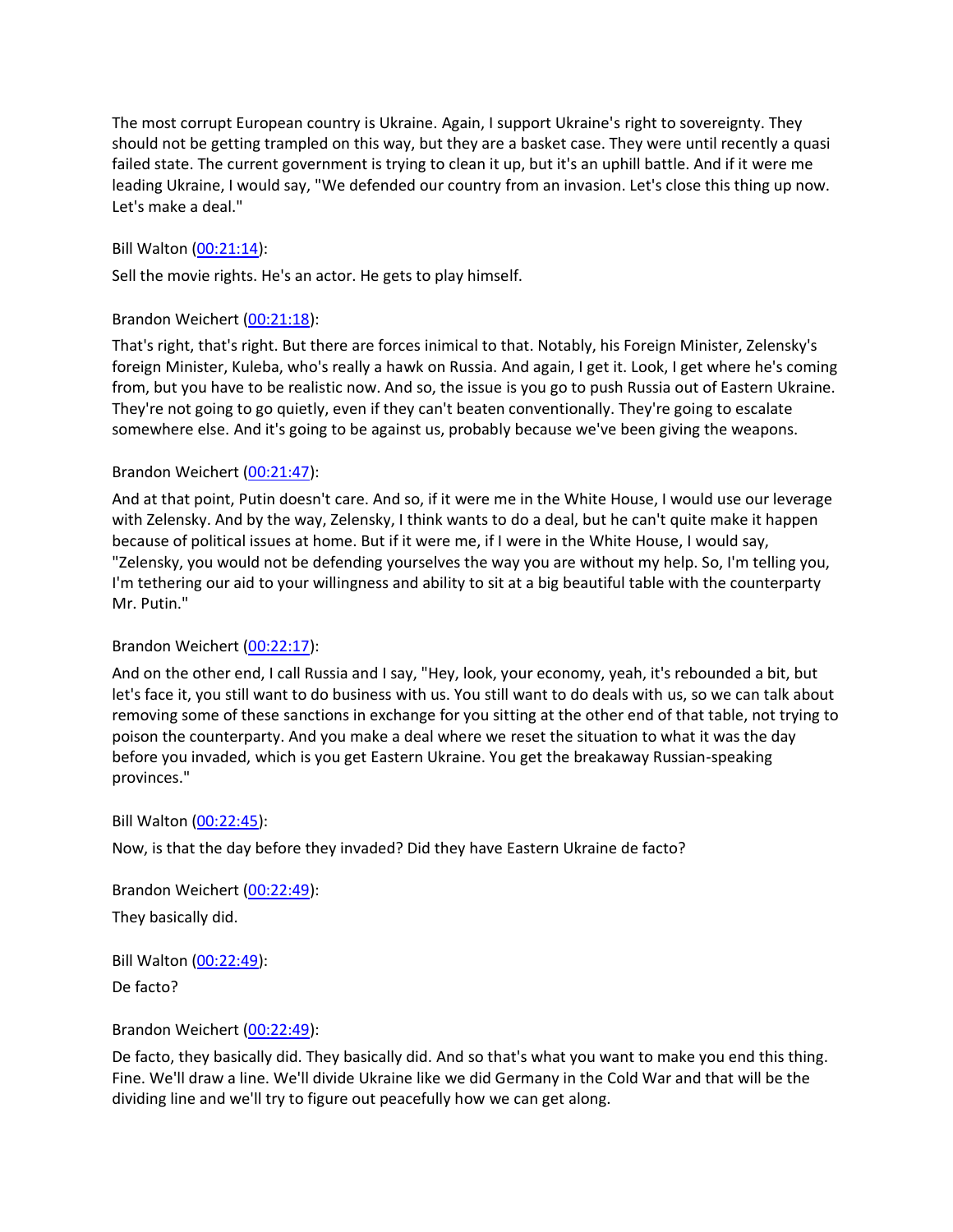Bill Walton [\(00:23:04\)](https://www.rev.com/transcript-editor/Edit?token=qnYTxoZwvqqFc4ND6sYqQuVLpq2B9EAdqnhtFmzFfhPCxnTWgs4wG8jfn756-y9OIGzaMz-5NOhZtNo_Vq7CKOc_Eyk&loadFrom=DocumentDeeplink&ts=1384.63): The \$40 billion, has that gone over? What's that for?

Brandon Weichert [\(00:23:07\)](https://www.rev.com/transcript-editor/Edit?token=5P89hdm1XUI49A6okBDIzJ_rGHEt3n_IFP7kTozlvjNjyCkkiQTQu3OD2fq2TBuozRJS0M3sI1AoYxDYSlXS8Jl4YTw&loadFrom=DocumentDeeplink&ts=1387.72): I believe it has. That was the military.

Bill Walton [\(00:23:08\)](https://www.rev.com/transcript-editor/Edit?token=g8Zt208hB1AXTkp47Tf1fwkEqK3lOcFf302BGPHmz-Z2kweFRmhlmRVIKGgT-qc7Bhx3l441h8K5A1as9PuDEVqJ7g4&loadFrom=DocumentDeeplink&ts=1388.2): So, where did that go for?

Brandon Weichert [\(00:23:10\)](https://www.rev.com/transcript-editor/Edit?token=jW0cmQn3zgR8Cz8ZojAt5Tsv2bstmAmEzkStUNrTEGkYvirvXnN8C3JyGQFOF0HiyCsdjiQdPumF4WNObG9CzEKZfNM&loadFrom=DocumentDeeplink&ts=1390.08): That was for, no.

Bill Walton [\(00:23:12\)](https://www.rev.com/transcript-editor/Edit?token=rGDmyDtX-DlysLj6tu7Km2ya1IsNy6g_JrRfhkv-kuPpgUyoa1CSBQu_1MMLVkOTF0hDz2CUqUcKbazqLkMp6a6s-38&loadFrom=DocumentDeeplink&ts=1392.3): We don't know.

Brandon Weichert [\(00:23:12\)](https://www.rev.com/transcript-editor/Edit?token=HJZ_ZXVdlpLY4fLxxgMKRnRZ_yCME0eAltaZt3HVsz28vgHK799eyhGXEPn66lDHYGCVEAyHaBJ3wf_TcToP4oK9QDQ&loadFrom=DocumentDeeplink&ts=1392.94): Supposedly, it was for-

Bill Walton [\(00:23:13\)](https://www.rev.com/transcript-editor/Edit?token=Pu05usHmlU9I2yVTMrMQFsq4bhPfnoagLShxKVKKlluTXCkrq6XhqOVnDa0RdK6n_wQUrpP38hUNCpO2D8H4azsz34c&loadFrom=DocumentDeeplink&ts=1393.88): How much of it ended up in a Swiss bank account?

# Brandon Weichert [\(00:23:15\)](https://www.rev.com/transcript-editor/Edit?token=lXBtQlwHysHFP5hOEqF7S6dv9aOWE1hFHqjS8m_BRvJQnuASyHgLEZEn5MmY_8vhvyEooPBOVlzXEuj9pXk99NWVNv4&loadFrom=DocumentDeeplink&ts=1395.52):

Supposedly, it was mostly non-military, but I don't believe that. You have to understand the way they're moving money around through NATO, it's not always direct and it's done that way purposely, so accountability is harder. Again, we should be supporting Ukraine in terms of defending the free area, but what's Western and Central and maybe parts of Southern. But this idea that they're going to take everything back, people at the Hudson Institute, I love the Hudson Institute, but there's people at the Hudson Institute that are really banging the war drum, "Yeah. You've got to."

# Brandon Weichert [\(00:23:51\)](https://www.rev.com/transcript-editor/Edit?token=SlP7T8PH-Mw0oMcwobvY5E8-_U_LDE311S6Tzl0iSPptQZR3JaimGWQDzoeOAas6jUXIXkxt9wUiy8lA6THwxMZpSco&loadFrom=DocumentDeeplink&ts=1431.02):

And I'm like, that's not a healthy position to be taking, especially when we're dealing with Iran and we're dealing with China's rise. We've got to start picking our battles a lot more wisely.

Bill Walton [\(00:24:04\)](https://www.rev.com/transcript-editor/Edit?token=sfOyQSo2nYR958tH5PTx6Llyv5cAaxfHUK1WmrUN5U4QIPIF1AonMyZ7PsvfQ8g0Palgw5OLMrbdeMhNQ1h8fE4ZOio&loadFrom=DocumentDeeplink&ts=1444.1):

Well, let's hope we get you in the White House. I don't think that's going to happen anytime in the next two and a half years.

Brandon Weichert [\(00:24:08\)](https://www.rev.com/transcript-editor/Edit?token=1zyPholyah1MN_Ui4MtV31mQ-xzBpeDTtCjwGGJaW6fOLC35uOF23ZOc4YKY9MAtY5o4DaXm6Xyg41BZLODyIDj-cTc&loadFrom=DocumentDeeplink&ts=1448.76): I don't think that's going to happen anytime soon.

Bill Walton [\(00:24:09\)](https://www.rev.com/transcript-editor/Edit?token=jCAmlZtIZMDvwCtzhHMAU2nhCmb4DSiV0Z4pBBQa83zCbBIcVwOjaQY7rcVz1AYQTkBH5DL-hDDBNAOaK_zcEQC4z_k&loadFrom=DocumentDeeplink&ts=1449.12):

Maybe afterwards. But well, so let's segue. What's China's role been in the whole Russia-Ukraine?

Brandon Weichert [\(00:24:17\)](https://www.rev.com/transcript-editor/Edit?token=_8Y-gZf4_b0m6k5udeocLB95rajyzHeupiiyvd_ean4xpVoefmj10IBPTeV07IF0RfzX9PtAbGAoIyuQ4DQ6mqdwEKw&loadFrom=DocumentDeeplink&ts=1457.34):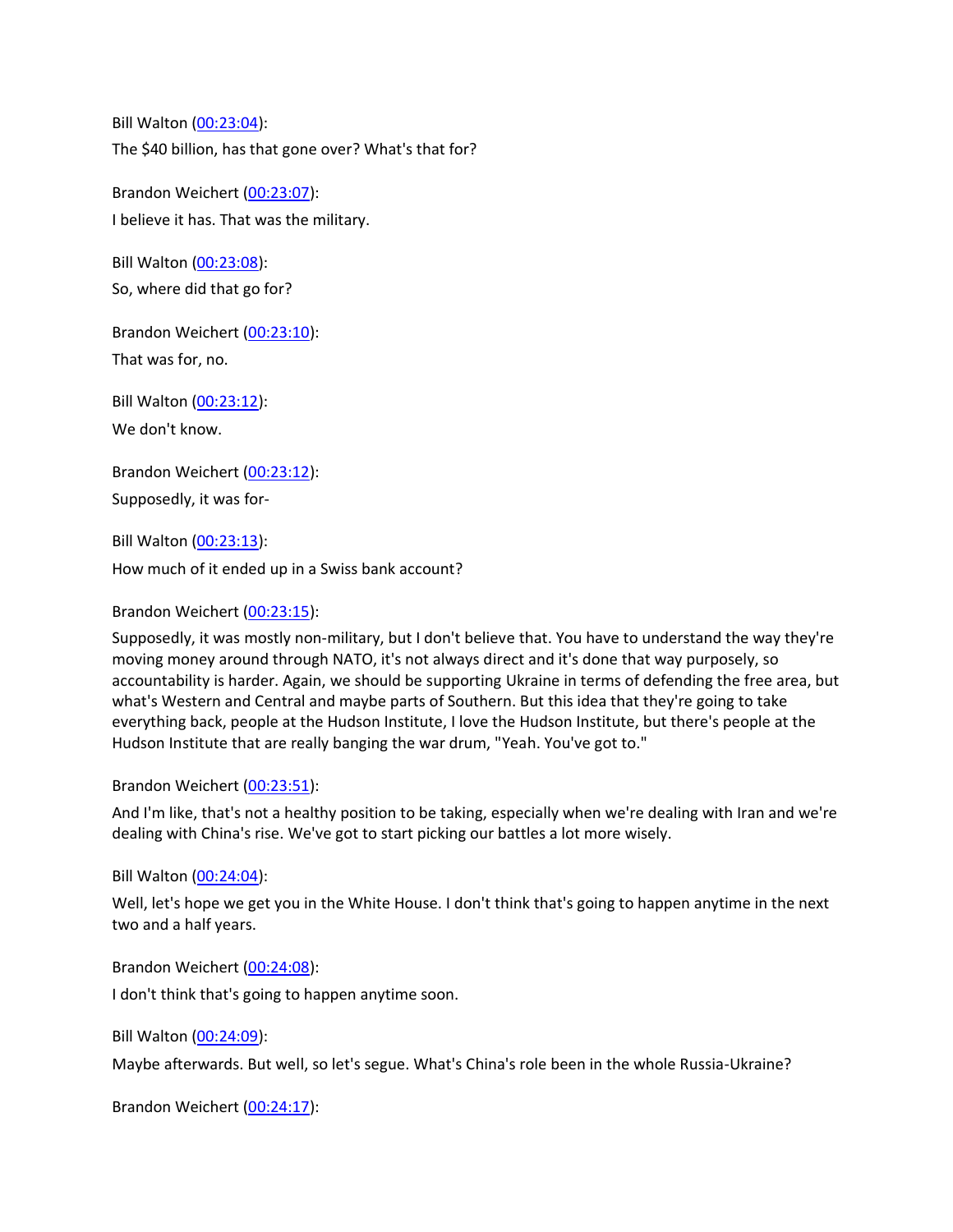Well, it's interesting. China initially was encouraging this as a proof of concept, I think. Xi Jinping, in particular.

Bill Walton [\(00:24:27\)](https://www.rev.com/transcript-editor/Edit?token=APZ0USSMWrWtecaXzqJsps4jV62gCPZbIoam4VZwU-ZTrBPLgIy7s8g1PFHy4GSCv16uioqe7h3M6CDL3JuMMhy8r1Q&loadFrom=DocumentDeeplink&ts=1467.5):

Proof of concept for Taiwan. Yeah.

Brandon Weichert [\(00:24:30\)](https://www.rev.com/transcript-editor/Edit?token=Jk551vVt9GxS9Gj2Igfw8YFaaPINqjxCxU2XOb7vYa6ld3j527C3RaVTfHoQxBicZr2WB4i46cf3LrHVbsbYNR3ob2g&loadFrom=DocumentDeeplink&ts=1470.02):

And I think the fact that we did really bolster Ukraine and the Ukrainians did a hell of a job, resisting. I mean, they're courageous people. The fact that they did resist as effectively as they did and it has cost Russia. Yes, Russia is getting back okay economically, but it did cost them. Russia is also self-sufficient, agricultural, with food stuff, with energy.

Brandon Weichert [\(00:24:56\)](https://www.rev.com/transcript-editor/Edit?token=huF41f_k5UjJ4U4kgL_SaT8u_1vkGo5CvEiNg99eaNRBUGGVuC4B-tr5LdmDZ3qGq1SZkdKd6oM16-rupSkix_kjb74&loadFrom=DocumentDeeplink&ts=1496.66):

China is not. And so, the Chinese regime looked at Ukraine and said, "Maybe this is going to set us back a little bit. Maybe we should not be as vociferous in supporting Russia."

Bill Walton [\(00:25:12\)](https://www.rev.com/transcript-editor/Edit?token=PpJmivfSiYwf9MccMfebeZdsZRGMwSxdtNUPJ9Bd28m57r84YPdbDHmWsfpAQ4sP_e_AhBtLsfl0gE9WLu6sfj8z-w4&loadFrom=DocumentDeeplink&ts=1512.32):

Expand on that point. I don't know all the details, but one of the things, for example, water. Russia has, what, 20% of the world's population and only 5% of it's water.

Brandon Weichert [\(00:25:23\)](https://www.rev.com/transcript-editor/Edit?token=MJngqpKhXx2V8GkwADE0tbQBGpGWaiQSS02-6s8yFNR3XsgsJHg1fVpowSIh3YrblXmZDg__Dgr--hMgo80QfCref90&loadFrom=DocumentDeeplink&ts=1523.49):

Yeah. Something like that.

Bill Walton [\(00:25:24\)](https://www.rev.com/transcript-editor/Edit?token=cv-tQkm6PanQlW9o_4TZPQa48Wgx10UZkHZFnb-cjgjJAKtvgaBiPPtEKCpA__rOPN9zg4Os98D8lrvaekKZN3XDiEk&loadFrom=DocumentDeeplink&ts=1524.28):

And most of that water is highly polluted and undrinkable and unusable. And so, they have a water problem for both for humans and for agriculture.

Brandon Weichert [\(00:25:34\)](https://www.rev.com/transcript-editor/Edit?token=gbxr9CQf5wjQDhUQGpyVDDXnfFlhrgI_r_vZaBlXAe2F5orJGOyG0Hb5NvYeCVgoNojJ2HC-8t-AHA4LQMBoEfP1ecA&loadFrom=DocumentDeeplink&ts=1534):

Everybody's going to have a water problem very soon. Everybody will.

Bill Walton [\(00:25:37\)](https://www.rev.com/transcript-editor/Edit?token=twa0YlHtKCIgDxm6Q6VdIKw5MSrU-LlRpL38KDJryrNrfTX4GYd08zc3SyxCANouE48_za58yeK20QYWIy3bLW2upcQ&loadFrom=DocumentDeeplink&ts=1537.96):

Okay. I want to come back to that one. Just so, what are other China's weaknesses in terms of-

Brandon Weichert [\(00:25:44\)](https://www.rev.com/transcript-editor/Edit?token=-hJtgrWtinxWhqCDpy4-5Fnoj3QmpVSEdp9Wlk0Afyv-OPpdJ4ic1zV0GfVFK-2JRwj3O9wZhrJ8xhyDMsgacvj6WQE&loadFrom=DocumentDeeplink&ts=1544.91):

So whereas Russia is very self-sufficient in ways, very similar to us, maybe in some cases, even better than us in terms of agricultural, China is nothing without their ability to import goods. This is why China is so insistent on their island chain strategy, so that you have the first island chain, second island chain and third island chain. China has been desperately trying to expand.

Bill Walton [\(00:26:11\)](https://www.rev.com/transcript-editor/Edit?token=M_SJ2ed-aciUVnxzoEJcmmjKgmxC42Ry_GQOY9pwbIYOeaSQodFTIOOSO18FoUrSAk39fHZf3QltOj-nY2Plx-vvj-8&loadFrom=DocumentDeeplink&ts=1571.1):

A map for people. Off the coast of China, we've got the whole island chain starting up at Japan.

Brandon Weichert [\(00:26:16\)](https://www.rev.com/transcript-editor/Edit?token=CEdSieADtzkfBN7lD__h6NWsxz8cfrLoVoV86_8eMQ3vngAiryeRy8kyIpJop5oNZ4XH3ay0p_2RA4MDFKfWPxx_Fgw&loadFrom=DocumentDeeplink&ts=1576.6): Japan and Taiwan.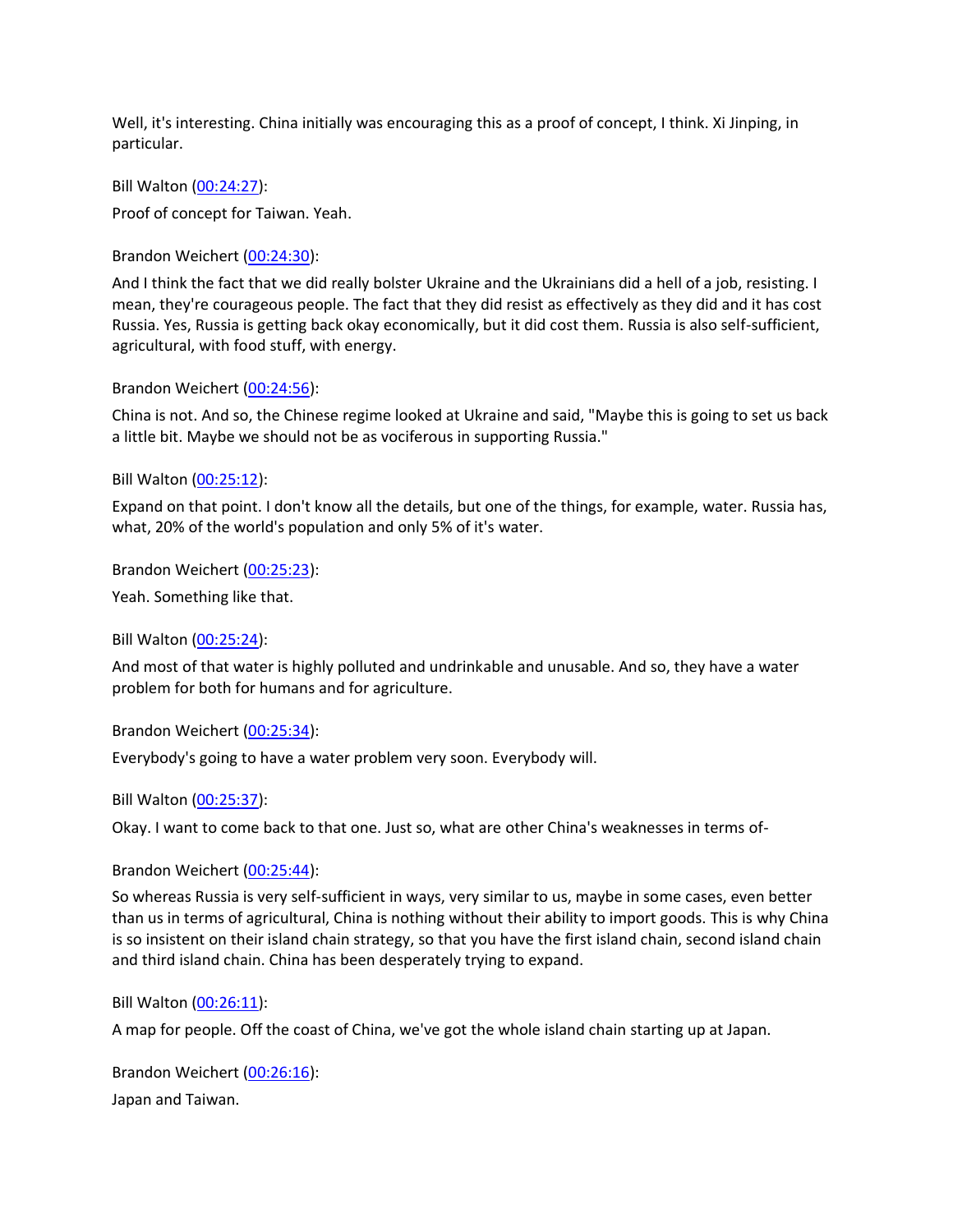Bill Walton [\(00:26:17\)](https://www.rev.com/transcript-editor/Edit?token=12jiEbIkPgkhZu7K8evChXlBjJL7MNuiRhXmr4rOeArfzJRjNul5FHGGNjucumt1lKEkEy6JSnHigU6-j8fFEulePdA&loadFrom=DocumentDeeplink&ts=1577.32): All the way down through Taiwan.

Brandon Weichert [\(00:26:19\)](https://www.rev.com/transcript-editor/Edit?token=52fZ8yhXMAxq7qy57bRHbNM_lLA97r6C5LZZGKTp4PkW8fI7XphZ8ztS-50U4eH7m9Jl7AF0BvWSkkQaZKWmtHvpmc4&loadFrom=DocumentDeeplink&ts=1579.81): Taiwan, down to the Philippines, forgetting the islands.

Bill Walton [\(00:26:24\)](https://www.rev.com/transcript-editor/Edit?token=AWNIm9THHbjCSTaBljGpWe690KDM5qdZd2A3QemzK1D03ymojyRQyNGSgagbUI14845OdZPpEMBAP28dE1l56fqVOJU&loadFrom=DocumentDeeplink&ts=1584.46):

Okay, so it's the Pacific islands off the coast of China.

Brandon Weichert [\(00:26:25\)](https://www.rev.com/transcript-editor/Edit?token=GKiHuNnJkreZ5gOxT919i5QmztftBzb3oObMO1bisjIJxBfvembWhB0Zk2KYJ2KtgH_oBWwfBZlidQIYNXQ4LVskpTg&loadFrom=DocumentDeeplink&ts=1585.84):

And then they go out farther until basically, you get to [inaudible 00:26:28], which is right near Hawaii. Now, there are military reasons for why they want to do that to push us back militarily. But also it's because they're very concerned about the offshore control capability of the US Navy, which basically is our ability to block aid and choke off incoming sea-based trade of which China is completely reliant on.

# Brandon Weichert [\(00:26:54\)](https://www.rev.com/transcript-editor/Edit?token=eYp0WgEsFbHyKWtuZtRtmS1RYDJeTVPqgZi17V6XyEe59X4PC9qJFJCUe_COuUgA8sk3SgGLvNTkKtv4RBJ0hABCn6E&loadFrom=DocumentDeeplink&ts=1614.09):

And so, this is why, this is the real strategic reason for why Beijing is so insistent on expanding out as well as into the Indian ocean. Because they want to create a shield, a buffer that prevents the US Navy and its allies from being able to effectively blockade goods coming into China. So, when we sanctioned the hell out of Russia, they were able to withstand it. They've gotten hurt, but they were able to withstand it, I think far better than China would be able to.

# Brandon Weichert [\(00:27:20\)](https://www.rev.com/transcript-editor/Edit?token=RwnLTxP2GQsXsKeqtadTriAqjTzO8qoK17u4DVxhPQgVehU8APXZOUB4WFX1SNE3aLHT-mNlLoUbEUUWuLZiAT5QK2I&loadFrom=DocumentDeeplink&ts=1640.99):

And so, Xi Jinping, especially now with COVID ravaging Shanghai, the economy in China is slowing down. Beijing has to rethink some of its strategic calculus. And so, one of two things will happen, I think. Either this puts Xi in a go for broke mentality where if he doesn't pull the trigger, like now on Taiwan, he maybe he can't later on or this pushes China's leadership and says, "We need to delay. Delay, delay, delay, because we need to make ourselves more self-sufficient like the Russians did. That way we can withstand any blockade or sanction."

# Bill Walton [\(00:27:59\)](https://www.rev.com/transcript-editor/Edit?token=uJMFb2Kv9su4dKClB6ZhSyQegrEgFjv-WPP_NXGkhYMamNN9EZGvPueAyTOvxhhxnzmnDJCHpaIXUR1jZQcEKjiat8s&loadFrom=DocumentDeeplink&ts=1679.8):

Well, Xi's been doing some remarkably dumb things, if you want to...

Brandon Weichert [\(00:28:05\)](https://www.rev.com/transcript-editor/Edit?token=gRnPCXbAowiU5-hfWwLU5Im36grjEvY5ewllznCrbsPJFtA995ZtiT1VN9g0jucXPLrg54GbUqDgs3zFfowRn5F5U-Q&loadFrom=DocumentDeeplink&ts=1685.87): Incredibly, yeah.

Bill Walton [\(00:28:07\)](https://www.rev.com/transcript-editor/Edit?token=timmv3CykmLS5IcAT_RDb1VMSobAycyWj5X0WpxbQBxLVLqMeERzpdXWVbkqmCb53DEAId2yCsYVM6Dg8HnjYR93MsA&loadFrom=DocumentDeeplink&ts=1687.68):

... grow an economy. He's taken... you can elaborate. I mean, you have my list of detail.

# Brandon Weichert [\(00:28:15\)](https://www.rev.com/transcript-editor/Edit?token=adbhfRUCfUvLNAD-xlPWJi0_i0Oqt3Y3i8yuQk93IqV7ltXzOHN3W1-whQ9ee-JD8ah6rXzU5W-TI4jMff77q0kfUYs&loadFrom=DocumentDeeplink&ts=1695.42):

The Zero COVID policy could be his undoing as leader of China. So, that's basically where he is forcibly, I mean, you think our lockdowns are bad. He makes California look like Florida when it comes to lockdowns. Okay? So, literally nailing people into their apartments and letting them dive of starvation after weeks of being locked down.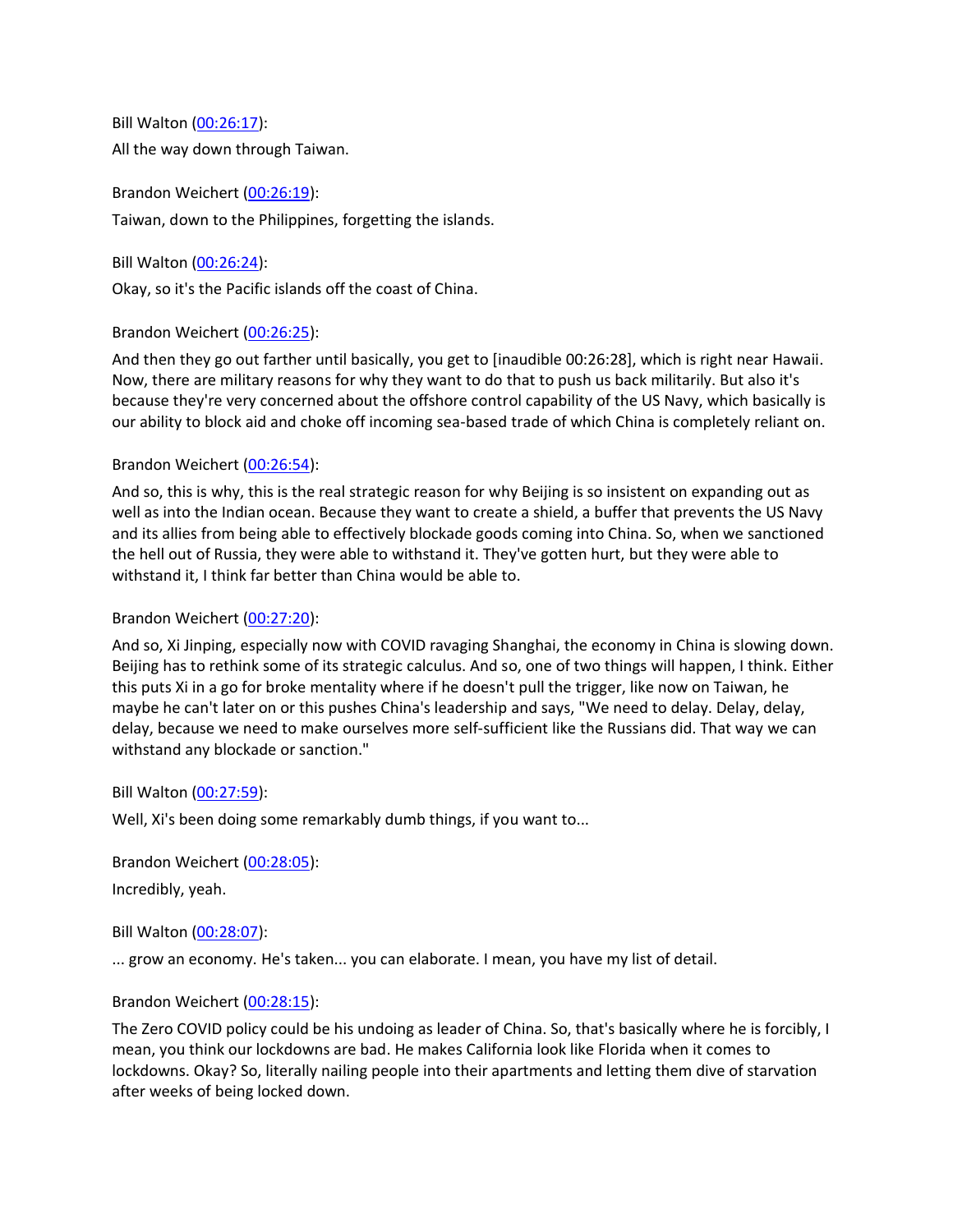## Brandon Weichert [\(00:28:35\)](https://www.rev.com/transcript-editor/Edit?token=DJvk3CzTSyRSWkUSqWKZgiA4w8inmWmWkXNnD8r0ZdG3eLW_D3lFuLTQYa00vsraF7YFyMBFCtDkVqRIVyLQaWIjves&loadFrom=DocumentDeeplink&ts=1715.83):

Shanghai is their most prosperous city. It was the equivalent of New York City. It was listed by a major consulting firm that does a... and I'm forgetting the name of, I forget. I'm drawing a blank now on the name I listed in my book. Basically, they do a quadrennial review of the 10 most prosperous technology hubs in the world. Shanghai in 2017 was number one over New York and Silicon Valley. Shanghai will not be number one anytime soon in anything because of these Zero COVID policies.

## Brandon Weichert [\(00:29:05\)](https://www.rev.com/transcript-editor/Edit?token=Cg2q77evna3AFxURdEbSZPbEsGSvi8irElHPHyxzKMh6FXhiv5h-k7i6rQvVrd5l3NATZDdNrfHFflbrJAaZw-niGk8&loadFrom=DocumentDeeplink&ts=1745.82):

And that is having a very negative impact on China's overall economic growth. To say nothing of their declining population, to say nothing of other problems that they're facing as they transition from a production old world manufacturing economy into a high-tech post-industrial society. With they're trying to get a high spending rate versus a high savings rate, like most modern countries have. And that's going to drain and slow down their economy.

## Brandon Weichert [\(00:29:34\)](https://www.rev.com/transcript-editor/Edit?token=V-oW9XdiHIouj7praHa688IC35vi5C_evvAspDYG85SFhqYeCfPolaeRSM_qj3R30NGcIXb6kvEBfo_4D7ScKhEqzq8&loadFrom=DocumentDeeplink&ts=1774.84):

China now has to worry under Xi Jinping, can they sustain even 3 to 5% GDP growth? And if they can't, what does that translate to for the Chinese communist party's hold on power. And at that point, you could very well have, and you are already seeing this rival factions within the upper echelons of the Chinese communist party forming to challenge Xi Jinping's absolute grip on power. And that could be very dangerous for Xi.

## Brandon Weichert [\(00:30:03\)](https://www.rev.com/transcript-editor/Edit?token=9pGkYxQwY7rWgqasS4s1FRC3Iii5_4aiTH_WJkhZq7uIn7eYqsi3YkMjqwjA1rk8Ti-Apy76JXQ1wW_DZiYvThEWVeE&loadFrom=DocumentDeeplink&ts=1803.31):

However, one other thing, while that is bad for growing an economy, if you are a leader who is intent on a Maoist style war, these Zero COVID policies, war time controls, as the communist party calls them. Wartime control, it's a very interesting term that they use.

#### Bill Walton [\(00:30:24\)](https://www.rev.com/transcript-editor/Edit?token=Hb9RHq74JcfFO5I6V2Ext9y6HDR8tvpUwlR4BPOIwWNnNe1APNBD5YFghi4vHN1gwa_2bIPWls9flbziV4BLPtrfv2g&loadFrom=DocumentDeeplink&ts=1824.06):

This is Bill Walton Show. I'm here with Brandon Weichert, publisher of the Weichert Report. And we're talking about China and it's Zero COVID strategy and the lockdowns and what's really behind it. And continue.

#### Brandon Weichert [\(00:30:37\)](https://www.rev.com/transcript-editor/Edit?token=oBOvlUxz2n3wV8JOr4mruJywPLfK9i5R6Zd1u1lc7kd7HwLwukp26KwflXygKKGEiMnVknNx97Xqm2QzC34ithqZeWU&loadFrom=DocumentDeeplink&ts=1837.2):

Well, if your goal as Xi Jinping is to not just be an economic master of the universe, but to restore China's lost, supposedly lost greatness militarily, putting your people into a psychological framework of war against the world, like he's doing right now, might serve his interest psychologically for prepping his people for the coming conflagration with the West, which could be apocalyptic.

#### Bill Walton [\(00:31:04\)](https://www.rev.com/transcript-editor/Edit?token=sH3at06f1biZSC3Me16THyVguH_lC13l8-wjURQ586YomiNA82UtIEiZNNfPAjLuzMqCcoWaj9f2ncfz3XO1hb0nFJ0&loadFrom=DocumentDeeplink&ts=1864.29):

Well, the theories I've heard were one, it's about COVID. I don't believe that. Maybe it is. But the other one was that as Shanghai, the most cosmopolitan city in China, but also has lots of enemies of President Xi and all sorts of forces are working against him. All sorts of connections to the outside world. And so if you wanted to punish them and get the Chinese prepared for a war mentality, prepare for a nuclear war mentality, you would do what they're doing.

Brandon Weichert [\(00:31:36\)](https://www.rev.com/transcript-editor/Edit?token=fIVNszB8cIPrGOX9F2o9upAHYXoRHOm-gsotPNtbY-2LF7MqQNxqHziWserHerswFGqcfrdn-_R2UyBuglTViMfTwzQ&loadFrom=DocumentDeeplink&ts=1896.51):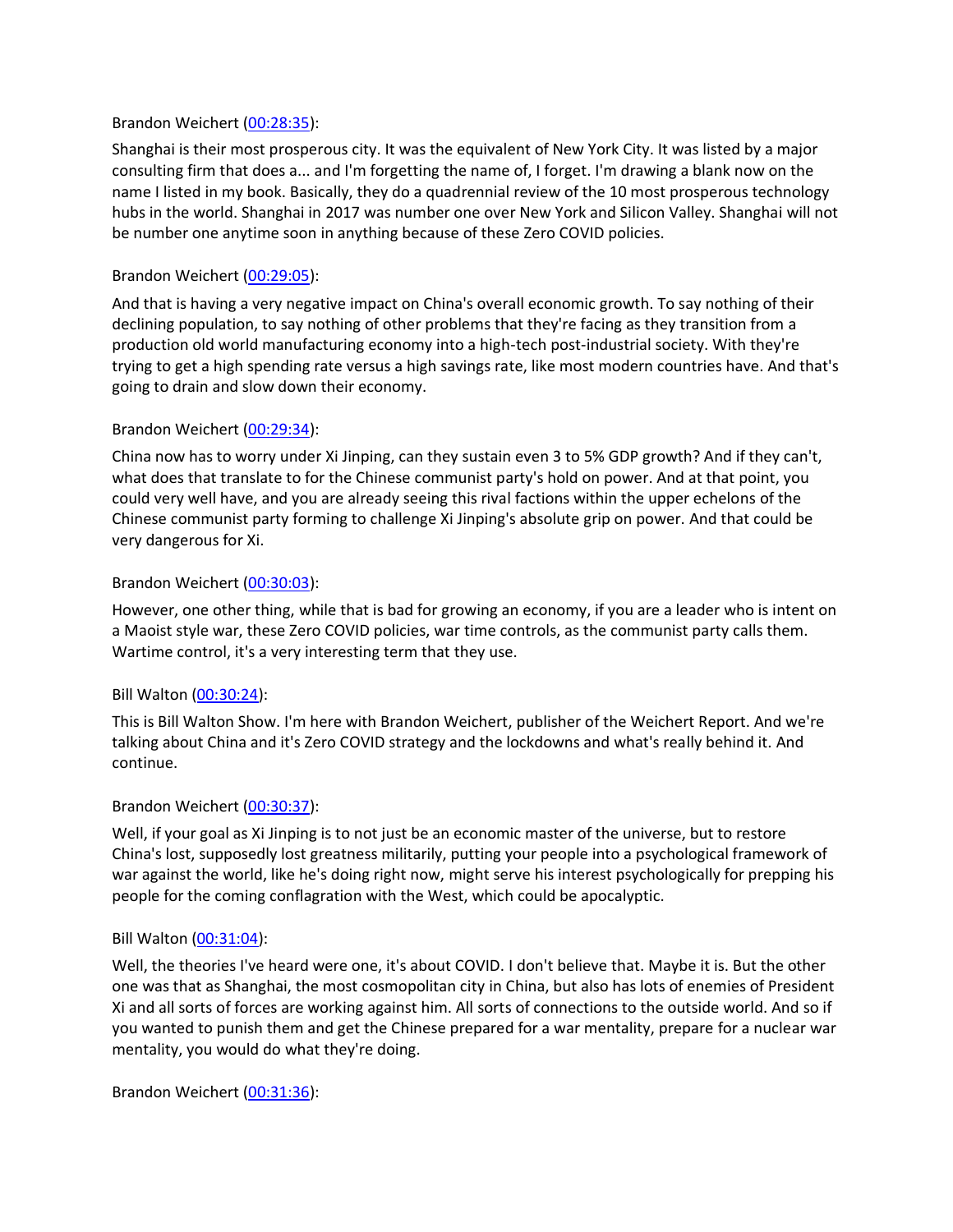Yeah, exactly. Well, you're a Wall Street guy, so you know there's a difference between that culture in Wall Street and the culture in DC. I mean, it's a political versus financial, at least it used to be. Now, we have more co-mingling.

Bill Walton [\(00:31:47\)](https://www.rev.com/transcript-editor/Edit?token=tP-xilE1Ei2yVo1sX46lRxUpyxZZJBlg1XUYifH8hzqVLzAqmGY4DUbi5Wusnd_JBooKolTF_-SSI2xcwHXDr0w_hx4&loadFrom=DocumentDeeplink&ts=1907.82):

Well, now Wall Street. It's hard to tell a difference now.

Brandon Weichert [\(00:31:50\)](https://www.rev.com/transcript-editor/Edit?token=DL-CwUVRR-Q1amcCyFRTM7xTfmwdq0ixSZo2KD4SUXjOhTAhHC9oSScwtqjHcH2IIjMEStiuCQhQII9KuSncemrVjfU&loadFrom=DocumentDeeplink&ts=1910.5):

Right. But let's say that for most of your career, it was probably more of a cultural divide between-

Bill Walton [\(00:31:55\)](https://www.rev.com/transcript-editor/Edit?token=w0BI3DHAWXecLMv5GBdlyuEf2386KmKHBlw50h_xmSytsrN3SUoNp0oEj1bI9LeDbPjcfsYsBo4qOzVrteCtPjQ57KI&loadFrom=DocumentDeeplink&ts=1915.13): And that culture in the '80s was a lot of fun.

Brandon Weichert [\(00:31:57\)](https://www.rev.com/transcript-editor/Edit?token=m0CIBB55yaagq2TVpM7aOBTwh9YDSPE6OopfbhwyJ7BnI6ipPLxlofljbN2WY1CcNKQ9Keuf-I7m2sOujbbO6CepYLg&loadFrom=DocumentDeeplink&ts=1917.35): Yeah, I bet it was.

Bill Walton [\(00:31:57\)](https://www.rev.com/transcript-editor/Edit?token=xQxaZ09ZRw-G6xznkHsd5dDopmwjDsGhQ5XF02kHgSH2OIuYZV9IBaZ17jOPwc7-3LsQqIOXPWm8PlDWhnMizXMM0Xg&loadFrom=DocumentDeeplink&ts=1917.99): It had nothing to do with DC.

Brandon Weichert [\(00:31:59\)](https://www.rev.com/transcript-editor/Edit?token=FzLCEwSYVwsJhDNIRCpXEtEv2-Wxoyk-NzBuKirdYTt8r4oMlcbGjilkLeCE4qfrTb6Vdep_wN44EETyMhBmUaF0Gzk&loadFrom=DocumentDeeplink&ts=1919.57):

I bet it was. But the point is that in China, it's very similar. You have the more business-oriented people in Shanghai who want to make money, who want to get rich. You have the more political communist leadership of Beijing, which yeah, they want money to prop up the regime and to make sure that the country is the beating heart of the global economy, so you can't remove it.

#### Brandon Weichert [\(00:32:25\)](https://www.rev.com/transcript-editor/Edit?token=EEh02quYPq3aSD353Hv72OT7a--4YyVJx3wowVUCyjC6cn9Rj3_yiGKX45kgvEe569H_KJUPnLtLNX78PzwMl5cxBUo&loadFrom=DocumentDeeplink&ts=1945.02):

But at the end of the day, they want power. Power is their language, not money. Money is an extension of power, but they want power. So, there is a cultural divide. One of the groups challenging Xi Jinping for power right now is called the Shanghai Gang. And this is led by the president from two presidencies ago in China, Jiang Zimen. And the Shanghai Gang tends to be more technocratic. They're all communists.

Bill Walton [\(00:32:48\)](https://www.rev.com/transcript-editor/Edit?token=ZfZq3xCs78hbHgXA0R7_7nuB2r7QTOskGheZek79Mlf_YN7utSinF2npRJfCkxat0-fNYv58C_Nv3xErMEhkb834r7s&loadFrom=DocumentDeeplink&ts=1968.25): Is this the president?

Brandon Weichert [\(00:32:49\)](https://www.rev.com/transcript-editor/Edit?token=5CHK2m7i_rAgWAMegV45llZ9btnYncP2RfgUj6oAMvvp4iNczP7Tz_2H3XqrP-q-t_dl77Odg5AP6M9QoCBHOD7NyDg&loadFrom=DocumentDeeplink&ts=1969.08):

He's the former president and he-

Bill Walton [\(00:32:50\)](https://www.rev.com/transcript-editor/Edit?token=ddf1ROl1yaW835ejB8YLIK-YnPD5afHCYZUWtAOpS5T0R2ukM2Z1MEih2XzsbwlyE4ObKvh9mzQFHulAjUqS5sa7kjY&loadFrom=DocumentDeeplink&ts=1970.76):

Is this the one who held the conference call with a hundred thousand people talking about the... that was a couple of these-

Brandon Weichert [\(00:32:56\)](https://www.rev.com/transcript-editor/Edit?token=MTDQgVlPHt8sxFBObv4fA7K4w-mP943ZEXoP4OVy-p5x5S_eEguxA4jAzwdU-a1fHAOatHOu_pSiJBpdfArIN-8UJNU&loadFrom=DocumentDeeplink&ts=1976.51):

No, I think that was someone. I think that was Li Keqiang. I might be wrong about that.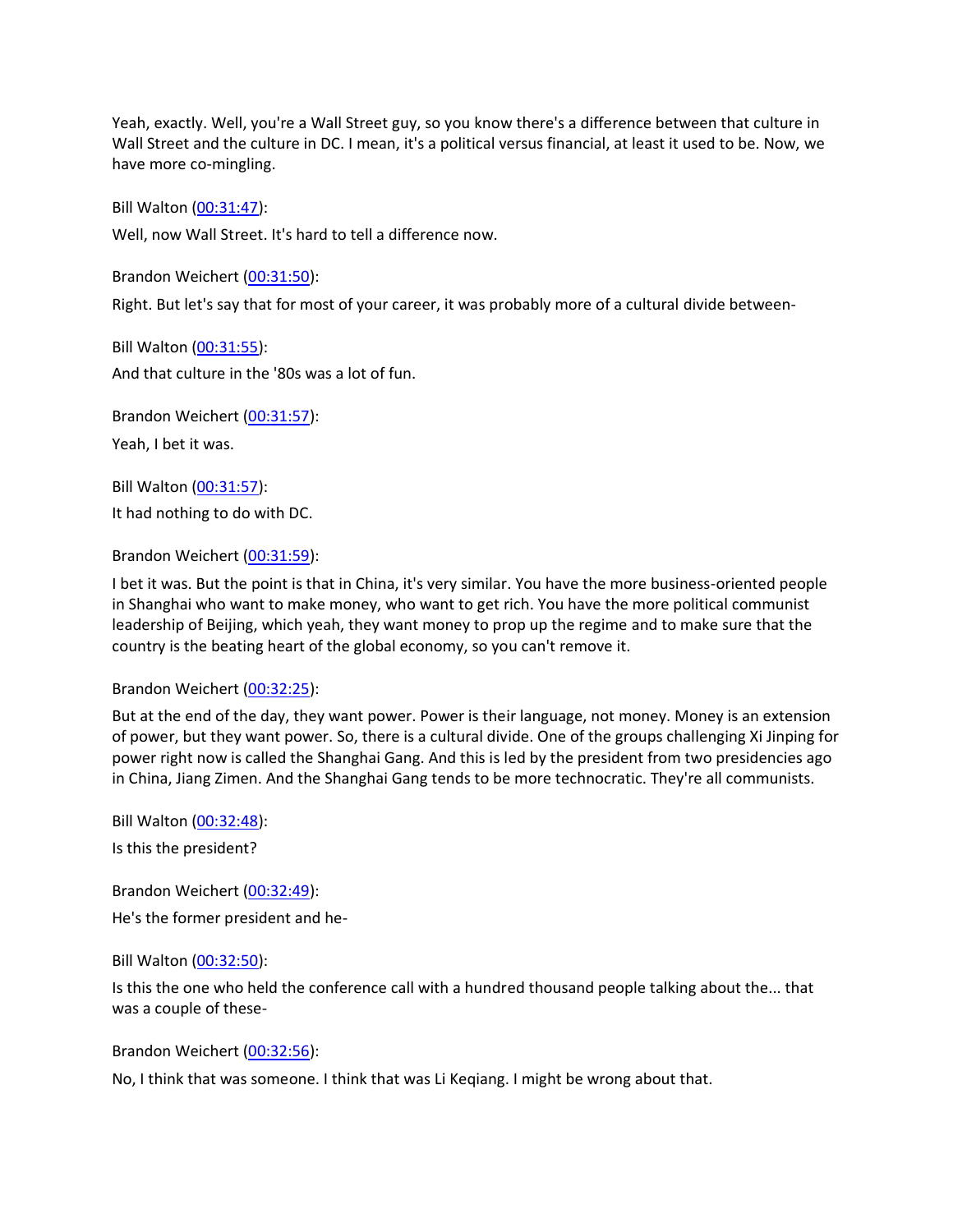Bill Walton [\(00:33:00\)](https://www.rev.com/transcript-editor/Edit?token=lfiVbTgjcOZ89yruSv03Wvf3oMFRGPF5I8THOcZGiPWuDK7mMmUWkWIH5Mp8Vo0Ynl9eBT3OdgjppTOj3nkjGQIPwzk&loadFrom=DocumentDeeplink&ts=1980.93): It was Li, it was Li. Yeah, it was Li.

# Brandon Weichert [\(00:33:02\)](https://www.rev.com/transcript-editor/Edit?token=1bULApJ2p1-2gUYr8iWpQCWBnxCI5ZLK_pebOh4HkCg0XU63PP0jpywq99d8HFwPA9H-sHhoHDu7XV0MnIQDmaTz1l4&loadFrom=DocumentDeeplink&ts=1982.73):

So, Li is another guy who's leading another. That's Hu Jintao. So, you have Jiang Zemin, which was the president two presidents ago. He's leading the Shanghai faction against Xi. And then you have Li Keqiang, who's the current deputy basically to Xi, who's part of the former president Hu Jintao's clique known as the Youth Faction or the Youth League Faction and they're also challenging Xi. But the Shanghai cultural divide is critical here, critical to understand this division right now that's driving politics in China and could very well be Xi Jinping's undoing.

Bill Walton [\(00:33:40\)](https://www.rev.com/transcript-editor/Edit?token=yntNVCSOpEJ4nK6UkJNzidhXjPAzp1fNBbx4kGM1x73ld5yWqEadOwXrmVU_PXpAuKZBDF0_qzLT84Wqquvn76AoTMg&loadFrom=DocumentDeeplink&ts=2020.42):

Now, recently they supposedly let up on the lockdown.

Brandon Weichert [\(00:33:44\)](https://www.rev.com/transcript-editor/Edit?token=fVDm6VoxOHDJ5niDf82a4B6WLbcwZdOEkIZP9FNtmqWweF0q0gaRAfeUAbIbtsyui_XZV2Fev5kTkfifxxA_hh-JvxI&loadFrom=DocumentDeeplink&ts=2024.55):

They did. They had to, they had to, it was destroying their country. They didn't have a choice.

## Bill Walton [\(00:33:47\)](https://www.rev.com/transcript-editor/Edit?token=e0OT3nGJ_dD5dOSHL3im26O5g8BZTJkt73kCzIbfvJAlXVJxb8lVNsNwN5lAm79zKba8o5HqQQ09VaKTyL893WIHf9o&loadFrom=DocumentDeeplink&ts=2027.12):

So, how realistic is it that China would take a shot at, enveloping is my word, I don't know what the word is, Taiwan. I mean, Taiwan used to be Formosa. It's where the nationalist Chinese went when they lost to Mao. It's now created its own wonderful country, basically, has its own language. It's become, you mentioned Shanghai as the technology hub. I've got to believe that Taiwan is neck and neck with that.

#### Bill Walton [\(00:34:16\)](https://www.rev.com/transcript-editor/Edit?token=z6m9AD5U0mG1_ndtADQ_7i_ABiE16K5Mn22XH7eOKe-pdI7IxNgDf07Kfb0P8uNJx_3xmtw_BCT3Z8l391vzIZ5zIkI&loadFrom=DocumentDeeplink&ts=2056.01):

It's a real country. And even though they're close geographically, so was it, Henry V taking on France, 12th, 14th century or something. I don't know which century it was. But it seems a bridge too far. I don't see any way they would actually pull that off.

Brandon Weichert [\(00:34:35\)](https://www.rev.com/transcript-editor/Edit?token=O-yWFrRSAUYb5USCBgMnZElyF0afdPxdhi_UGwAPBwc1tUkL0LmRrPrS-v2iwYHsI_59WZdP1NB4IgJRcJYwFGRzBNE&loadFrom=DocumentDeeplink&ts=2075.65):

So, that is the opinion of most military analysts, which is-

Bill Walton [\(00:34:41\)](https://www.rev.com/transcript-editor/Edit?token=O1fAKH1NjxQCiXjLuiPRwAhK1HR_BIcg2VshAz25u_dPOUzNtrlI5X8DtRy1C4gt-RRe_FjHwRNbpNysE6uD-0Ujit4&loadFrom=DocumentDeeplink&ts=2081.3): Well, that's why you're here.

Brandon Weichert [\(00:34:41\)](https://www.rev.com/transcript-editor/Edit?token=lcnT2dZnFpMLVrOaRKLkzoRJaS75oUfNAREF2QdW_GiICC64oaccCijpVpOCjm8nge3UgkLv3UsOeuTo5CMPisyus4A&loadFrom=DocumentDeeplink&ts=2081.89): Which is that-

Bill Walton [\(00:34:42\)](https://www.rev.com/transcript-editor/Edit?token=rUQkue945Mi_CQ8SNHh7SbUwGiB7z_UAC56dR9M4vTI2X_Ch4qdlTdFhXZxVnjZBgzjzF_MtPi2iOI9m2EvSmM0MwqM&loadFrom=DocumentDeeplink&ts=2082.57): I don't want to hear that.

Brandon Weichert [\(00:34:43\)](https://www.rev.com/transcript-editor/Edit?token=TTrk3lL8JQIYzIJbGJSpHl2nlVpjBVqEuRRSheefQYbPRBjwhOp1z3s6qJR-S0VtB0IZvHS5V266giViPn3FbMVGvqs&loadFrom=DocumentDeeplink&ts=2083.9):

Well, that is the opinion of most and I push back on them all the time. The same military analysts who are saying, it's going to at least be not until 2027, that China would have the capability. Those are the same people, who are making fun of me and attacking me online saying, "Your claim that Putin's going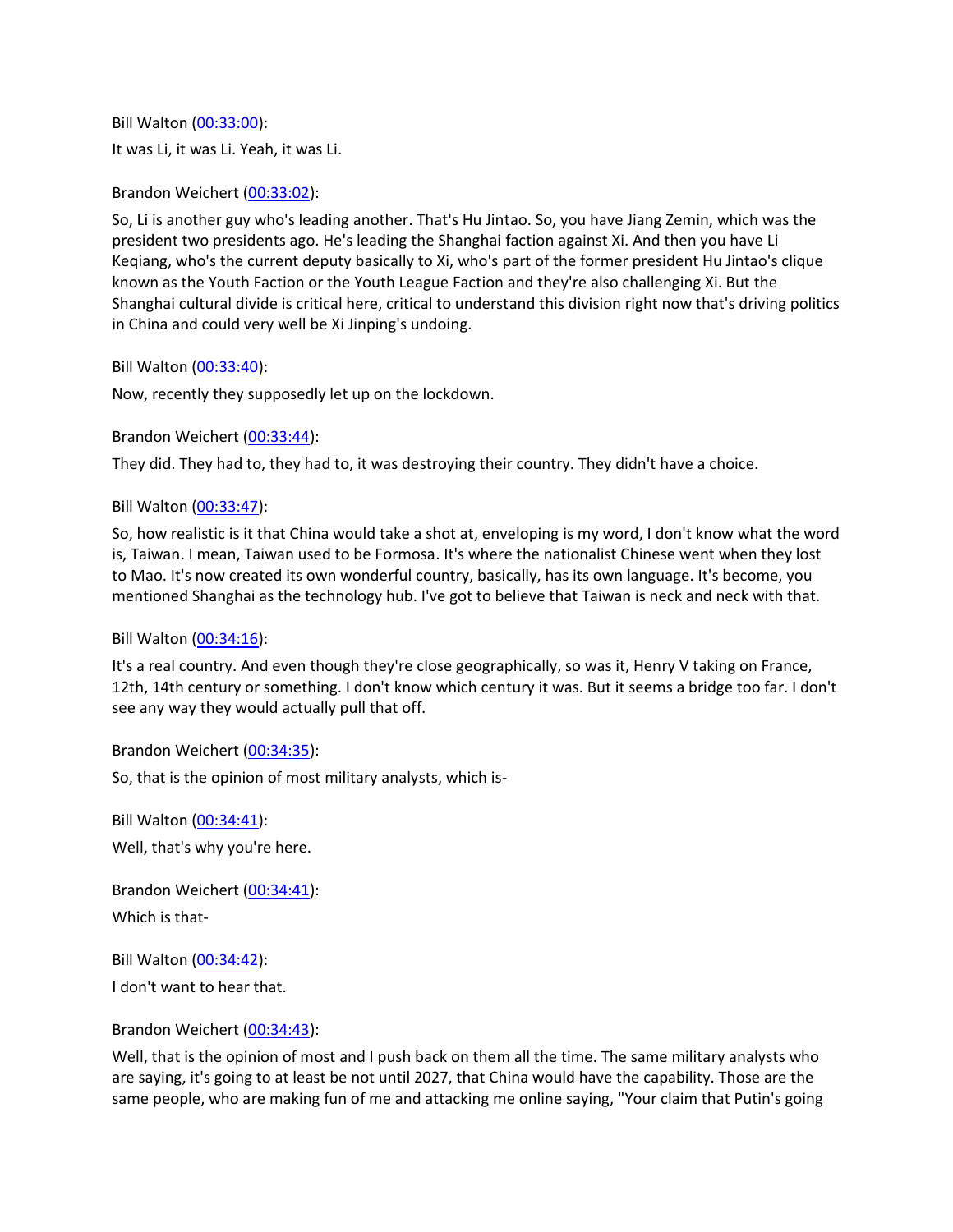to invade in February is insane." And then it happened. Then they were also yelling at me saying, "Your claim that he's going to hit Kiev before he tries to solidify Eastern Ukraine is insane." That's exactly what he tried to do.

## Brandon Weichert [\(00:35:13\)](https://www.rev.com/transcript-editor/Edit?token=srO2MG39cGzsqzMJ-G8Ode7-GV2-HqnRAXL_7ZVohIwvFEE2DkBCgIU5pQ05w8y1ztutU1JroI_NppPLEZVZ1BfUCPQ&loadFrom=DocumentDeeplink&ts=2113.71):

And so, history tells us when you're dealing with fascistic dictators, which Putin and Xi are, they are fascists at heart. I know that Xi is technically a communist, but they resemble in China far more fascist.

Bill Walton [\(00:35:28\)](https://www.rev.com/transcript-editor/Edit?token=bRjg8z_R9CXTTLf4FV3yQy2F2oGnsIq7lXbz4v4AYGx9XB7h0kiodEmDdW9YAkzYHJsXddf-DqyYlkH4OB5nRk36sZg&loadFrom=DocumentDeeplink&ts=2128):

Or simply totalitarian.

## Brandon Weichert [\(00:35:29\)](https://www.rev.com/transcript-editor/Edit?token=7TA9Re2IXBGc-_yCIigH_x_p88vJ5ZKC8EtG7IGIL9U7U3PC9IhKePCer92aiJXZe1RWkf0zeW7ShJQ2lgRBfDB5dLA&loadFrom=DocumentDeeplink&ts=2129.72):

Totalitarian. When you're dealing with those kinds of dictators, overreach is in their game. That is how they operate. They get very comfortable at home and they think their power is secure, so they start pushing, pushing, pushing outward. And sometimes, they go too far. And so, I think Xi Jinping has developed, he is developing amphibious capabilities to invade Taiwan.

## Brandon Weichert [\(00:35:50\)](https://www.rev.com/transcript-editor/Edit?token=LnPlcmGGEKDEJuG8-GhyKZsTYOzh1GBcM6qIF0BHJxIcQe3-oP3OdJ_ImxV4HpKkNh3wqN6aynDypswAU8Fd6mEOyw4&loadFrom=DocumentDeeplink&ts=2150.7):

But what nobody talks about is the so-called, what is it, the gray hall capability. And that is the ability to convert civilian transport ships into military amphibious assault vehicles. And they have a lot of those capabilities in China.

Bill Walton [\(00:36:08\)](https://www.rev.com/transcript-editor/Edit?token=FCeHgOwpmF_CnWiVzzDCPt7nqqgaaMEf7QLg9n_yRcfmjSvZFerwwrHDJvfhqV7WwRTCE-s5h_V6tiAMlTfcQrgdqBo&loadFrom=DocumentDeeplink&ts=2168.27):

This is a reverse dunker.

#### Brandon Weichert [\(00:36:09\)](https://www.rev.com/transcript-editor/Edit?token=pUAuMG3RGgTxhmWPXYGnA9d5rFn2LdXIOLU9KTw3F24_JwOnsPt49ZppXxTqVnPpx7II35TZOSyZ0iV8TNKlKy1ABoY&loadFrom=DocumentDeeplink&ts=2169.7):

It's a reverse dunker. Yeah, yeah, you're right. Actually, it was very similar to the Nazi proposed invasion of Britain, which they would have had to convert some of the civilian ships to go move the troops in. Now, I watched an interesting documentary about an alternative what if they had invaded Britain ad what they found was that Britain's civil military defense was so good at the Homeland, the Nazis would have been smashed at the beaches, at the cliffs of Dover i they tried this, because it was, they didn't have the capability yet.

# Brandon Weichert [\(00:36:42\)](https://www.rev.com/transcript-editor/Edit?token=tcfjmvY6o9uhrJPx7fwm91_AfFe8Ts0hPhRo0aMkLOft5-uW2Zx1ts9ZEcEYyhZ6KZ9XFZpvfcqvw5_fomox4gMiscI&loadFrom=DocumentDeeplink&ts=2202.59):

It could be that China pulls the trigger soon and maybe they aren't as effective as they think they will be. My concern is unlike Britain in World War II, Taiwan, while they are developing very stringent defensive capabilities, Taiwan's military by and large has a lot of corruption issues. My concern is it's a Potemkin force that it looks very strong and bristling on the outside, but once you push it a little bit, it might collapse.

# Brandon Weichert [\(00:37:18\)](https://www.rev.com/transcript-editor/Edit?token=FCnsjYDZtanP_-xjcz3zdVk72T6S9gFYqbVGBxx0NVFJO1TIvXuQjsnZz_tfk3mpvaMPoaYuQkMY7RirZsCkJNPsj6c&loadFrom=DocumentDeeplink&ts=2238.47):

And ultimately, I'll never forget I was here in 2015. When I lived here, I went to an event up the road here and there was a retiring Taiwanese military leader. He had a very interesting speech. And afterward I asked him, I said, "Sir, it sounds like your whole strategy though rests on the Yanks coming in to save the day." And he said, "Well, absolutely. We could hold out for a little bit, but ultimately we would need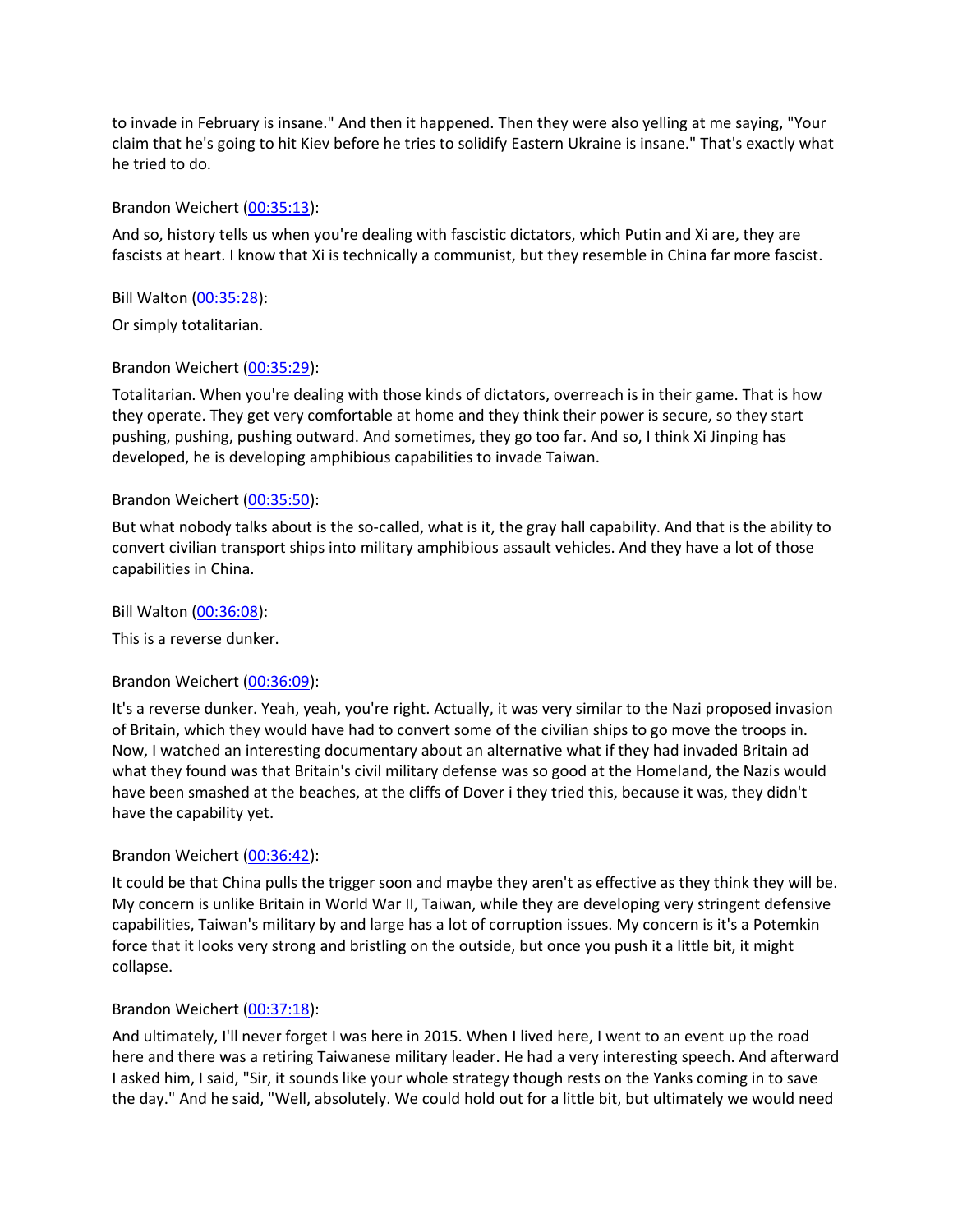the Americans." I said, "Well, what do you do when the Americans don't show up?" He said, "Well, they have to show up."

## Brandon Weichert [\(00:37:48\)](https://www.rev.com/transcript-editor/Edit?token=2PD7GOsUHI82koA3Ud7M7fagE3rhCp3KTeHshsl-9CEPJNnlqD6YeLYsDOcWPu4ewPJfejKd2fdS9Z0825fPQRv0Wjs&loadFrom=DocumentDeeplink&ts=2268.53):

I said "Why?" And he said, "Because if you don't, then we lose." I said, "Well, yes, but politically, why do you think it would be viable for an American president to risk a World War with China to protect little Taiwan?" He didn't have an answer. He said, "Well, let's just hope." I said, "That seems to be the general consensus is let's just hope." But I don't rest my life on hope, I mean, that's important, but my concern is that Taiwan, their whole strategy rests on us, ultimately coming in over the horizon.

Bill Walton [\(00:38:21\)](https://www.rev.com/transcript-editor/Edit?token=OJkusp9idq3AX5dVqdhc5tZps3Q4_mrbER1q1h6XZ4lWEA_YzNSA7WrJns95-cPCHQ37JKA87SUrVFt4oSP0YvnQLYw&loadFrom=DocumentDeeplink&ts=2301.21):

What's the so-called Quad about?

## Brandon Weichert [\(00:38:23\)](https://www.rev.com/transcript-editor/Edit?token=TDEfJ80HLzV3_QHle3RYuaotiVzZ67JGyg079mf4ya6MCXULVKLuvf2Igqd6bwntU0hXC40OAMM29cWUi6MMX-V3fbg&loadFrom=DocumentDeeplink&ts=2303.26):

The Quad, people say it's like NATO. It's not really like NATO. It's our attempt to build an Alliance of three of the biggest counterweights regionally to China's growing power. That's India, that's Japan, that's Australia, and then there's us. That's four powers, the Quad.

## Brandon Weichert [\(00:38:45\)](https://www.rev.com/transcript-editor/Edit?token=gxCVj-dj7_C-Sv-kd6dfB6OKXloAnFl_EeDCu8HggFuMc8aJC4Z9DisMMv7-c753N384qS0RcU_BXPBbuzP2Zhlzc80&loadFrom=DocumentDeeplink&ts=2325.42):

The problem is the Biden administration is on a bang-up job of alienating India for various reasons. Namely, because they do business with Russia, but you can't blame them for doing business with Russia. They've always done business with Russia going back to the 1947 because of their history as a colonial entity.

# Bill Walton [\(00:39:06\)](https://www.rev.com/transcript-editor/Edit?token=z49IgjSWQ0aDyolK2g1lGamvCql7CHFLj_qWwWaMKRHPXBMLlfMmU6qVa9oqPqbgQJE0CbrOqlxyDthjUBLnCZIHW2o&loadFrom=DocumentDeeplink&ts=2346):

Well, for a long time, India was really a captive of the Soviet State. Wasn't Naru, basically Soviet Style leader.

# Brandon Weichert [\(00:39:13\)](https://www.rev.com/transcript-editor/Edit?token=bg9HlyGuzAEkgeV0tmDHAnaWSZ94FMwYp88ljQdn7wttVgGNeYy7I3FNp5s_RG43j7P5g5mNQQ_doyMR21QwFqqWixw&loadFrom=DocumentDeeplink&ts=2353.26):

Yeah. And so, they have a lot of connections with the Russian military. They have astronauts, the gaganauts, Indian astronauts, train in Russia. They train on Russian equipment. They use Russian equipment. So, this idea that Biden had where we're going to punish India, sanction them and threaten them if they do continued business with Russia. At the same time, we're begging them to stick their necks out and join us in this anti-China Alliance of the Quad. Even though it's technically not an anti-China Alliance, is really silly to me.

#### Brandon Weichert [\(00:39:45\)](https://www.rev.com/transcript-editor/Edit?token=rKmnQU_orvV2C05tnFNGb3KCqY2-NdxfiohY69RWQRI3l6Eo_WhQI1sf5fDBpQ2K60q2rSz4jhjEy4lhODHKjLC1E1I&loadFrom=DocumentDeeplink&ts=2385.86):

It's yet, again, a paradoxical idiotic move by the current administration. No strategic thought. Very similar to how they goaded Russia at the same time, they were trying to allow Russia to do the Nord Stream 2 pipeline, which ultimately led to the invasion of Ukraine.

#### Bill Walton [\(00:40:01\)](https://www.rev.com/transcript-editor/Edit?token=rYkl05-8EcgJFTEi6cBN-rwX0tpgwfdHymlnJ8vD1cUYpJmHNH0lzFh-Nb96j3E-Ds3yaQep5JbQTSq-h9EQ5r6wO5s&loadFrom=DocumentDeeplink&ts=2401.17):

Well, the Biden administration is afraid of China.

Brandon Weichert [\(00:40:04\)](https://www.rev.com/transcript-editor/Edit?token=OVih37pSPVh7l7oOpCD4FoIgKp6WZNu55g8xrFgFxyITQyHvY_Pzy5ft3YTNxdqh8e-SrUxzX7bK5YC850bLlEuQGi8&loadFrom=DocumentDeeplink&ts=2404.33):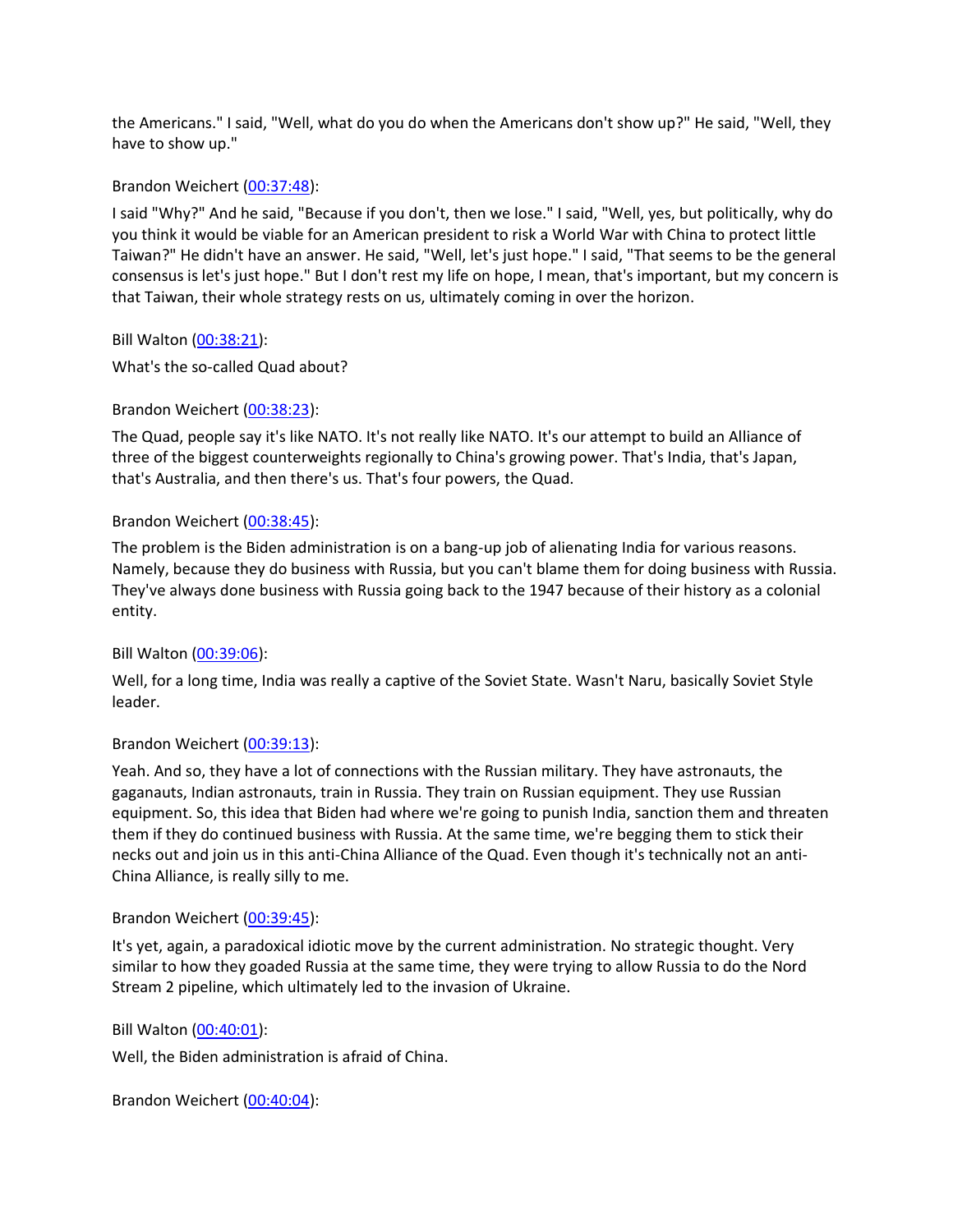They're afraid of everybody, it seems. They're afraid of FARC in Columbia. I mean, they beat their chest at Russia because it's easy to do because Russia's not integrated into the world economy the way China is. And let's face it, the Russian elite have not spent as much money buying our elite as China has.

# Bill Walton [\(00:40:23\)](https://www.rev.com/transcript-editor/Edit?token=Z-8rj1yJEwWpyk_e2eJtUguJnpRFd3S6CXhSLUw7SWSoCnqonS5Nu3cKP6SIRk6y5EOJITzpexY3zjEJMDAtAY2rTqA&loadFrom=DocumentDeeplink&ts=2423.89):

There are a lot of places I want to take this, but let's go the economic uncoupling route. I mean, it looks like Xi is now trying to become somewhat more self-sufficient, trying to shut down some of his industries that might depend more on the West. But then we depend mightily on Russia or I'm sorry, on China. And Rosemary Gibson on, and she's talked a couple times about our dependence on China and to a lesser extent, India for all of our pharmaceuticals. How do you uncouple that? It's going to take us decades if we wanted to get to be self-sufficient in this.

# Brandon Weichert [\(00:41:01\)](https://www.rev.com/transcript-editor/Edit?token=hcUMath6cbWfYCIPbOFO8G_ZPXnYiC1G2Cfl2qpSrnqUrGp8xk8u3n5BwhUspY8WSu8eJFzGSVCrVWyrltppY1nurmg&loadFrom=DocumentDeeplink&ts=2461.17):

Well, this was why the Trump administration stated policy was the right one, which is we need to start on-shoring. And we're now paying through the nose as citizens because of inflation, because of all the knock on effects from the shutdowns of COVID and the supply chain disruptions. I wrote an article that got me a lot of flack from a lot of the Trump people. I wrote an article in American Greatness when COVID hit saying, "This is our opportunity to really reset the conversation and to fully embrace the decoupling agenda."

# Brandon Weichert [\(00:41:36\)](https://www.rev.com/transcript-editor/Edit?token=sB5DTp7ZFyiwMOsvo1eiEtMqCbytfSxFzfOoWsG1OYThcUXQ8U06NA2b4CSZegwpQiTD348Ab1m3SVs30RxW3WKlB-M&loadFrom=DocumentDeeplink&ts=2496.54):

You couldn't do it before. COVID because there's a lot of interest. It's very hard. But we knew going into COVID shutdowns that we were going to end up paying the price, both literally and metaphorically at some point, whether it was immediately or two years thereafter because of the shutdown's disrupting global supply chains. So, why not use that as an excuse to reset the American economy and force those companies to come home or be left out in the cold.

# Brandon Weichert [\(00:42:02\)](https://www.rev.com/transcript-editor/Edit?token=6cTC6JHdujVEJvaQbRKv3584TV78wEkz7vbzHtrik90n-M7WUg-hTwcznF3dpYv4JeExQS9L5Tp_pgLOVa-Jz-PYTCI&loadFrom=DocumentDeeplink&ts=2522.54):

We didn't do that. And you still have this heavy dependence on China, because it's just, it's easy. It's easy to keep those conduits open without realizing that in the longer term, they're going to have us by the cojones. You could have your rival by cojones and the hearts and minds will follow. And so, until our political elite force the business elite to start diversifying their supply chains outside of China, if not onshoring then nearshoring. Putting them in countries that are closer to home, that we have more influence over like Mexico, we're going to keep having these problems.

# Brandon Weichert [\(00:42:48\)](https://www.rev.com/transcript-editor/Edit?token=TaI3Bm4zEj12ek6c3NR5RwSsPbma5yT8JqlrC0tsmsIvihM-PdEyn9hvUjfHIc1urXvlH9KpGbD4BkfK2zpDrk_pmeo&loadFrom=DocumentDeeplink&ts=2568.17):

It's very interesting. The head of the World Health Organization, at the very start of COVID, Tedros, who is in the back pocket of China. They bought and paid for his whole career, basically, coming out of Ethiopia when he was a politician there. He flew to China in January of 2020 and was basically, everybody assumed. This was all the talk in the media that he was going to force Xi to come out and publicly declare there is a pandemic and we need World Health assistance to basically fight the pandemic and stop the spread.

# Brandon Weichert [\(00:43:22\)](https://www.rev.com/transcript-editor/Edit?token=ekKLQW62bBVahe1z6CyHZ3fXSf6H9jWbaPFhxXb1oSJmPrGUXQiKHy866NkmEYEpcVxu5-vim9tQcikivLgHIBPkeYc&loadFrom=DocumentDeeplink&ts=2602.24):

Well, when he flew to Beijing, he had a four-hour screaming match, basically with Xi. That's the rumor. And afterward, he came out and said, while we were concerned about COVID, we believe China is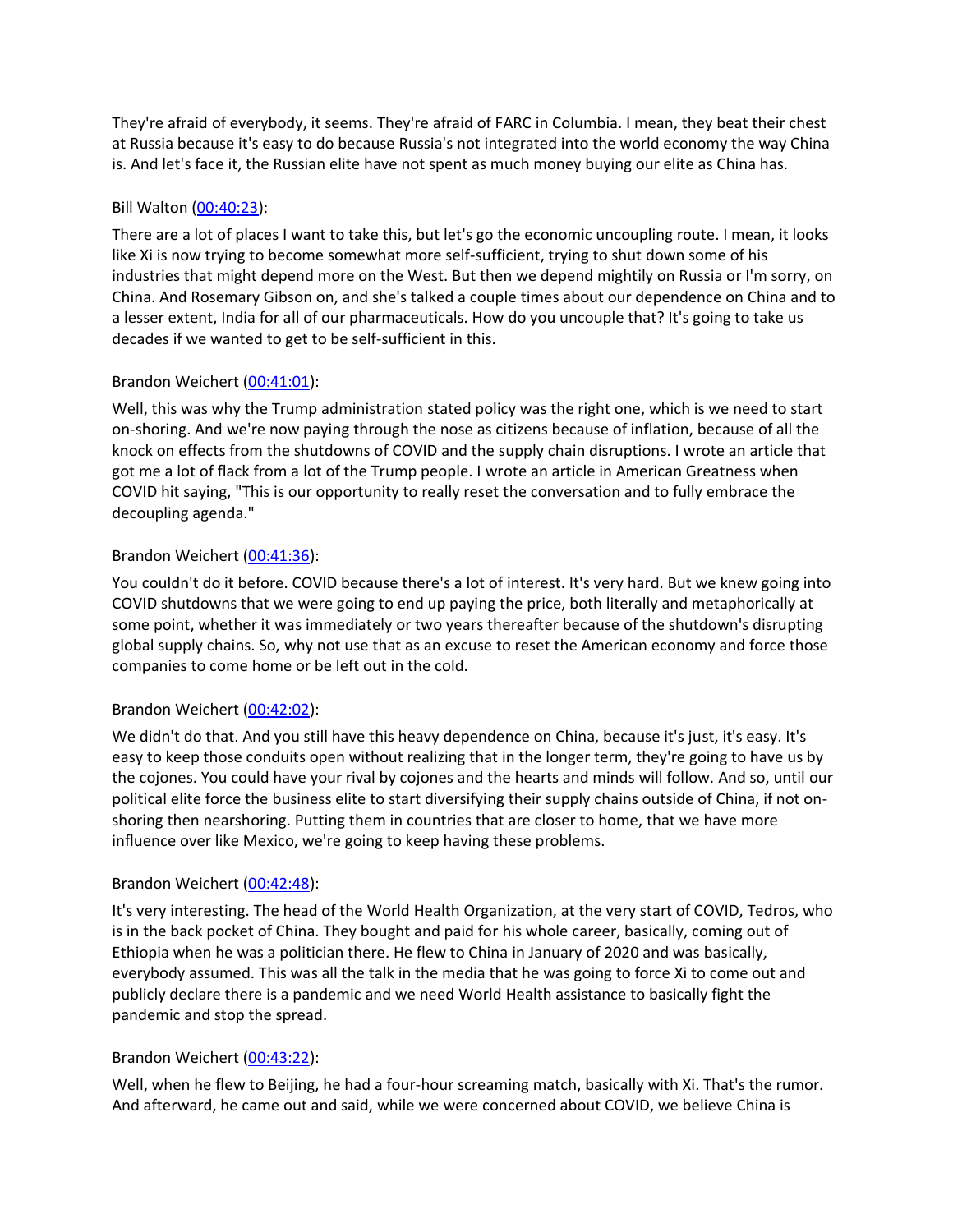managing it better than anybody. And the reason I think he said that was not only because China had bought and paid for him, politically.

Brandon Weichert [\(00:43:40\)](https://www.rev.com/transcript-editor/Edit?token=9qqvwNjilS6ndctiu4wwM8rJbC7DfZFR7ujwFlfc4NOqVJt1jkxEG4BuULot9wo1L9uYhtGYRMqwTrfizYxLZJRjz6s&loadFrom=DocumentDeeplink&ts=2620.34):

But I think it's because Xi probably said at some point in that screening match, "Listen, if you go out and you humiliate me. And you say this thing is a pandemic on my own territory, I'm going to cut off the world access to our antibiotic production and we're going to screw everything up for you guys." And I think that's what happened. I think that's why Tedros held off declaring it a pandemic earlier.

Bill Walton [\(00:44:01\)](https://www.rev.com/transcript-editor/Edit?token=2sGA5GoWCMcSa3OKlSkkrAELJkKJiT2zkcw04KDlish2pehKebSmWbt0Hbzvi6KxClRYyD1BHYw20vOwob6Jki_DGQU&loadFrom=DocumentDeeplink&ts=2641.56):

Well, about 90, 95% of our antibiotics are produced in China. Almost nobody knows that.

Brandon Weichert [\(00:44:06\)](https://www.rev.com/transcript-editor/Edit?token=fJcm9zNCdorbgvo96IJ3Z3Q-oIy2ruoKHLpW1asXwzbJGKE2Y_UFfFaqs6DbfZbMrhg_7LrAXhjMD6p0ADAtguoRb7g&loadFrom=DocumentDeeplink&ts=2646.87): Right. Well, I knew that, but yes.

Bill Walton [\(00:44:08\)](https://www.rev.com/transcript-editor/Edit?token=uikknuz9V818tS-Pgo32VLXE7gne2c0woB92Voz6vGNCTwlCHFa5mdnEtM7Z_4GQBP9qSxvJ_fv-VJ1yhqvPZWY3KqY&loadFrom=DocumentDeeplink&ts=2648.59): Well-

Brandon Weichert [\(00:44:10\)](https://www.rev.com/transcript-editor/Edit?token=ZiU8kCnhJPYV4RcNOJyIAmJ1wPzCgnDZ2sSPOUz8L0b_FFcOZF3qKphc5h27uh4YDO0Wg4xlQ0XToacu36Nf2U8iQxM&loadFrom=DocumentDeeplink&ts=2650.29): I'm a nerd like that, though.

Bill Walton [\(00:44:11\)](https://www.rev.com/transcript-editor/Edit?token=A9f-6gO1Wdevk0o7IahSmwaruCTlxkpEfSlofdsrlYVa5-HMtfLMSxkXQBSzIJOraNBXlVjLRhnd7wPdhPdmjS2VQeE&loadFrom=DocumentDeeplink&ts=2651.59): Well, that's the reason you're here. We're here to-

Brandon Weichert [\(00:44:14\)](https://www.rev.com/transcript-editor/Edit?token=9SYCoFPZCOoExHHF_RhbkmwTJ9SrIUoC0pYBaOJURxeteMMZN3lbIqrHEqadvAr3atJ-QuO3FlSFUqUtg9aI35SgXw4&loadFrom=DocumentDeeplink&ts=2654.58): My readers know that, too...

Bill Walton [\(00:44:15\)](https://www.rev.com/transcript-editor/Edit?token=wUUZnO0o2Ke6_Y5ivESV7_SRTljorweS22z6IbAoSVPkDY_12e8wC72NgMsVp2yQaFtgBJdELHjNiWPh035S1kwiBmw&loadFrom=DocumentDeeplink&ts=2655.79): Your readers know that.

Brandon Weichert [\(00:44:16\)](https://www.rev.com/transcript-editor/Edit?token=-1Y45olPsIrsn_XH_kJ93hwvcUWumbBj6MHl0i984FuW3jsh1aNuJDF_14xO4kbgkWqhxt8Xsnu-En3y-elLbxtz3TU&loadFrom=DocumentDeeplink&ts=2656.97): ... because I've been telling you this.

Bill Walton [\(00:44:17\)](https://www.rev.com/transcript-editor/Edit?token=546wZFouqPMN2TJqcmUipwAY5pg-naiK_heFPobJHxDJpMTOmmB0Tx550_q8PzVsVBpSHM4W7mbftHkeZYKcBJ6SoMg&loadFrom=DocumentDeeplink&ts=2657.57):

Well, I'm beginning to know it, but it's yeah, just as somebody that's run a company and been on this. It's to uncouple now just would require a massive amount of will, to believe we've got to do that.

Brandon Weichert [\(00:44:31\)](https://www.rev.com/transcript-editor/Edit?token=zlDne2LVGtqCvpUPmRAdBQ4dRV-wBI6hc5KUU3uqADplk4tumYh_tmrfN8lCHXjgWjMHUxD_FUPxkX4_MyR2NF9hEV4&loadFrom=DocumentDeeplink&ts=2671.68):

Well, it's the same thing with investing in space. People push back on me. "It's so expensive." I say, "Yes, upfront, it's an upfront expense, but the back end, you're going to be getting more money off of that." Because in terms of space, the development of space resources in situ would allow for them, it's a minimum of a trillion dollar economy. It's the same thing with decoupling from China.

Brandon Weichert [\(00:44:49\)](https://www.rev.com/transcript-editor/Edit?token=bZUcd23g0oL2aAZvxUGJVC8GJT4-VaIZzwWc9dZeNGKZ3pkyElQdr1qB3gR1OCmZZ0Bhn9QImK603VVEuN-c2dCpLN4&loadFrom=DocumentDeeplink&ts=2689.84):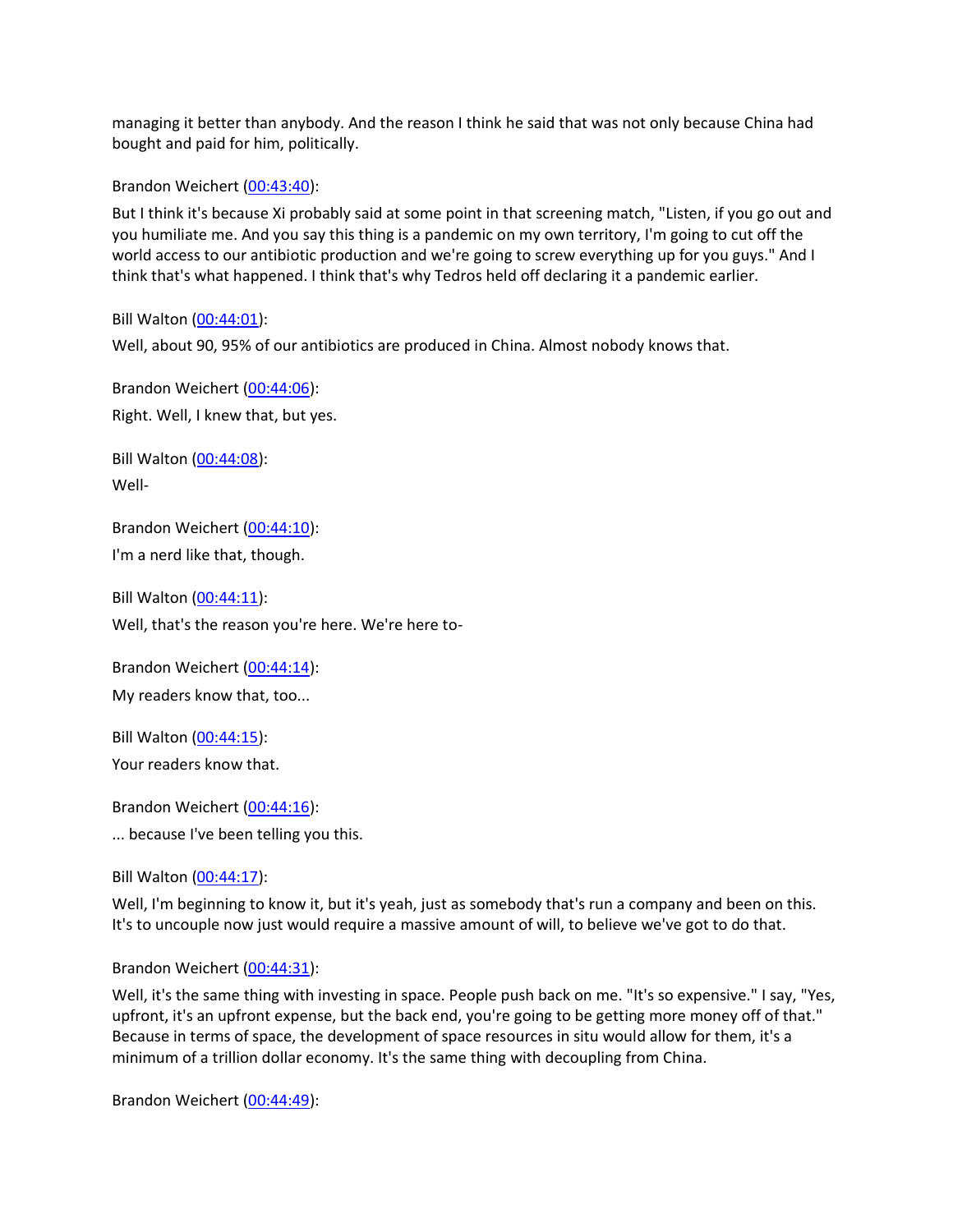Yes, it's costly upfront, but ultimately in the long term, you're rehabilitating American manufacturing. You're creating a whole new set of opportunities for American workers that don't exist right now. In the long run, you're creating opportunity and ultimately greater growth potential, but it has to be long term. And as you know, most of our corporations and corporate people, they're trained in that agency theory of business management, which is bottom line, short term, quarterly report thinking.

## Brandon Weichert [\(00:45:20\)](https://www.rev.com/transcript-editor/Edit?token=0FKtup2FTHEKueX_ldOcS2zcD6oSXOCc-loKn4C-6hB-y15Zd2b9h-_Yq8cOyDwo7J2r3DhcwAedqyStE2JvUzRxsYQ&loadFrom=DocumentDeeplink&ts=2720.73):

Same thing with our politicians, it's every two and four year election cycles. We are a short-term people in a long-term world. And that is a big problem for us because the Chinese is the exact opposite. They are long-term thinkers. They don't care. They don't have to answer to shareholders and voters.

Bill Walton [\(00:45:37\)](https://www.rev.com/transcript-editor/Edit?token=UaGxThiuX-7Me78COBRAkGyanohvIMFrJwrRuMYRy4CjPmY9Ld1VtXCyBSYONiPvMrEw-k2iEdl_X2T_tDK_m7gVTL8&loadFrom=DocumentDeeplink&ts=2737.3): Yeah. I want to turn to Iran.

Brandon Weichert [\(00:45:41\)](https://www.rev.com/transcript-editor/Edit?token=z-pMrotQ1V9xQtLK58JNob1TZdMCcPUWQ_ZiGUlKkX3NyXkHXj3c4H9NY0bzMKQquJMsEC6sdz2UAHlvIkWg9J0eYQ4&loadFrom=DocumentDeeplink&ts=2741.41): Yeah, let's do that.

Bill Walton [\(00:45:42\)](https://www.rev.com/transcript-editor/Edit?token=yjzxE6O9-L9pCihX0084JelpcWIu1ZiOr83zxBKCHaixcT14i80cW2NCoko8DDkMvRG4L_WDHmzrOeCkWbizZPKOlAQ&loadFrom=DocumentDeeplink&ts=2742.42): Let's do all the horribles.

Brandon Weichert [\(00:45:43\)](https://www.rev.com/transcript-editor/Edit?token=VIKHYmTrvE35fJBHemXRuXa9VC2qTuS4WQV8QS-iXW4QCmLHWZuNvj2V21RGqVE4V0wqLPJ9ASFxcfr2j7_CL06vm14&loadFrom=DocumentDeeplink&ts=2743.2): Let's do all the horribles, yeah.

Bill Walton [\(00:45:44\)](https://www.rev.com/transcript-editor/Edit?token=VidQGEdKkYuacZ8PRRJFgfe-T_Jr-v2sPI-5n0BSaCKdRPgkmARhkyuVjDu52hNdCD0Ekjt0p1kwlOPfSqLSOc3VOg8&loadFrom=DocumentDeeplink&ts=2744.48): We've done Russia. We've done China.

Brandon Weichert [\(00:45:45\)](https://www.rev.com/transcript-editor/Edit?token=iiqheCWifA08jCS6n4OvWCI6LL2d2A7J3Lv-24RkX9sHnfDNBIZkHfWTCYBgr0uOxdP3qWYrIA7WreZ8KofT9wtUgXE&loadFrom=DocumentDeeplink&ts=2745.73): We can do North Korea, too, if you want.

#### Bill Walton [\(00:45:47\)](https://www.rev.com/transcript-editor/Edit?token=Tlb9UrZUCppyL44_Db5AhVAw94RILIwh64p4dVIY-UqDsDByuY9pkd9KCkXpt1i3YB4jW5j0DVWtK7_VRNYC--ZdwME&loadFrom=DocumentDeeplink&ts=2747.27):

I want to do scarce water as well, but I don't know. Quickly, let's take one minute here. You're saying everybody is about to run out of water at some point?

Brandon Weichert [\(00:45:56\)](https://www.rev.com/transcript-editor/Edit?token=jUwwK6dlsa0KstZRgk5VTdCrMx05U5p_O1uh2lS4bjU0-mfucf7ramtCc1zJEzyCB6zE--AlLDR3jZE_iOALBamPukw&loadFrom=DocumentDeeplink&ts=2756.76): Well, the potable water is about to become a rare commodity in the next 10 years, I think.

Bill Walton [\(00:46:01\)](https://www.rev.com/transcript-editor/Edit?token=CRV4WuSzuX-xC3Cbqc-mrym5_CK3gZcU9dtr5b9zIUSLww1C4y1DkMMAtKIWdHFgXTEK0TQqK8G9sh5CXnSJrFUMWJQ&loadFrom=DocumentDeeplink&ts=2761.39): Why?

Brandon Weichert [\(00:46:02\)](https://www.rev.com/transcript-editor/Edit?token=9twZXx-qWfBAykG8-oF1a-ncALQeVYmWqHuy2Fqp6dzT9QuWinUKc4HSSAfxQjfhmf40I6g-2R9JIjgNMgmV86DLC-4&loadFrom=DocumentDeeplink&ts=2762.56):

Just because of how we've been draining potable water sources and how we irrigate and how we do not use water wisely. We take it for granted. I live in Florida. The aquifers in Florida are being drained and once they are gone, how do we replace them? It takes tens of thousands of years to get those aquifers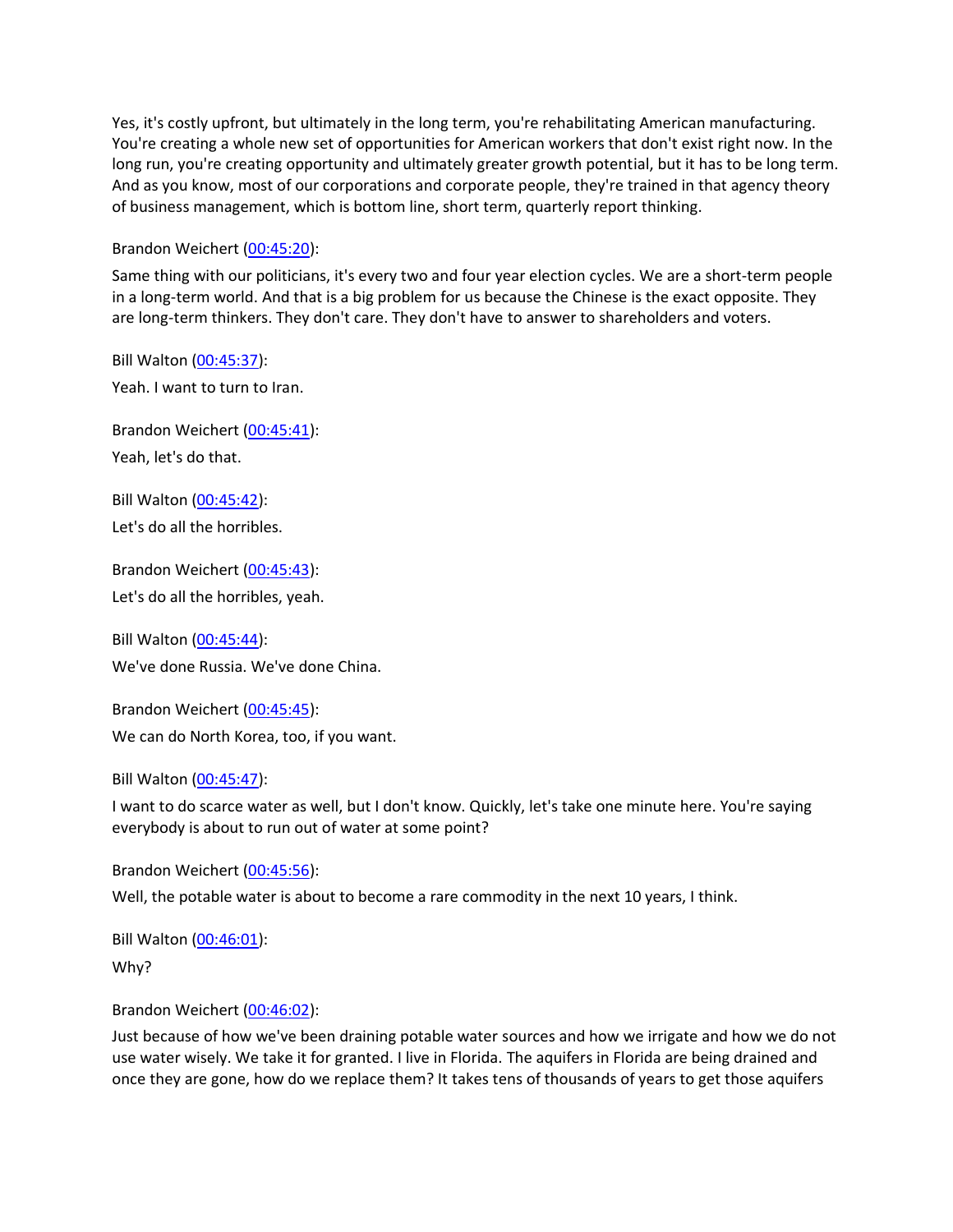replaced. This is in the United States. When I lived in Chicago, I went to school in Chicago. I remember the news was talking about this all the time, local news.

## Brandon Weichert [\(00:46:33\)](https://www.rev.com/transcript-editor/Edit?token=qqTBmf8alMfiTjngGDRCzsTSLDZgAyYUHNwNa_vzv4t3KoWQUTaupFWgWc5lEZ9tiRGM60T0bprY6Y2TQ8tFQ7Jtsv4&loadFrom=DocumentDeeplink&ts=2793.28):

The five West Coast states led by California were begging to build a water pipeline out to the West Coast to drain some of that water from Lake Michigan, because they didn't have access to enough water. The Canadian stepped in and said, "Well, we're a treaty member. We draw from that water source. You're not diverting that water supply for states far removed from the great lakes, no way." And so, they stopped it from happening. Had they done that where we'd be living in a very different world right now, the West Coast states wouldn't be having these drought problems.

## Brandon Weichert [\(00:47:06\)](https://www.rev.com/transcript-editor/Edit?token=ciRPwkKLWBKBy2ij4UcvgHhazEHM7riRDwQKk1bPz-09O9zAaG1VPXztJXcVaSaBf-Sgakm-nNrRfpgBJRcRCH-SLIM&loadFrom=DocumentDeeplink&ts=2826.93):

But at the same time, we'd be dealing with all new problems from losing that water supply or part of it unintended from the great lakes. So you see in America, you have these issues with drought and with declining water supply. In Eurasia, Europe and Asia, as well as Africa and the Middle East, you have this shaping out to be water wars, possibly erupting.

Bill Walton [\(00:47:29\)](https://www.rev.com/transcript-editor/Edit?token=NXto7Zl6VQCywFa35wGJYWmst_gGTaKwNCs2dEi8AJ8-cPd9AgUFNhEw2FxweJRXXfd2kImv0l05j4IVIPKAjvyLEJc&loadFrom=DocumentDeeplink&ts=2849.72):

This seems like an investment opportunity.

Brandon Weichert [\(00:47:32\)](https://www.rev.com/transcript-editor/Edit?token=MTj9gQSEYhSvN7r0BybO_T-eB2nyTxNBW6-uffGL_6aOUwN8ZQMr2nbhnMmawU5RcyMb4p53wsTfAafM2mp_6oVcxp8&loadFrom=DocumentDeeplink&ts=2852.07): Well, yeah, yeah.

Bill Walton [\(00:47:33\)](https://www.rev.com/transcript-editor/Edit?token=5fKnYHcIec-KEyLPwFs8qJ0kQXSVt4W51M92fSnUUrPTRi4632H1oVQnWQiDmhmdZgcC_Gny_69m7reNCSG7HdguRng&loadFrom=DocumentDeeplink&ts=2853.67):

It seems like we have desalination, hauling icebergs from Antarctica. Is that what we're talking about?

Brandon Weichert [\(00:47:40\)](https://www.rev.com/transcript-editor/Edit?token=CVMUxTbsx0OcpTmivT1GuKGLHDA3VKmAgw1p_nqZg0WMRLtPUksEJX0w4sNJhQ3rOLcBou4b2t0nUGHXaGKzJ2faqbU&loadFrom=DocumentDeeplink&ts=2860.46):

So, this was something in 2017, a gentleman from California, who's very similar to you in terms of his background, flew me out to talk to some young upstart...

Bill Walton [\(00:47:49\)](https://www.rev.com/transcript-editor/Edit?token=RZicGCUX8tium_5ItnuKhMeHzW_HmqNIldHVYm8k21KrOdW1i07Yu0NwRR-pmyzyMsZsdw3NVjLs-50uPNIBJd0r6No&loadFrom=DocumentDeeplink&ts=2869.99):

Yeah, yeah, seems to me.

Brandon Weichert [\(00:47:50\)](https://www.rev.com/transcript-editor/Edit?token=PVHqf5P2KM-2PO-hueEv_e1DZ7GMkWLHxg98coaLRzpVMDc9fUhDfEhtonAwGbHMQwg47dhD7ArWnyv_itPsXeRFdUg&loadFrom=DocumentDeeplink&ts=2870.46):

... coming out of Berkeley. They didn't like me because of my politics, but this guy was trying to-

Bill Walton [\(00:48:01\)](https://www.rev.com/transcript-editor/Edit?token=PoBLy3bTjoXbENkE7kPnbMo2agC3rsaykg7E_9f2nQSC4BkTWcy44_Hsjcg5HbWTbCO_0eJ-yQUg6fAFF9MJPdGsL54&loadFrom=DocumentDeeplink&ts=2881.45):

You're in a safe space.

Brandon Weichert [\(00:48:01\)](https://www.rev.com/transcript-editor/Edit?token=cCTXpz8EW53AYKoR1hF4emkpcIA2he_OS8N2-xn8TzpNXMEMzbkoMBwQnCelzJRzARCUSBH2kIIAIF_PzQwpou0uTME&loadFrom=DocumentDeeplink&ts=2881.45):

Yes, yes. Good to know. But this guy was trying to get California to invest in his desalination desalinization technology and he couldn't get anyone to do it. At that time, they were saying it's too expensive to do this. And again, this is one of those things where now we're looking at this. So, we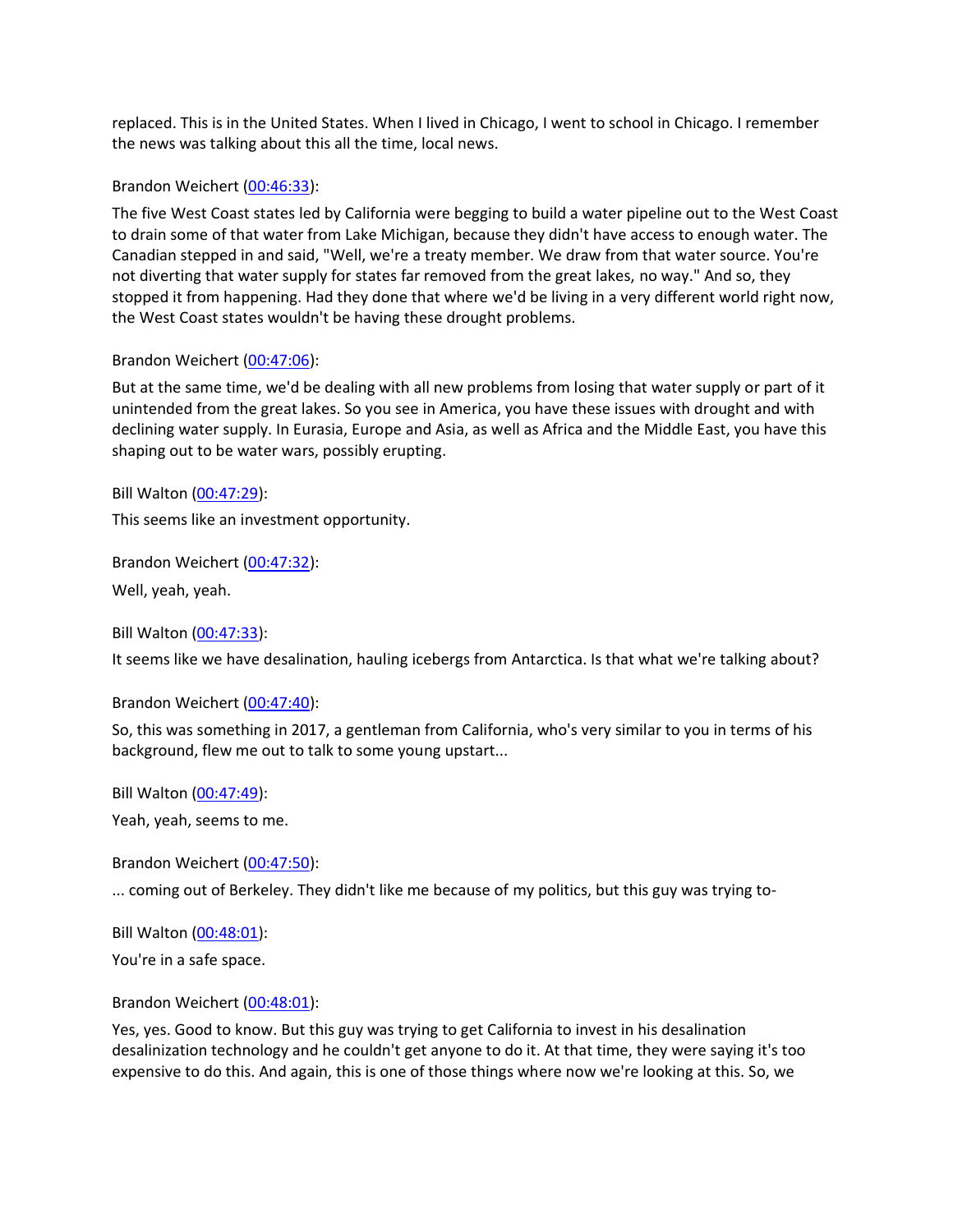should be looking at this medium and long term saying, "There's going to be a run on water, clean potable water. And we had better start."

Brandon Weichert [\(00:48:22\)](https://www.rev.com/transcript-editor/Edit?token=dkZD-H-zjwTgshtw2jAh-W7m9u-KlzRoOyW4vGUJF7Lrws6eEv9YAbgpfxW0zHz2Uu8R3Hunh_fFdA0ebqnA6_K3cSE&loadFrom=DocumentDeeplink&ts=2902.86):

And we have this technological innovation capability here, still we're not using it to our full effect. We should be getting investors lined up to invest in developing these technologies. Now, they say it's too costly to do, requires too much energy right now because it's in its rudimentary stage. But the more you develop something, the cheaper it becomes, the more efficient it becomes.

Bill Walton [\(00:48:45\)](https://www.rev.com/transcript-editor/Edit?token=xLm7RAsZFe2RvZlei3Ieg1-RXUFWtrMI3PbSmcTkgznpqhE9XtDJb91ZSpSdPVhyH3rY9QBE-Bnd0uF3byuKMCcUDto&loadFrom=DocumentDeeplink&ts=2925):

So, we're focused on absolutely the wrong environmental issue?

Brandon Weichert [\(00:48:48\)](https://www.rev.com/transcript-editor/Edit?token=PspA8QUe5AJRhzxdwjIXdzfWATyh4V70gWta7ueTS3KaxoJo9uAKBv0-INNcm3KcTuoPhbOz4tqcCcEgGpC6Psh_cAA&loadFrom=DocumentDeeplink&ts=2928.51):

Oh, yeah.

Bill Walton [\(00:48:49\)](https://www.rev.com/transcript-editor/Edit?token=EtiDEGN8uFJzhcQn6jFGnGGWtQtG5JhdNpyXDcuo-CGis2Apux2u_v8TXgKK6eLGdD8SEAWw5SmpJr3OzPWH4pEu0d8&loadFrom=DocumentDeeplink&ts=2929.3):

There is an environmental issue, but it's not 1 degree Centigrade temperature.

Brandon Weichert [\(00:48:54\)](https://www.rev.com/transcript-editor/Edit?token=CBhchfjDsFAZxKnbJ3RunzIIRLohuygIqWt6gqQ4RxlZruhRLQmkLwoHA0NtjByIhmgXC9ysQqoqvn77lIiuwYY1kAo&loadFrom=DocumentDeeplink&ts=2934.86):

Well, that's very easily fixed, too, by the way that. This whole thing about emissions, Alexandria Oscasio-Cortez, her big thing was the Green New deal. And when you listen to her-

Bill Walton [\(00:49:06\)](https://www.rev.com/transcript-editor/Edit?token=Fhrzg3VGCB9Vua2gOA79KeDcmDHUNFb_m6Ra43RorflsP_kDm53r-L1FQNd2Jy9oBHgMme7ZVtmGi_6cslmrchHhZ3g&loadFrom=DocumentDeeplink&ts=2946.15):

She doesn't know anything.

# Brandon Weichert [\(00:49:06\)](https://www.rev.com/transcript-editor/Edit?token=Mr4EHGHeULipVFU3jG9C0sDqUT8s2MM9Cm9FXxIy8InChpLVL_61ROJR2rmJelt6Jr4Hm1B3hxdiICD8BG52gmr0QmM&loadFrom=DocumentDeeplink&ts=2946.17):

Wait, when you listen to her and well, her backers is the thing. When you listen to her backers, their whole thing is they want to curb human emissions. Well, we can't do that without curbing modern society. And who wants to lose modern society? AOC would be the worst impacted by that. She's driving around in a Tesla for God's sakes.

# Brandon Weichert [\(00:49:24\)](https://www.rev.com/transcript-editor/Edit?token=4222BULSZrYQese_CbCVyj6IOpIZ6b70mrQYrOseWLZ1H6Tl2ZB5bYqh27SGxYJg3eggYLoz8AyqEgjNg0pxQpNd6Yk&loadFrom=DocumentDeeplink&ts=2964.21):

So, the solution is to create alternative forms of energy like nuclear, which she won't support. Fission and fusion, research and development, at least. The solution is to invest in hydropower. The solution is to invest in geothermal power. The solution is to invest in carbon capture. She would not support. I remember this when I worked on Capitol Hill, her group would not support carbon capture, which is we can do it now. It's a great technology. We should be investing in these things.

# Brandon Weichert [\(00:49:54\)](https://www.rev.com/transcript-editor/Edit?token=g6sEU8s8jEghUPfwAii2F0lHV-M-DT5Zdi0NIjQXUl3x18-8B-8qV7A5te3Y-rfoHaG7yWir8FgKJVvoNaWHgs_G9Wc&loadFrom=DocumentDeeplink&ts=2994.44):

There's a girl in Oregon who developed a bacteria that eats pollution. These are things that we should be throwing a lot of taxpayer dollars at and we don't. What do we do? We spend it on solar panels that China could easily mass produce for far cheaper and destroy our investment. But even when it comes to the emissions issue, there are solutions in the free market and the private sector that aren't being done because the political people don't want to support nuclear or desalinization or whatever. And these are the things we should be talking about.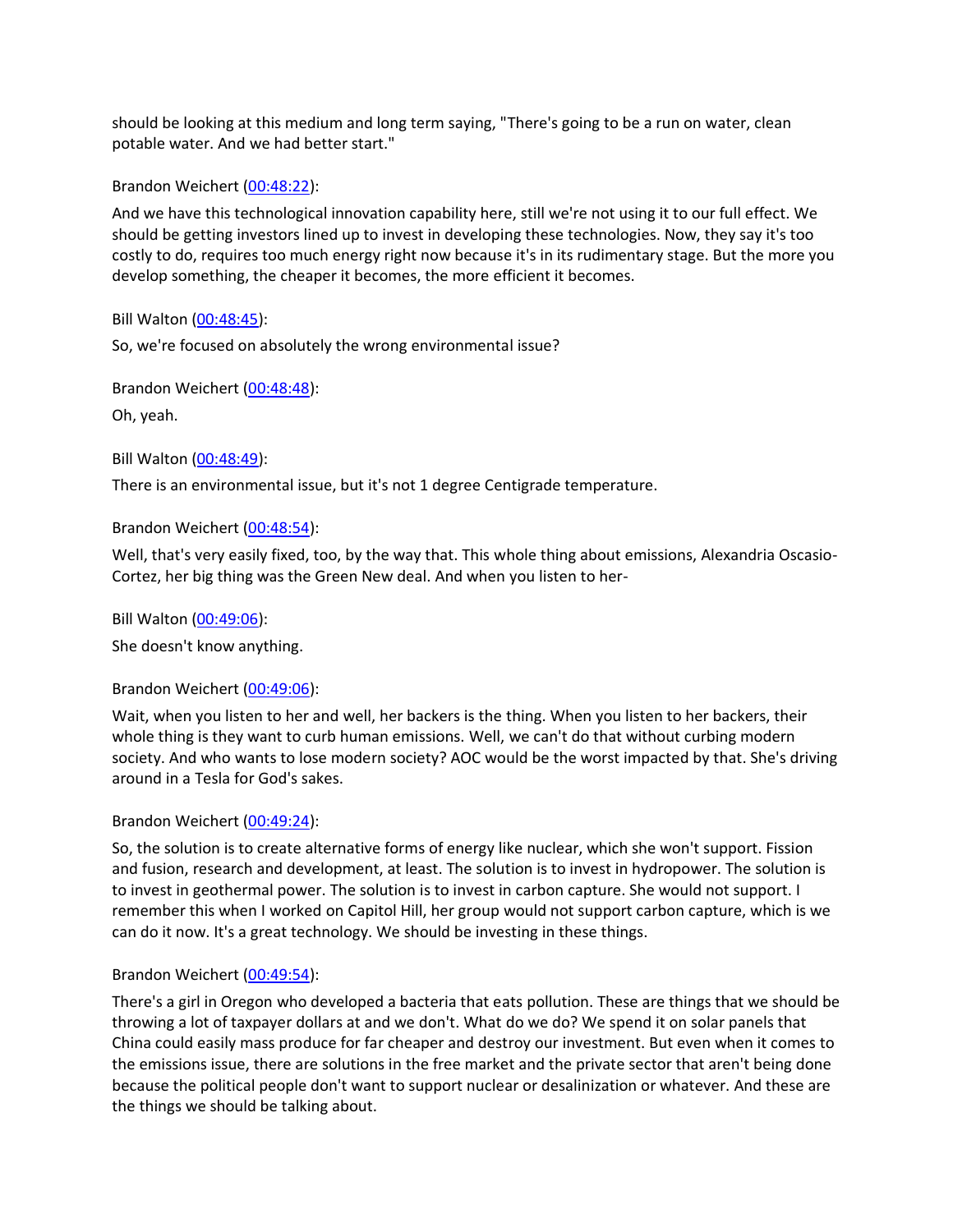Bill Walton [\(00:50:26\)](https://www.rev.com/transcript-editor/Edit?token=wWqqbXmMYMZ7aJ3YhJlUmblOChsDGAE9Dej1JRpaddyXvsUbTIvX048BlZTj8cM49VKspcALjqBkqU4VuCM5eT1WyT0&loadFrom=DocumentDeeplink&ts=3026.15): We seem to be longing for that good old 14th Century.

Brandon Weichert [\(00:50:29\)](https://www.rev.com/transcript-editor/Edit?token=mgy2r2o9snUJNjC8FYYdD8Dd4m110wNh9uyvmP5PkMLR-nlC_2XUKXlJ_ky_jCNRPeLTC4i6bOYsa7MKaeAggF_VD3g&loadFrom=DocumentDeeplink&ts=3029.76):

Well, for us, not for them.

Bill Walton [\(00:50:31\)](https://www.rev.com/transcript-editor/Edit?token=z-EP8_tfokB6l0JaqMHR38vARqhTGm3kwlgbA6yFdgpmkexz20qPsCiiuq-zvNuVeQcwa8IzpuFXw6FRx3TRGWKzjHs&loadFrom=DocumentDeeplink&ts=3031.75):

Not for them. Yeah. Yeah. Hey, let's do, let's get to Iran. That's be the last segment here, because it's gone under reported right now because of all the other things going in the world, what's happening with Iran.

Brandon Weichert [\(00:50:45\)](https://www.rev.com/transcript-editor/Edit?token=XddnuFkJotmT5PrmpObCW_7-L8yfhF2nCkYFYsu7xBiD6Z1praQlRyndIl-8gb5-SnUOzlyELfw3FrOAVejZOzFuIOA&loadFrom=DocumentDeeplink&ts=3045.29):

So, this is the basis of my next book, which is coming out October of this year, October 18th. It's available for pre-order now.

Bill Walton [\(00:50:52\)](https://www.rev.com/transcript-editor/Edit?token=4wySieNh-338oCzjo7zDa_ExA1BXJaV4N82rLfr5yw3fJVZqYm83UegwcK0QWMDWbM6tLbVdBXWklaMq8-JapFtwuPU&loadFrom=DocumentDeeplink&ts=3052.44): How can we pre-order? Amazon?

Brandon Weichert [\(00:50:54\)](https://www.rev.com/transcript-editor/Edit?token=SS2TEbpO7bAxjQX9jC-nK-iDV9OLfZpQiSxjIUV1uZqY_KN7gEnz-dmYF_KRDEtp3LptM-VftHH4_mPmdfqUvtR6zGQ&loadFrom=DocumentDeeplink&ts=3054.75): Any online, Barnes & Nable, Amazon and we'll have it-

Bill Walton [\(00:50:58\)](https://www.rev.com/transcript-editor/Edit?token=NIH8nxLVG_O4sNBvRUTgg1Pz5zidfptU-7b9Qj1HFXDs7bDdxOUV9jqFF_SBAZ6fF4R4pWEjjIRtP2tFdzO7pv8jrp4&loadFrom=DocumentDeeplink&ts=3058.71):

It's called A Shadow War: Iran's Quest for Supremacy.

Brandon Weichert [\(00:51:02\)](https://www.rev.com/transcript-editor/Edit?token=aIVKfAyMta8_lp-eEyd-PvlLZqkZSM8Xpr18vrJ2UK59wtWJt6iKd8ha6Z5S86Z7g0swoYsu9cXwco7vZwEgF9Xijf0&loadFrom=DocumentDeeplink&ts=3062.05):

And this was born out of my first book, Winning Space. If you remember, I had a chapter on Iran space capability and how it's closely related to their ballistic missile nuclear weapons program. Well, our friend, Al Regnery, who's my publisher. I said, "Al, I want to do a second book. I've got reams of research that I couldn't use for one chapter in the first book. I want to do a whole book about Iran." And so, he said, "Go for it." And I did.

# Brandon Weichert [\(00:51:27\)](https://www.rev.com/transcript-editor/Edit?token=VkeMxGcpSvIyH5tnHFtd_7yOD0oNfw5tfQttJ5YNgQYIaznJzSSpymV7SllsgX-R5xLbTWrkYJjBb1DqPkKNVci90po&loadFrom=DocumentDeeplink&ts=3087.33):

And basically, how I'm looking at Iran is it is the stalking horse of crises, of geopolitical crises. We keep saying, "We're done with the Middle East," like Al Pacino in Godfather III, "Just when I think we're out, they keep pulling me back in." The solution that, well, it's a non solution that President Biden and the Democrats have been clinging onto since Jimmy Carter is, "Give the Islamist of Iran legitimacy. Give them access to the world trading system. Make them a normal country."

Bill Walton [\(00:52:04\)](https://www.rev.com/transcript-editor/Edit?token=ZA7ZGB6nt-MCGZU28Vl2nr5LiTPDvb89qcf0QfkSx1ksxGK2s0YwdIi5qEd_3-IsQc1-8egftmu4_aGT1Pe7JTsF_bA&loadFrom=DocumentDeeplink&ts=3124.46):

Didn't we try that with China?

Brandon Weichert [\(00:52:05\)](https://www.rev.com/transcript-editor/Edit?token=LYRcNoKW6GL6SxABUwbvW9j7n15dpBA-3wZgofrbKY_ozKPxkgE9UR079-1z3s3n_-OQTkKKGvMrq21cx5LIJ8ZO0LA&loadFrom=DocumentDeeplink&ts=3125.86):

Exactly. Exactly. That's the idea. Replicate the success in China with Iran. Let them have nukes. Who cares? Don't treat them like a pariah and they won't act like a pariah." This is very childish thinking. And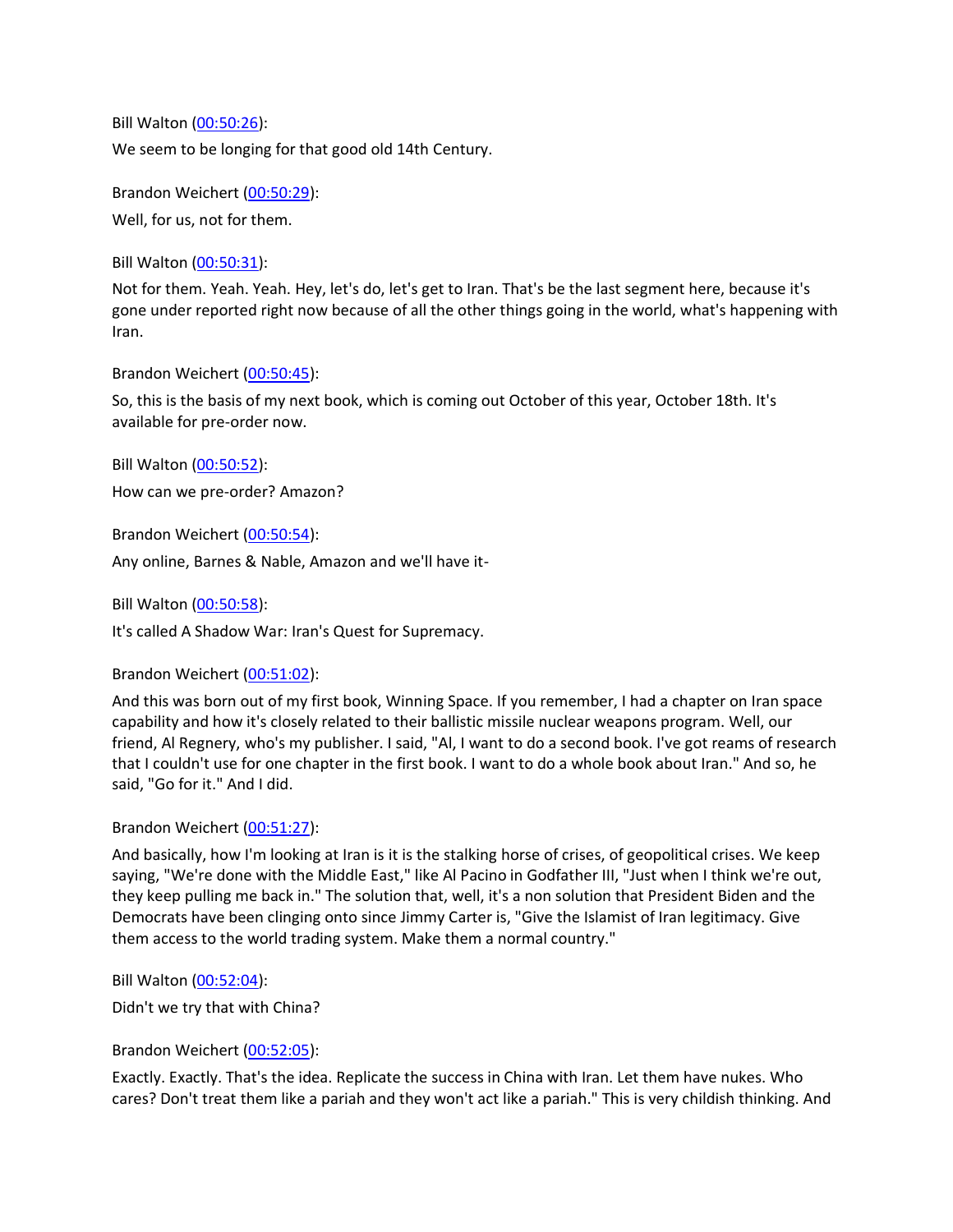so, they don't take into account the fact that there are other people in the region who view an Iranian bomb as a nightmare, particularly that regime. You have the Saudis, the leading the Sunni era world.

#### Brandon Weichert [\(00:52:31\)](https://www.rev.com/transcript-editor/Edit?token=iXU26EO4to9sxhtFV-1szEUEodFCBF9FIHOY4QW9TTF9VLPrR2LvASbq7lfU7E2zaZye3HDigbOj0YBjUAjhjBOhh1s&loadFrom=DocumentDeeplink&ts=3151.47):

Remember, Iran is a predominantly ethnic Persian Shiite Muslim religious country in a predominantly ethnic Arab Sunni Muslim Middle East. So, automatically you have this deep historical religious and ethnic resentment. Saudi Arabia and the Sunni Arabs do not have nuclear weapons. We're going to let Iran get nukes and we think that the Saudis are not going to try to get nukes on their own. This is insane. Then the Israelis are there as well. And it's a predominantly Jewish democracy, pro-Western friendly to America, raging-

#### Bill Walton [\(00:53:10\)](https://www.rev.com/transcript-editor/Edit?token=Q5hgADUMSj-oRivpTiPExFMwsqEMZzRjHT43gtiKX0PxJ1d4TBs3zu6gnDMOxnOj6xE2yuOYyfFNU6AATehV1_uOi2Y&loadFrom=DocumentDeeplink&ts=3190):

Technology hub.

#### Brandon Weichert [\(00:53:12\)](https://www.rev.com/transcript-editor/Edit?token=O-_2KsX5Rs2Zn2798XJp0q10IRJv_p0M7tRDfm9Ds9D4YcPf745fHzz_7YaKsAktaau1rSc5O6LuploVpqIYTJ37eG4&loadFrom=DocumentDeeplink&ts=3192.46):

Technological super hub in Israel. Great country, wonderful people. We've supported them for decades. They are hated by the Iranian regime, hated. And they have the bomb in Israel. So, the Obama administration and now, his former Vice-President and now, our current President, sadly. Mr. Biden has carried this idea as well, which is basically, "Well, Israel has the bomb and it's not fair that they have the bomb only because it's highly destabilizing. Therefore, if you let their great rivals in Iran have it, it will create a stabilizing force. And it will force those two to constantly be balancing and competing against one each one another."

#### Brandon Weichert [\(00:53:49\)](https://www.rev.com/transcript-editor/Edit?token=8AjwKCSGW_US-mYPdgoyGmP70Cw0hzfGSlcgb1IPwfVqGH7lzcvXfGSRYHhHypohA9vFsjIcuW14bZfTrtMedBFyWko&loadFrom=DocumentDeeplink&ts=3229.81):

And like the Cold War with the Soviet Union and the United States, it will create a stable Middle East far more so than we ever could create on our own. What they don't realize is there's a third party first of all, which is the Saudis. And they're not going to take kindly to either their Israeli neighbors or their Iranian neighbors having nukes and them not having nukes. So, there's that, there's a chance for a very real destabilizing nuclear weapons race in the Middle East, which is the last place you want to have a nuclear weapons race. The Saudi regime is very weak and if it were to be overthrown after they get nukes, the ones that would replace them would be another Islamist group, an Al-Qaeda type.

#### Bill Walton [\(00:54:27\)](https://www.rev.com/transcript-editor/Edit?token=_Or0blX3213_-nmOBItwqU-GGePg1xMkRtQaxNvqCYwtsCv0XM_mhqDUVQCEV9RHyS3U10xCeDLZMqE-xrQji0pkYK0&loadFrom=DocumentDeeplink&ts=3267.75):

Does the treaty slow, stop, help hinder the Iraq or the Iran-

Brandon Weichert [\(00:54:33\)](https://www.rev.com/transcript-editor/Edit?token=ta84hDfh67o1jDqfyHfTPwTqDN_unfoWKbsb7NI7FwqY8HVnU-XlxPyxqouM5Tcd2c3K0Rc6OnDWhsSn8KPomyoJNU8&loadFrom=DocumentDeeplink&ts=3273.71):

You're talking about the joint comprehensive plan of action, the nuclear deal that Obama did? Is that?

Bill Walton [\(00:54:37\)](https://www.rev.com/transcript-editor/Edit?token=qCU02EKP2ri8YRJgyly_HgKWoLcfINgi9nHLwR-3gAZKljZ6xAeY1oEaX70fJOa5_9LfmSOL82m0rW7AZTOayn9cTtg&loadFrom=DocumentDeeplink&ts=3277.84):

Yes.

#### Brandon Weichert [\(00:54:38\)](https://www.rev.com/transcript-editor/Edit?token=1gyQOevHHsIKsfJ_ir9PtpPVcJi_CjGKvSIkD_Sa186NUxvXxC-MM4bRDLthcmQ2Klfwvd6fg7iQ0v5xP-iQn7BQbZ8&loadFrom=DocumentDeeplink&ts=3278.42):

Yeah. So, the Obama people, now the Biden people will tell you that this actually hindered their ability to get nuclear weapons. And that when President Trump in 2018 pulled us out of that deal, it sped up Iran's nuclear weapons development. Well, that's completely false. What we know, what they won't tell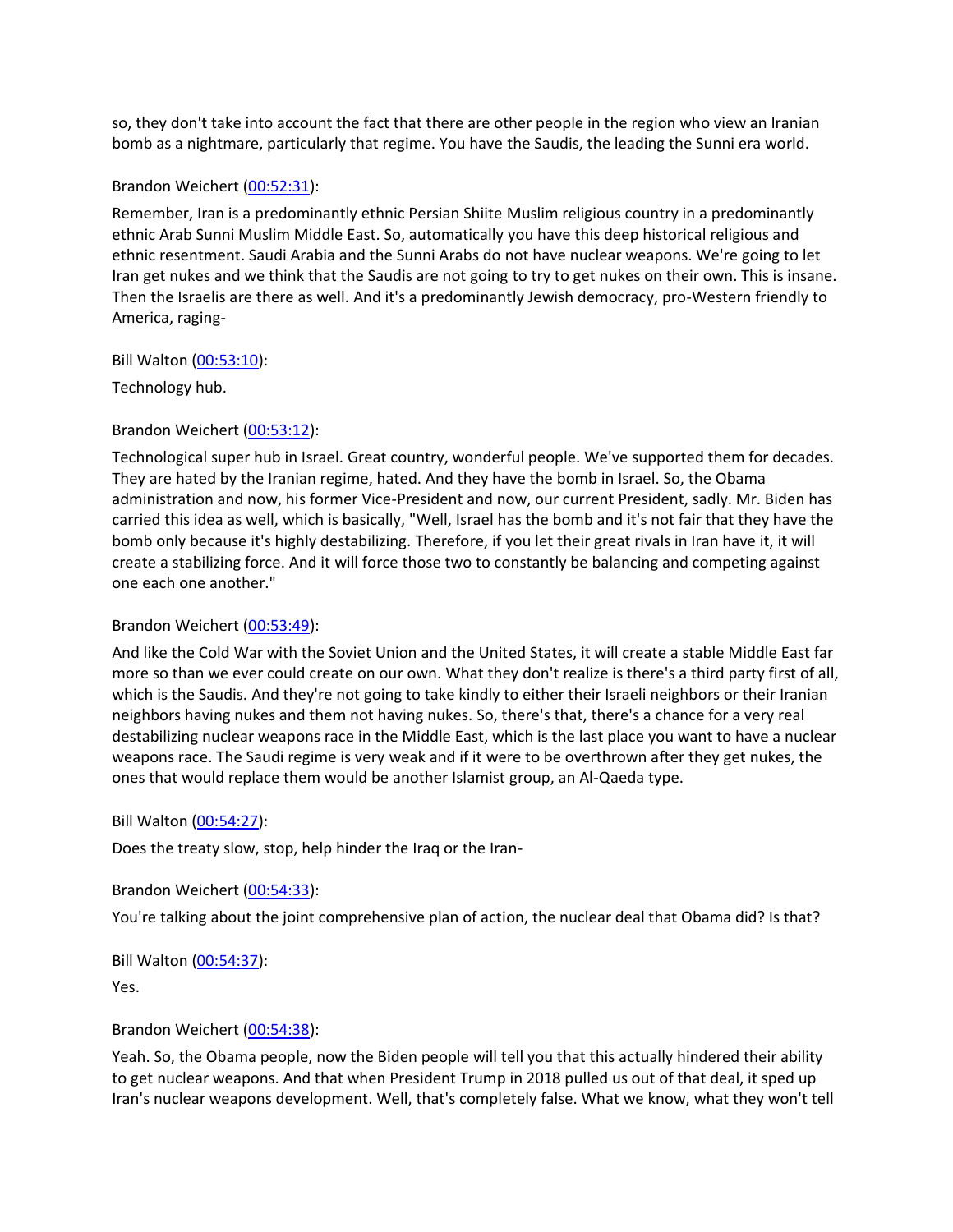you, is that Iran never stopped developing and stockpiling the bomb. In fact, technically speaking, I would argue they already have the bomb. It's a question of how many and how reliable it is? And do they have a delivery system that's reliable?

# Brandon Weichert [\(00:55:13\)](https://www.rev.com/transcript-editor/Edit?token=dnB0q5ndxnW5h5w5ZJapVZPI95QN9-HfNCB9cPenEHv6bkhhXVHjM6rSLKsTh21nZLvEyyDyQrO1eKmiwwh4GE07Zd4&loadFrom=DocumentDeeplink&ts=3313.8):

And so what Trump did, which was brilliant by the way, what Trump did, this is we're in a safe space here, I can say that. What Trump did was he imposed harsh economic sanctions, which drained Iranian reserves and cut off their supply of energy. They can't sell their energies to much of the rest of the world, which really hamstrung their economy. At a time when the people of Iran were tired of the regime and they started protesting and then he coupled that with the Jared Kushner-Mike Pompeo approach of the Abraham Accords, which was to bring Israel and the Sunni Arab states closer together than they ever have been. And that would form a natural regional blockade to Iran's growing power.

# Brandon Weichert [\(00:56:00\)](https://www.rev.com/transcript-editor/Edit?token=WOM5ri3Bri_uw9LL_ApwJKuMB_6H6xaea6esmFJuJwMtbvccjNCnsaYfwzVYgwNOtXFiym24fM0VqXx6MivKCTvGF1Q&loadFrom=DocumentDeeplink&ts=3360.34):

Iran, which is being buttressed and supported by China and Russia. And that one-two punch of sanctioning Iran's economy, preventing any shipment of any material that could be used to help grow their nuclear weapons capability, coupled with the Abraham accord. What that did, was it allowed for us to take a step back from the region without losing the region, empower our natural allies, Israel and the Sunni Arabs and also, strangulate both the Iranian economy, which threatened the Iranian regime stability at home, and then also slowed down any ability for Europe or other countries to give nuclear assistance to Iran.

# Brandon Weichert [\(00:56:42\)](https://www.rev.com/transcript-editor/Edit?token=38q6IBWLgtSoMbX0L5V91h3sj5Hj4rznZW-dxjc4BV7sp7LMmQBfV0tMDPV_xLwKY0tFAuuMUpX2TnrkRq8n7n6jDaQ&loadFrom=DocumentDeeplink&ts=3402.17):

And what the treaty does now, what the Obama era nuke deal does is it removes the sanctions. It allows Iran to get all of these hundreds of millions of dollars through trade and giveaways that we're giving to them in the form of IOUs from the Shah days. And then also, it allows Iran to be integrated into the world trading system, just as we did with China in the '70s and we all know how that turned out. And with Iran's massive supply of fossil fuels, you think it's bad what happened with Russia, how we gave them all that capability to do trade with Europe, for energy, which then allowed them to invade Ukraine? The same thing is going to happen to Iran. The same thing.

# Brandon Weichert [\(00:57:23\)](https://www.rev.com/transcript-editor/Edit?token=5XyV_Xjjo4Du4-dy9vdE55CO0ifMBmaPxAUFx3NDjUVW5QR0uxTdupTytIu_-iW-LFyCIjo0tJs4eEzKWpsNkuVLOYs&loadFrom=DocumentDeeplink&ts=3443.53):

If we integrate them into the world system, if we make them a normal country led by Mad Mullahs, you're talking about expediting regional and possibly nuclear world war in the Middle East, not negating it. It's the exact opposite of what they say.

# Bill Walton [\(00:57:41\)](https://www.rev.com/transcript-editor/Edit?token=fw7wlOWkpjTlG5aYYCWk-yXH8CZL8HxrZG7TrDjAJkZC1KBXcgARSsCsDcy1OSgQLMYqCr4leGH0yEPL1_8Yl1P7PGk&loadFrom=DocumentDeeplink&ts=3461.32):

We've got to wrap it up for today. But I made a point at the beginning of the show with Brandon Weichert, that he's been called a brilliant and anxiety-inducing scholar. He tells us what we do not want to hear but need to know. And I think we've absolutely proved that today. Well, we're going to get together again.

Brandon Weichert [\(00:58:05\)](https://www.rev.com/transcript-editor/Edit?token=gGc95PP7BjN30-edFYKSnTrT1b5sC6KDabpAmRJwc3iHgi-GuIvj4MfqAkpP-NttixtIdOcJzaa6r-TI7AkhzXZBcfQ&loadFrom=DocumentDeeplink&ts=3485.13): Sure.

Bill Walton [\(00:58:05\)](https://www.rev.com/transcript-editor/Edit?token=q7XwJFW2nptrkEWqZrVYD--sWkB9UhcIcckvBiF8RvWo742SwBGjTS2AA2SJS3tJXGJRI_cXYlSOFbjnI0EnlFT4Tac&loadFrom=DocumentDeeplink&ts=3485.13):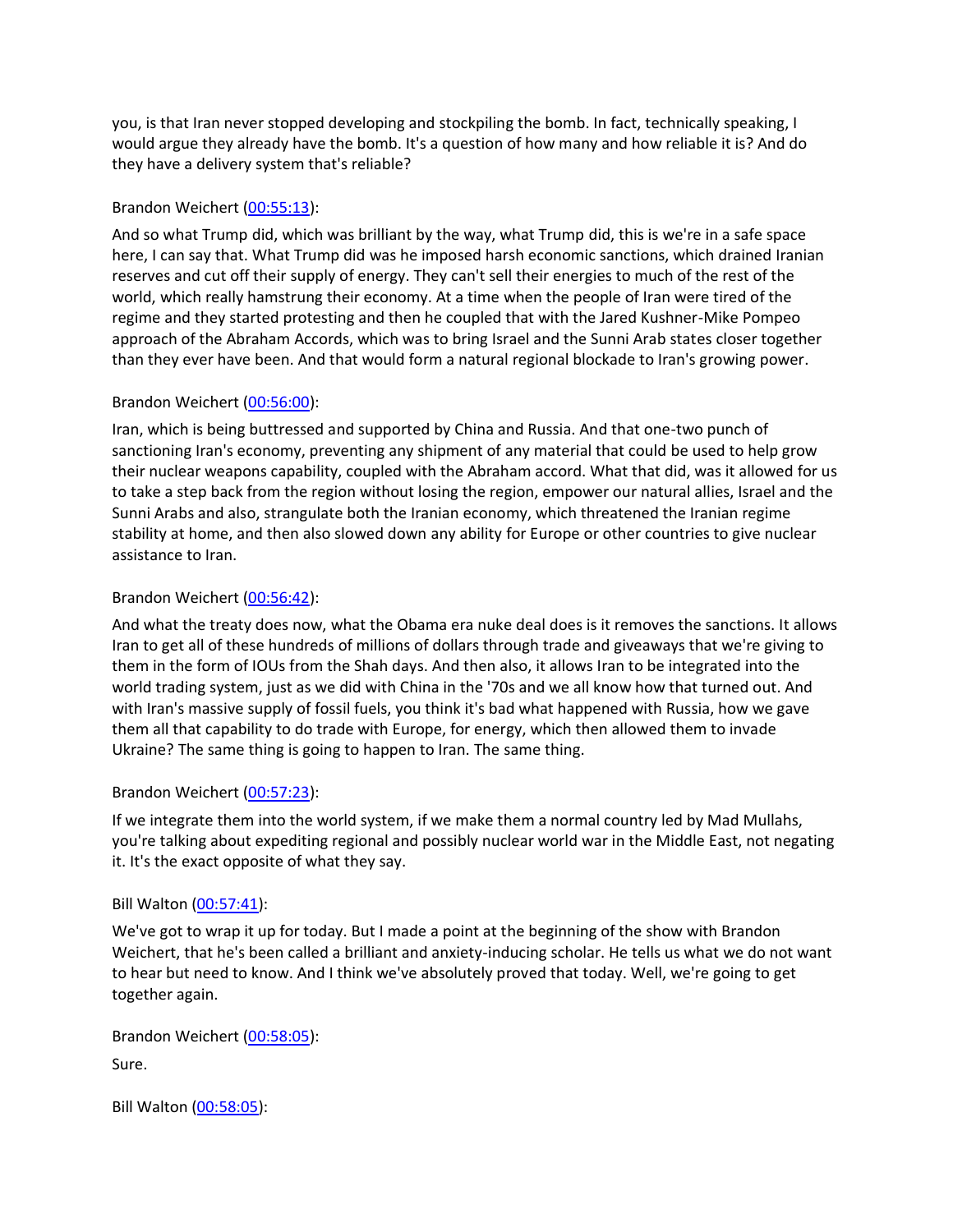I want to come up with some lines of action when we get a real president and a real administration, what things we can do if we haven't.

Brandon Weichert [\(00:58:14\)](https://www.rev.com/transcript-editor/Edit?token=sTgqbuLf1R5e28mGMgjeHER4wvaye2ow6UpM8SRW-OzRr8mdfYirUo25nYrI77cub-9zJKXmMqv6bv49O_Yun3FUEwM&loadFrom=DocumentDeeplink&ts=3494.46): And the book will have solutions.

Bill Walton [\(00:58:15\)](https://www.rev.com/transcript-editor/Edit?token=5PLGkbbBnbZi23VMCxolW1VcholBU6a02HqRjqPWHSaUkOL02e1maOL8wFbQdWSqaVqpjxZP32MCBQM9_--655rXyc8&loadFrom=DocumentDeeplink&ts=3495.47): The book will have solutions.

Brandon Weichert [\(00:58:16\)](https://www.rev.com/transcript-editor/Edit?token=w7NOjZ7GAQH81oly1_Zu9sX4--ASGA07gx3C895cIRstG0WCEscHcDaCfbT9BPQwSnt0jTT2z2vlqOaKyzK9OJdhrTA&loadFrom=DocumentDeeplink&ts=3496.08):

The books are not just anxiety-inducing. It's not just fear scenarios. It's also solutions.

Bill Walton [\(00:58:20\)](https://www.rev.com/transcript-editor/Edit?token=u07BSQktJ_UePTbr4Y5MPbQfknoNDt6ntVx4Q9-AsyV3CRcNW3cHAB02ibNbrOBxqYwSd2Yv_EdQjEoON3aXi9rvRzA&loadFrom=DocumentDeeplink&ts=3500.1): Okay. And you also have solutions in winning space.

Brandon Weichert [\(00:58:22\)](https://www.rev.com/transcript-editor/Edit?token=YaKV5UXjJgf2N15G0RBiGr0dqjuD8Ph6lqaA02qNNHBbz0R2jvY0vJ6VF63sYwQacey7UXKerAgQVBj5BA_Sv6DS7KM&loadFrom=DocumentDeeplink&ts=3502.85): Absolutely.

Bill Walton [\(00:58:23\)](https://www.rev.com/transcript-editor/Edit?token=DMAYHX4DXKTu6Q6Z2lgbOgNR1TWUoFj5dKp1z1Hks5uz-fjIykob6EyVY5raqBqiKEn10rBthu0gRpFBQNU5hptJ5W8&loadFrom=DocumentDeeplink&ts=3503.47):

So, they're both filled with solutions.

Brandon Weichert [\(00:58:24\)](https://www.rev.com/transcript-editor/Edit?token=QCqpRVgdNuhZYJA9aXwmdVP0tvlrGNRuTgueiX1sD248EF6x4TR2Zr0JACP2Wr37fzo8jct6CcGMC6_XPuqy_IeXafM&loadFrom=DocumentDeeplink&ts=3504.81):

Yes. And my third book hopefully will also. All right. Great.

Bill Walton [\(00:58:30\)](https://www.rev.com/transcript-editor/Edit?token=swFClqhIrRNvkw4Vj6N4KcMXRw63-OgJbpji7VhXe1sbe0GNXrgYZXkFrrVdxVn0-qSA6namUBthxduoJo0ExDJ8Vm4&loadFrom=DocumentDeeplink&ts=3510.4):

Anyway, this is the Bill Walton Show and you can find Brandon Weichert at the weichertreport.com. And it's a very, very comprehensive view of National Security and all sorts of interesting things. We can only touch on today.

Brandon Weichert [\(00:58:45\)](https://www.rev.com/transcript-editor/Edit?token=2MKhzPCE5fou6u7Ol7lK76zI_dKWzMG_nolPESUHtJ-T2OsS5wUN55wU5QaCCX1GUsQApVprN1_j4tSDytr_mAjPUBA&loadFrom=DocumentDeeplink&ts=3525.31):

I also publish at the Washington Times, Asia Times and American Greatness as well.

Bill Walton [\(00:58:48\)](https://www.rev.com/transcript-editor/Edit?token=UWoITwkwOF0lJVOrtgh-gsFz4-9duZIMAdbpu3ZgbDLbCdiL-eIS9DhMzRBikiqF7W36gA_6P88bPnlbW26y26Qa_-Y&loadFrom=DocumentDeeplink&ts=3528.54):

Great. And Bill Walton Show, you can find billwalton.com on YouTube, Rumble, all the major podcast platform, Apple, Spotify, et cetera. And I hope you enjoyed this and we'll come back to listen in for some more. So, anyway, thanks for this. And thanks for you.

Bill Walton [\(00:59:05\)](https://www.rev.com/transcript-editor/Edit?token=YUnOH2deNM67C3DaLANJ_7LhPVsxhvB6G1Nm9RO116RHbJftVODBDUR7LNiiat4uGxfVtFceh0bTH9RyD8tPQCWHELE&loadFrom=DocumentDeeplink&ts=3545.8):

Is there anything we should have talked about we didn't?

# Brandon Weichert [\(00:59:08\)](https://www.rev.com/transcript-editor/Edit?token=lWzq31MhoePYzJr-zG1WzXkdlA4jYNTH9ICdB8BhB7RyZhbd0gVrOaPkYtyjwKgnYRm27X6FJG0GXCuPGhXMKRCJPNI&loadFrom=DocumentDeeplink&ts=3548.42):

Well, if you want to talk about North Korea, that was the only one we didn't hit. But basically, Trump was right on North Korea, and Biden is wrong and because Biden is wrong, we are possibly risking a conflict with North Korea because Biden won't talk to Kim Jong-un.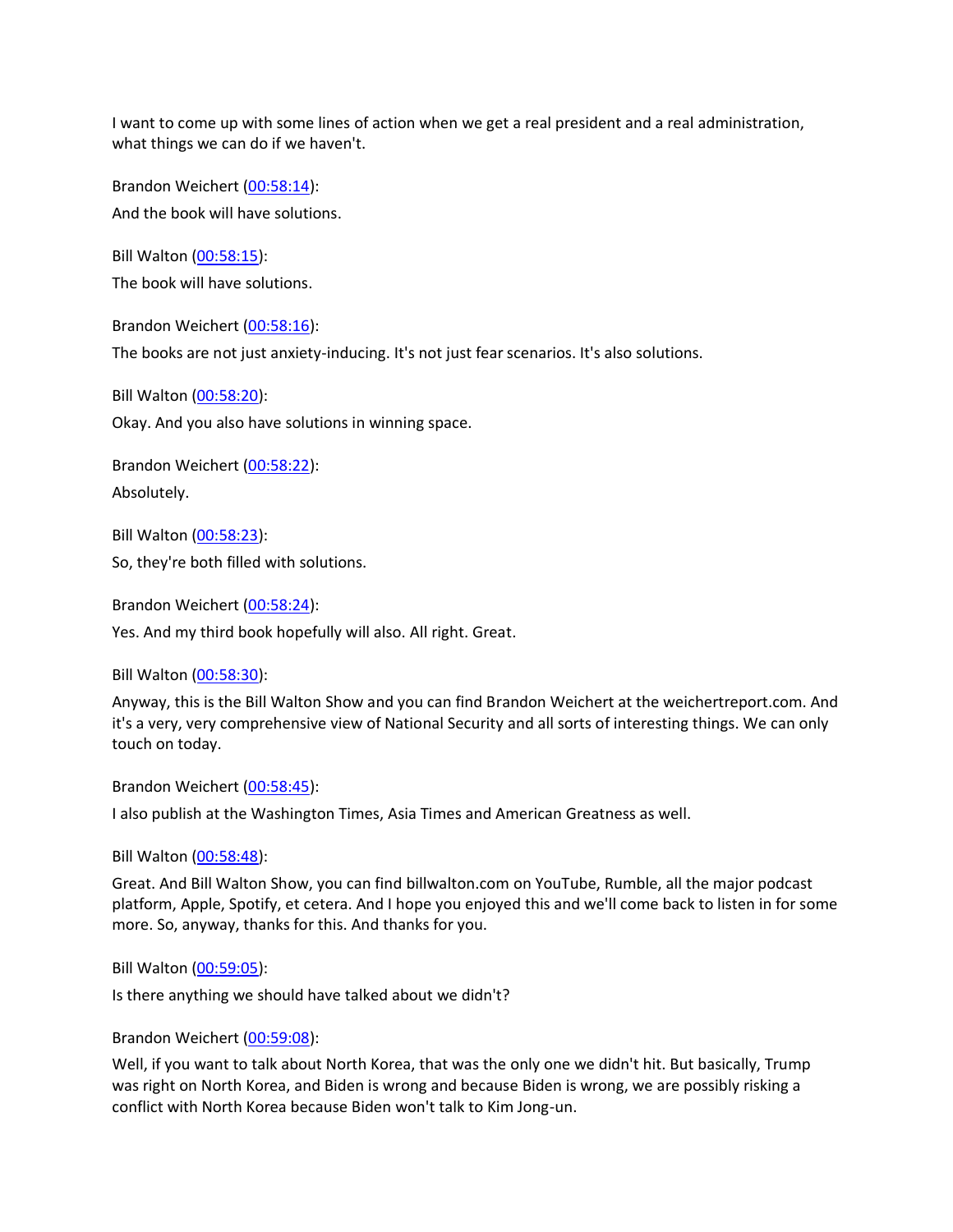Bill Walton [\(00:59:28\)](https://www.rev.com/transcript-editor/Edit?token=zveBRu6yChLCAKjtHh8pEEmtr-NmwGW2Gp-THBfUTRedGv9fnZCm1akudFUmM3saRneVixCl0fxj61KRzMdKd7LeM-I&loadFrom=DocumentDeeplink&ts=3568.45): And what's he doing to be provocative? What's happening?

Brandon Weichert [\(00:59:30\)](https://www.rev.com/transcript-editor/Edit?token=Rl-Uj5sCMIPQuJyN667hjYI5w4Ucav1vPTXkavh4BGm_y6jjp637JVLvVboE8dtpE3YXtC7e0wHuLjiNG4sZ9spzp6s&loadFrom=DocumentDeeplink&ts=3570.73):

Well, Kim Jong-un is now popping off nuclear missile tests like their firecrackers on the 4th of July. Whereas Trump famously got him to stop. Now, he didn't get Kim to stop developing nukes, but he got Kim to stop being provocative. That was key. And he doesn't get credit for that.

# Brandon Weichert [\(00:59:50\)](https://www.rev.com/transcript-editor/Edit?token=M84eN4FgqoHme1yHBz-yf8t9gXIvFkKSmWBYX3rLq8_Y7A40toEJEanYYXOlti3LCV0SyN1TdKv_2wR6i6eymU7rKYk&loadFrom=DocumentDeeplink&ts=3590.97):

And had he gotten a second term, I really believe Iran would have renegotiated in good faith because they were going to get slammed. And I think North Korea, I think there would've been a new relationship with North Korea that would have been wonderful for us. And very bad for China. But now, China has got their claws again in Kim and he is risking war. And it would be a highly destructive war. It's the last thing our global economy needs.

Bill Walton [\(01:00:21\)](https://www.rev.com/transcript-editor/Edit?token=KNcf5WPSGJk5jYkzABHkSgCaLQbNAHHFSDrwspeK0vL7s6Ybbp-YcFUvPGzDBx2B4whErueUbMMeM5WU1FpYMBhx82M&loadFrom=DocumentDeeplink&ts=3621.57): Who would he shoot fire missile at?

Brandon Weichert [\(01:00:24\)](https://www.rev.com/transcript-editor/Edit?token=33mP_5_95YVZ3y9jaY5768RrHY0IyUgOqRAtscQYX_IzLrXk2yhedc7N6W3QNOSf94De3KNnnWFAgR8R4W5YYakRCog&loadFrom=DocumentDeeplink&ts=3624.87):

Well probably, well, the missiles, it could be either Japan or South Korea, and/or South Korea. Invasion though, if he were to really go far-

Bill Walton [\(01:00:32\)](https://www.rev.com/transcript-editor/Edit?token=C5_L4at3RDzC4MGfF3k31_HYJtE3JHletx_cmIlzFVnUJKDYAvBW2CPq8iDLELqrJz7EoxqdXR22dpI9GaDSBaNkvis&loadFrom=DocumentDeeplink&ts=3632.86):

South Korea?

Brandon Weichert [\(01:00:33\)](https://www.rev.com/transcript-editor/Edit?token=WVdUkrI-XorCNvV7-eAlfjs6skNsOU6SsVw_3cXU4qOffmYZh1Mjz56qdmGBQo2KvOzG23Zwhl9Z0jSu0KkkoyN1Rks&loadFrom=DocumentDeeplink&ts=3633.52): Would be absolutely. Yeah.

Bill Walton [\(01:00:36\)](https://www.rev.com/transcript-editor/Edit?token=OeSjqRe-Omv_Yr2kTvpoq9_iJfnvR0StzVMSbY8UjkRRfWa8hXXvxJqb7Ua3DDYiephGBqDij2ub_3E7IeNN_yRUZs0&loadFrom=DocumentDeeplink&ts=3636.46):

Yeah. I don't follow that, but yeah, South Korea is almost strategically as important as Taiwan.

Brandon Weichert [\(01:00:44\)](https://www.rev.com/transcript-editor/Edit?token=jS2bkLRSbz5CFTUYlbGrYQx3mu_FFOV0WiPZlAP6fVjRuiDBvNTVf8hr01yiYUCyRCUfM2Xi9JgbQUbuGLGNCmm5o-s&loadFrom=DocumentDeeplink&ts=3644.05):

It can be. Yeah. It could be. Yeah. Yeah. I would say South Korea has a problem and some of their political establishment is far friendlier to China than I like. But the current new president is very good in South Korea. The previous president was not pro-American. It was very dangerous now.

Brandon Weichert [\(01:01:06\)](https://www.rev.com/transcript-editor/Edit?token=Nl4Udy2O2UStTFRMX0kwKLonT2Nkp6mDyoMWe5W2jqqJN1QKja7cg-tCtFx-BXGeq4lpO3GY41v6RubUcUBIv5NGGbs&loadFrom=DocumentDeeplink&ts=3666.47):

Now, yeah. It's honestly, it is really too bad we couldn't mature the Trump-Kim relationship and move it along because it would have been really interesting to see if we could at least neutralize Kim as an overt enemy of America. And maybe flip him into a cauldron to use against China the way China uses him against us.

Bill Walton [\(01:01:31\)](https://www.rev.com/transcript-editor/Edit?token=pagxwZpGO-zWctvhPRdxBrpbei8rfnckYaPptfcjvNYVDOB25ulQZNzQnAylQdmsUodVsv8Iihm4tkaxPtVF5GEWNts&loadFrom=DocumentDeeplink&ts=3691.27): Well, it seemed like he liked Trump.